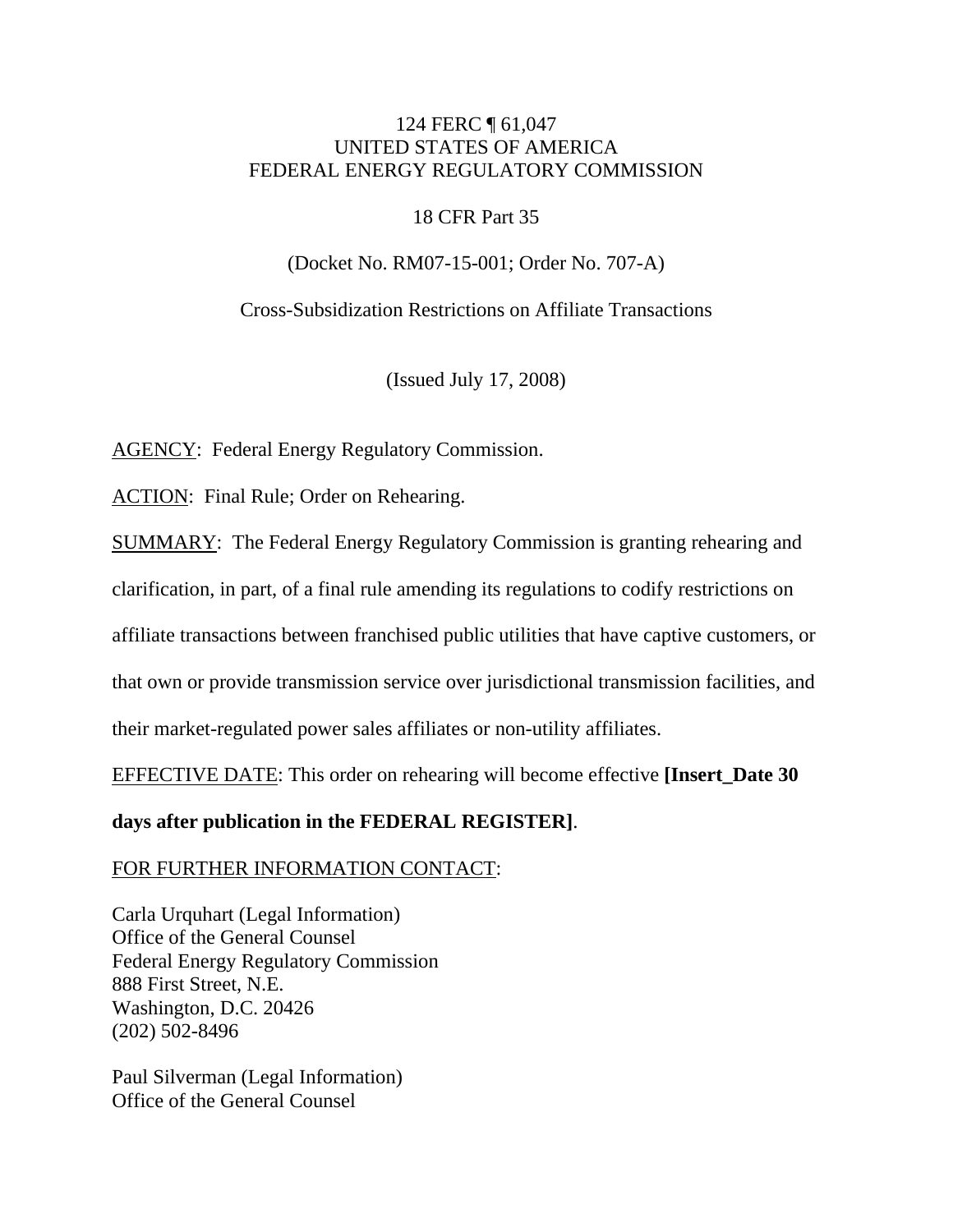Federal Energy Regulatory Commission 888 First Street, N.E. Washington, D.C. 20426 (202) 502-8683

Mosby Perrow (Legal Information) Office of the General Counsel Federal Energy Regulatory Commission 888 First Street, N.E. Washington, D.C. 20426 (202) 502-6498

Valerie Gill (Technical Information) Office of Energy Market Regulation Federal Energy Regulatory Commission 888 First Street, N.E. Washington, D.C. 20426 (202) 502-8527

Stuart Fischer (Technical Information) Office of Enforcement Federal Energy Regulatory Commission 888 First Street, N.E. Washington, D.C. 20426 (202) 502-8517

#### SUPPLEMENTARY INFORMATION: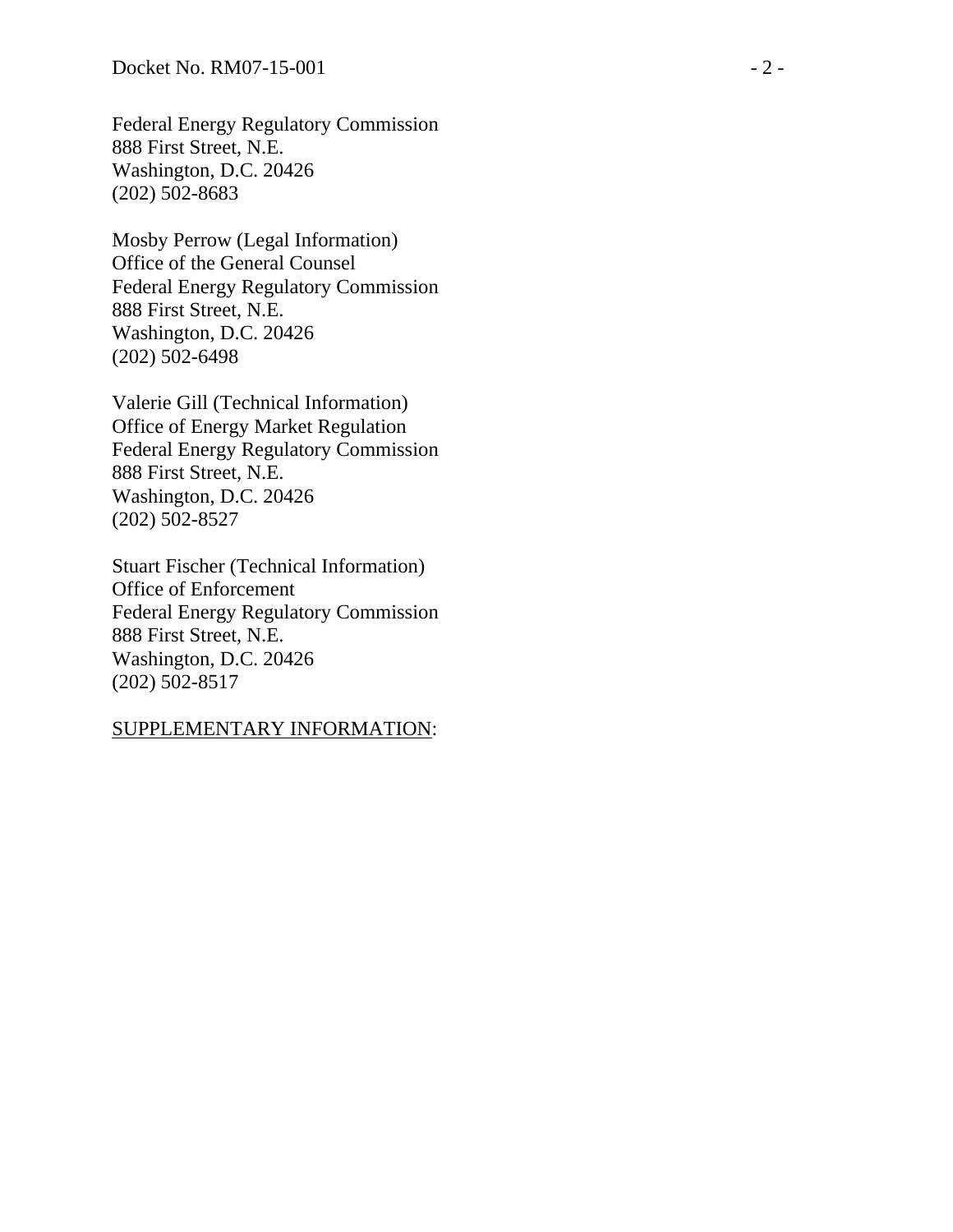## UNITED STATES OF AMERICA FEDERAL ENERGY REGULATORY COMMISSION

Before Commissioners: Joseph T. Kelliher, Chairman; Suedeen G. Kelly, Marc Spitzer, Philip D. Moeller, and Jon Wellinghoff.

Cross-Subsidization Restrictions on Affiliate **Transactions** Docket No. RM07-15-001

## ORDER ON REHEARING

## ORDER NO. 707-A

(Issued July 17, 2008)

1. Order No. 707<sup>1</sup> amended the Federal Energy Regulatory Commission's

(Commission) regulations to codify restrictions on affiliate transactions between franchised public utilities that have captive customers or that own or provide transmission service over jurisdictional transmission facilities, and their market-regulated power sales affiliates or non-utility affiliates. These restrictions supplemented other restrictions the Commission has in place that apply to public utilities with market-based rates and to public utilities seeking merger approvals. In this order, we deny, in part, and grant, in part, the various requests for rehearing received by the Commission, and amend Part 35 of our regulations accordingly.

<sup>&</sup>lt;u>1</u> <sup>1</sup> Cross-Subsidization Restrictions on Affiliate Transactions, Order No. 707, 73 FR 11013 (Feb. 29, 2008), FERC Stats. & Regs. ¶ 31,264, granting extension of time, 122 FERC ¶ 61,280 (2008).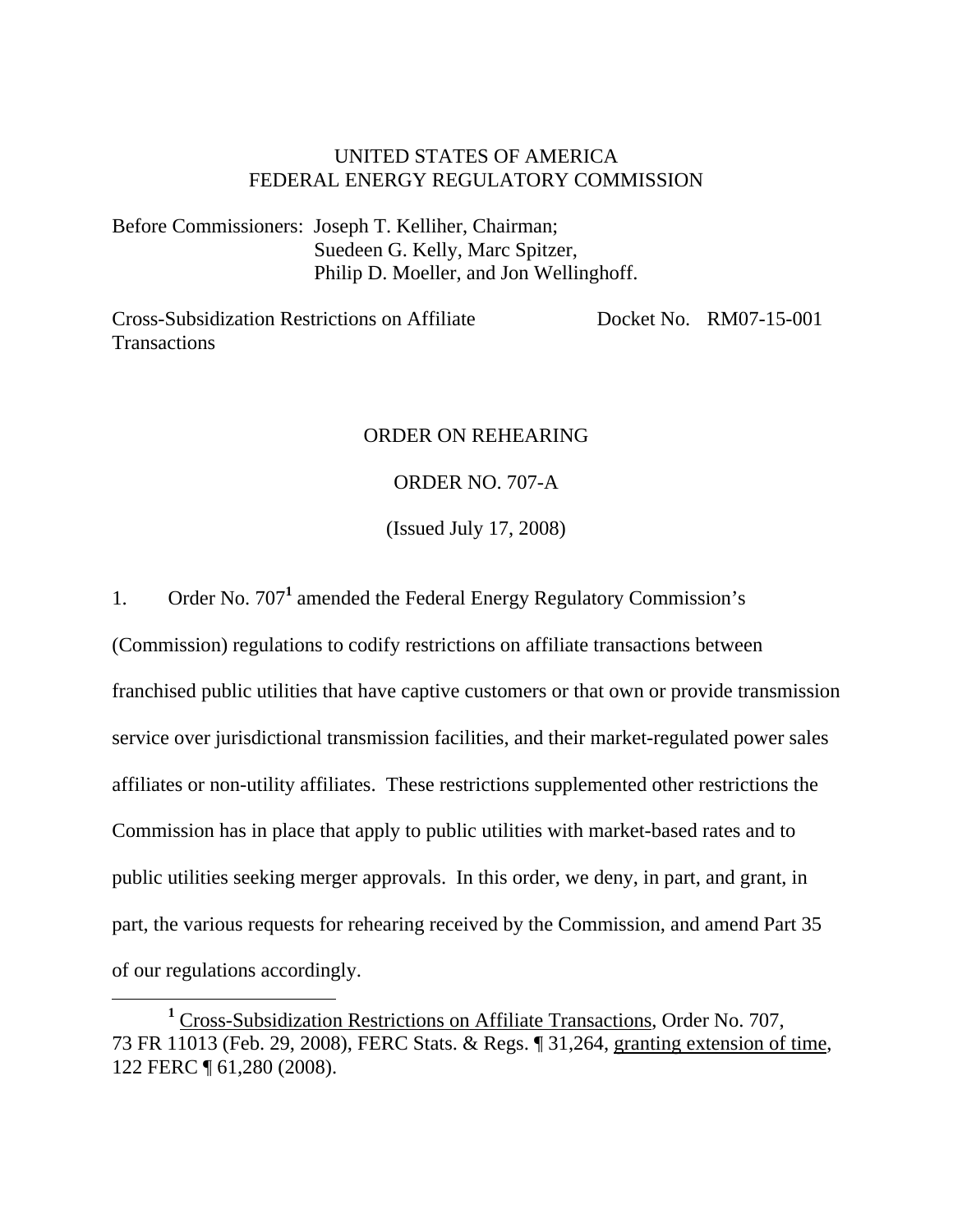Docket No. RM07-15-001 - 2 -

## **I. Background**

2. In the Affiliate Transactions Notice of Proposed Rulemaking, the Commission proposed to implement uniform affiliate restrictions that would be applicable to all franchised public utilities with captive customers and their market-regulated and nonutility affiliates and would address both power and non-power goods and services transactions between the utility and its affiliates.**<sup>2</sup>** The proposed restrictions were based on those already imposed by the Commission in the context of certain section 203 and 205 approvals, but expanded the transactions and entities to which they apply.

3. Specifically, the Commission proposed to: (1) require the Commission's approval of all wholesale power sales between a franchised public utility with captive customers and a market-regulated power sales affiliate; (2) require a franchised public utility with captive customers to provide non-power goods and services to a market-regulated power sales affiliate or a non-utility affiliate at a price that is the higher of cost or market price; (3) prohibit a franchised public utility with captive customers from purchasing non-power goods or services from a market-regulated power sales affiliate or a non-utility affiliate at a price above market price (with the exception of (4)); and (4) prohibit a franchised public utility with captive customers from receiving non-power goods and services from a centralized service company at a price above cost.

**<sup>2</sup>** <sup>2</sup> Cross-Subsidization Restrictions on Affiliate Transactions, Notice of Proposed Rulemaking, 72 FR 41644 (July 31, 2007), FERC Stats. & Regs. ¶ 32,618 (2007).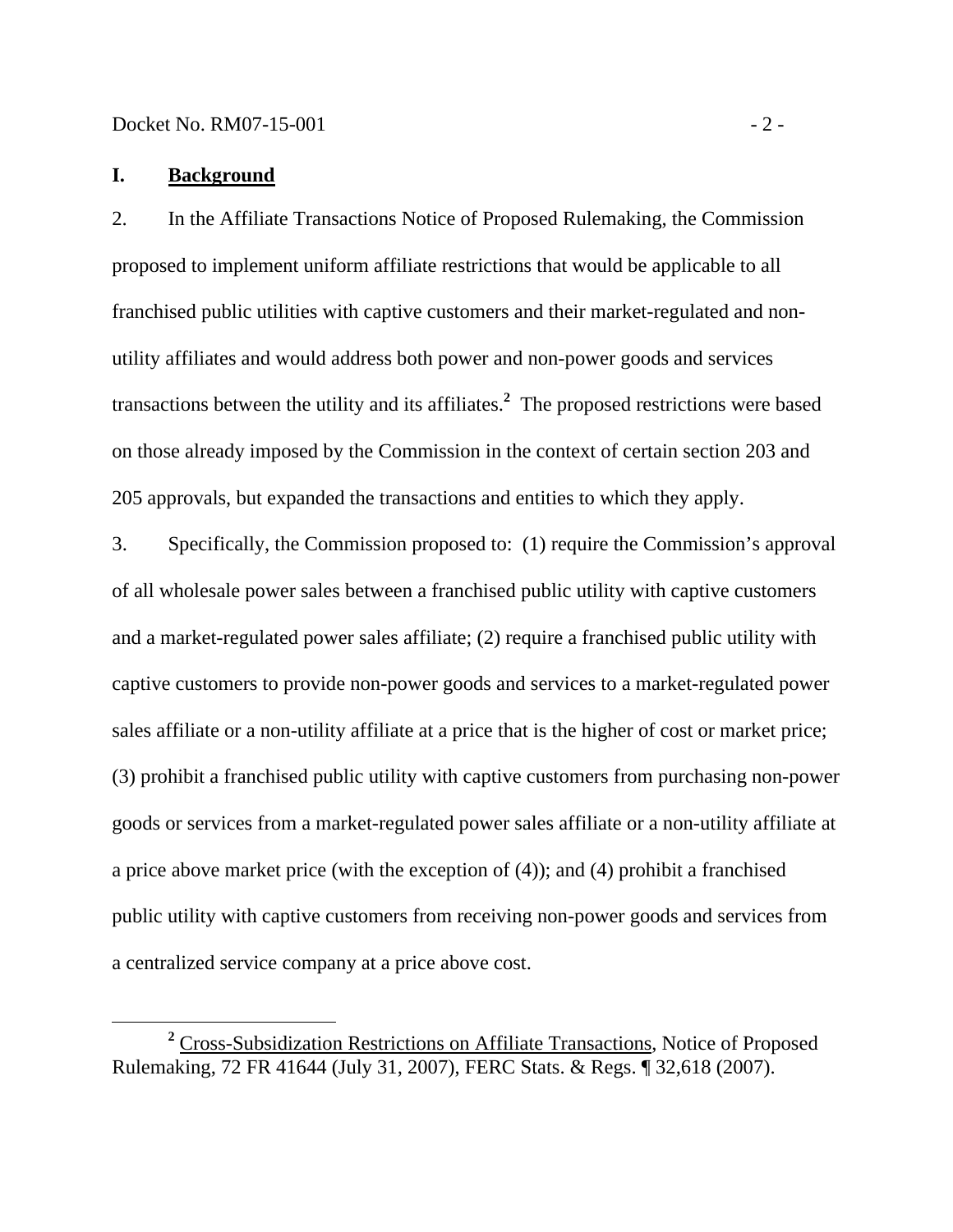4. The Commission stated that the restrictions would help it to meet the requirement of amended section 203(a)(4) of the Federal Power Act (FPA)<sup>3</sup> that a transaction not result in the inappropriate cross-subsidization of a non-utility associate company. The Commission further stated that the restrictions would help assure just and reasonable rates and the protection of captive customers for all public utilities pursuant to sections 205 and 206 of the FPA,**<sup>4</sup>** irrespective of whether they needed approval of a section 203 transaction.

5. As the Commission stated in Order No. 707, its obligation to ensure that the rates, terms, and conditions of jurisdictional service are just, reasonable and not unduly discriminatory or preferential requires that it ensure that wholesale rates do not reflect costs that result from undue preferences granted to affiliates or that are imprudent or unreasonable as a result of affiliate transactions. The Commission described its long history of scrutinizing affiliate transactions for potential cross-subsidization and how in recent rulemakings and orders it has codified and expanded affiliate restrictions, both under its FPA section 205 and 206 rate authority (in the context of market-based rates) and under its FPA section 203 merger authority. The Commission then extended similar restrictions to all franchised public utilities that have captive customers, or that own or provide transmission service over jurisdictional transmission facilities.

**<sup>3</sup>**  $3$  16 U.S.C. 824b(a)(4).

**<sup>4</sup>** 16 U.S.C. 824d, 824e.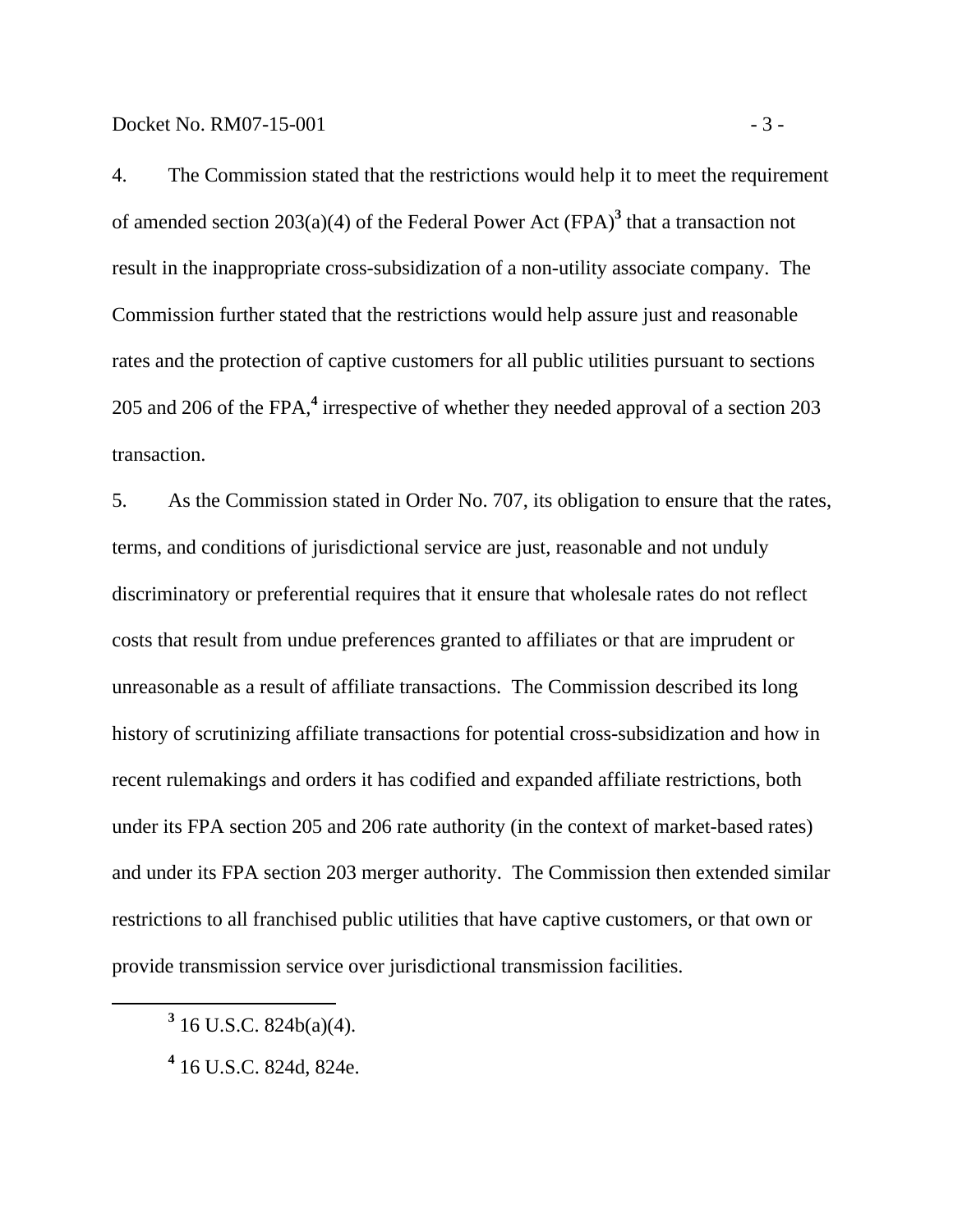In particular, the Commission articulated restrictions on affiliate sales of electric energy by prohibiting wholesale sales of electric energy between a franchised public utility with captive customers and a market-regulated power sales affiliate without prior Commission authorization for the transaction under section 205 of the Federal Power Act.**<sup>5</sup>** The Commission also promulgated three pricing restrictions on the sale of non-power goods and services.

6. First, the Commission provided that unless otherwise permitted by Commission rule or order, sales of any non-power goods or services by a franchised public utility that has captive customers or that owns or provides transmission service over jurisdictional transmission facilities, including sales made to or through its affiliated exempt wholesale generators or qualifying facilities, to a market-regulated power sales affiliate or nonutility affiliate must be at the higher of cost or market price.

7. Second, the Commission provided that unless otherwise permitted by Commission rule or order, a franchised public utility that has captive customers or that owns or provides transmission service over jurisdictional transmission facilities, may not purchase or receive non-power goods and services from a market-regulated power sales affiliate or a non-utility affiliate at a price above market.

8. Third, and as an exception to the restriction set forth immediately above, the Commission provided that a franchised public utility that has captive customers or that

 **<sup>5</sup>**  $5$  18 CFR 35.44(a).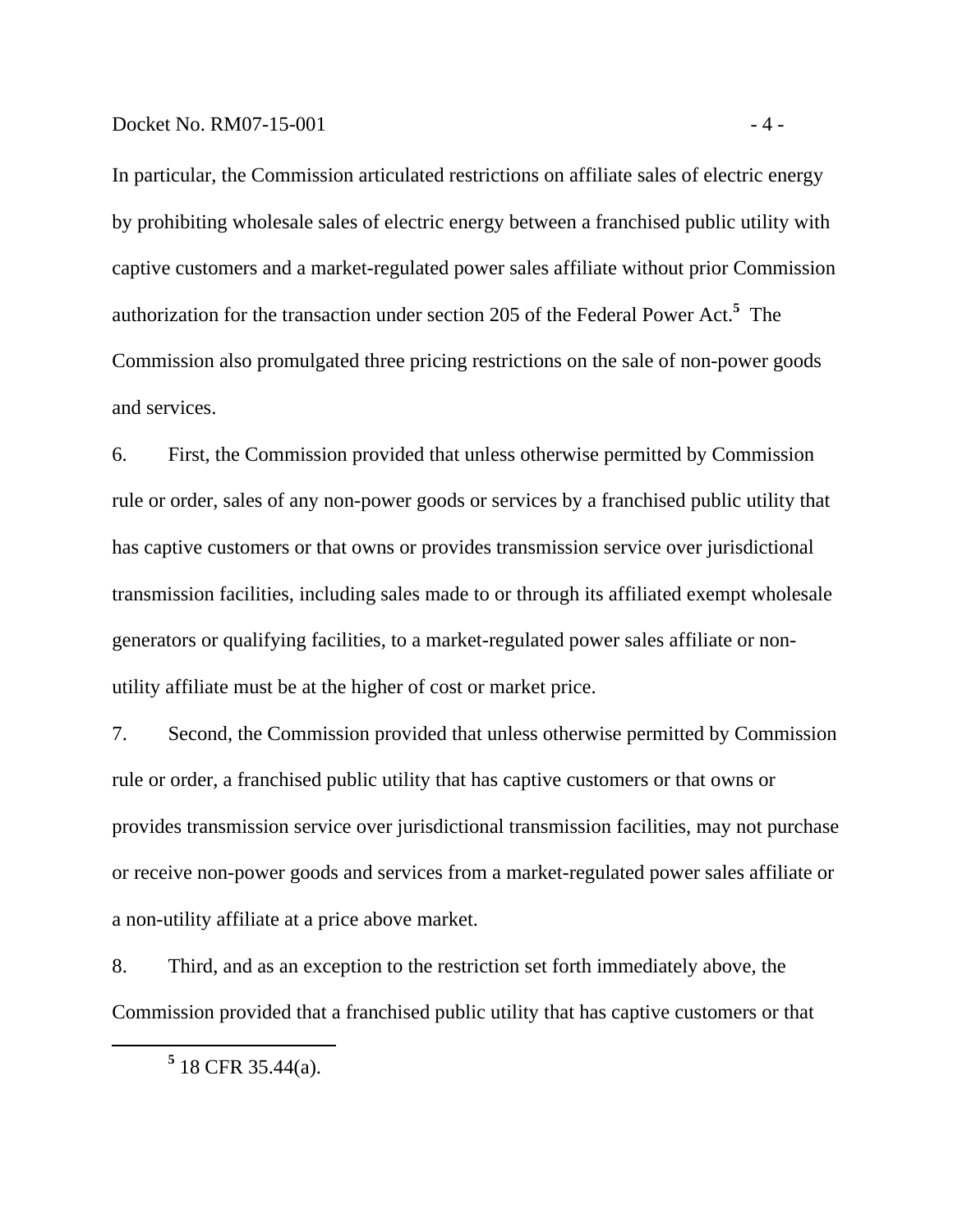owns or provides transmission service over jurisdictional transmission facilities, may only purchase or receive non-power goods and services from a centralized service company at cost.**<sup>6</sup>**

9. The Commission also stated in Order No. 707 that the pricing rules would be prospective and would apply to any contracts, agreements or arrangements entered into on or after the effective date of the rule. The Commission explained that to the extent different pricing was in effect for any contract, agreement, or arrangement entered into prior to the effective date of Order No. 707, that pricing may remain in effect, but the Commission may on its own motion, or upon complaint, institute a section 206 proceeding to determine whether the costs incurred by a public utility under pre-existing contracts, agreements or arrangements are just, reasonable and not unduly discriminatory or preferential.

#### **II. Discussion**

### **A. Affiliate Transaction Pricing Standards**

10. In Order No. 707, the Commission denied requests to permit franchised public utilities with captive customers to make sales of non-power goods and services at cost to market-regulated power sales affiliates or non-utility affiliates and instead required these sales to be at the higher of cost or market price. It reasoned that to adopt an at-cost pricing structure for these types of non-power transactions "would require a franchised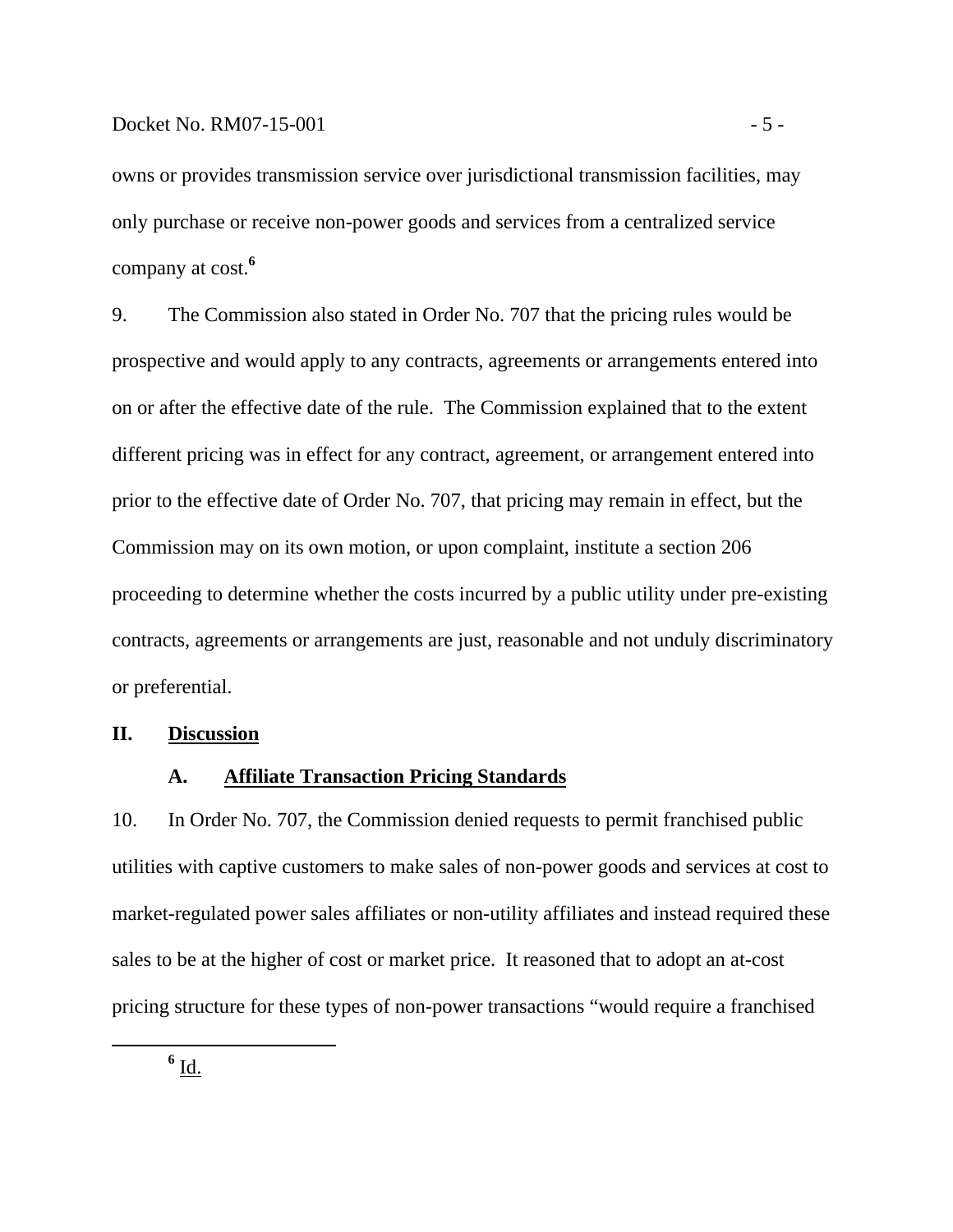public utility to sell to an affiliate at cost even when market prices are higher, thereby foregoing profits that the utility otherwise could have obtained by selling to a nonaffiliate at a market price."**<sup>7</sup>**

11. The Commission also prohibited a franchised public utility with captive customers from purchasing non-power goods or services from a market-regulated power sales affiliate or a non-utility affiliate at a price above market price, with the exception of purchases from centralized service companies. In doing so, the Commission denied the New York State Public Service Commission's (New York Commission) request for a lower of cost or market standard for these types of transactions, finding that captive customers are not harmed by the franchised public utility paying above-cost charges if those charges are no higher than what they would pay non-affiliates for the same nonpower goods and services. In this regard, the Commission noted that nothing in the standard requiring that these purchases not be above market prevents the franchised public utility from paying less than the market price.**<sup>8</sup>** The Commission further rejected requests that it defer to state utility commissions that apply different standards to intrasystem transactions to avoid inconsistent standards.**<sup>9</sup>**

**8** Id. P 71.

**9** Id. P 74.

**<sup>7</sup>** Order No. 707, FERC Stats. & Regs. ¶ 31,264 at P 70.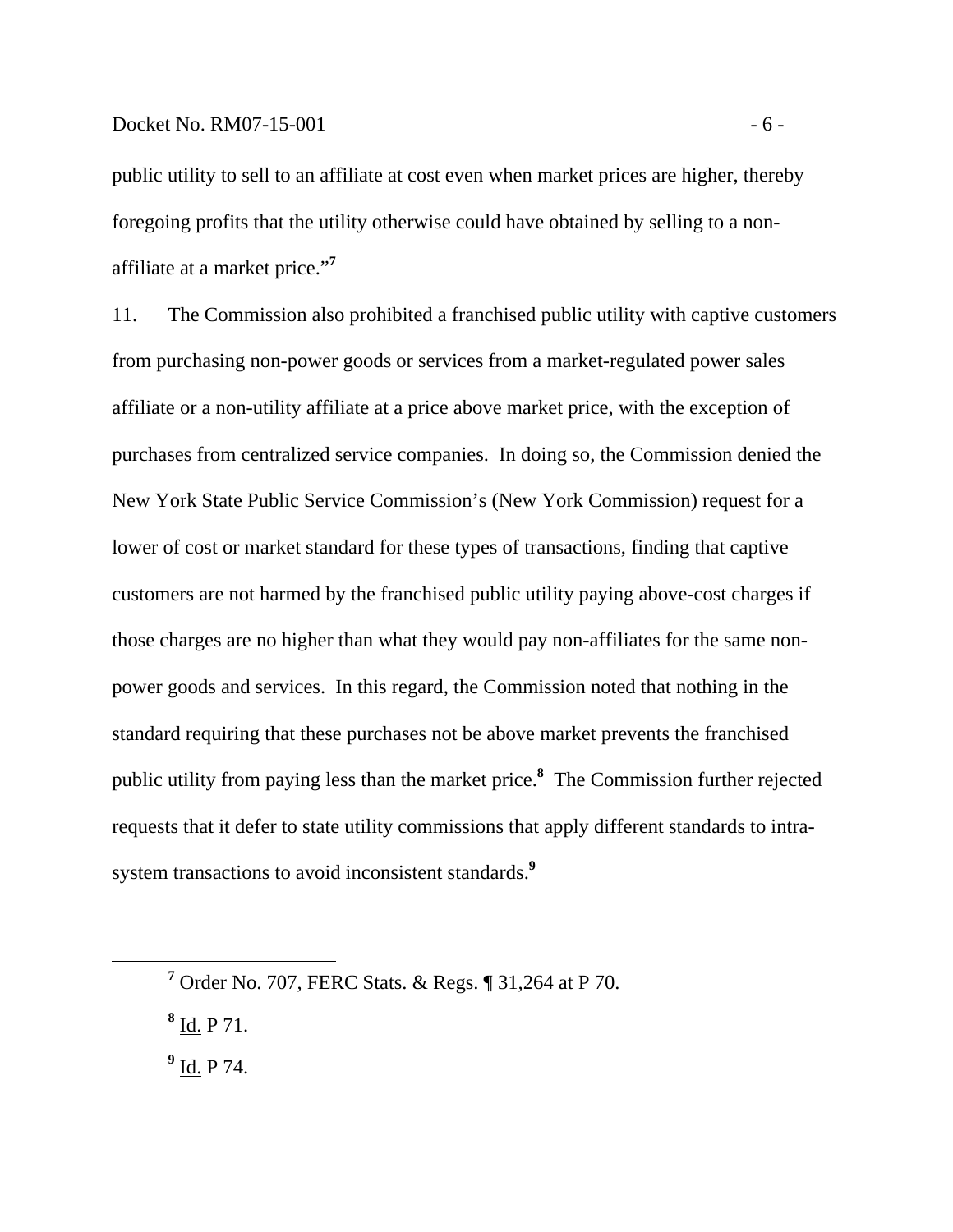# **1. Shared Corporate General Management and Administrative Services**

## **Requests for Rehearing or Clarification**

12. Florida Power & Light Company and FPL Energy LLC (FPL), Pacific Gas & Electric Company (PG&E), and Southern California Edison Company (SoCal Edison) each argue that Order No. 707 does not adequately address pricing for shared corporate general management and administrative services that a utility provides to other companies in a single-state holding company system without a centralized service company but that it does not offer to non-affiliates. The services in question are those akin to the services that a centralized service company provides in multi-state systems. PG&E identifies them as accounting, appraisal, call center, claims, computer, construction, communications, equipment, fleet, janitorial, legal, legislative, maintenance, payroll, personnel, realty, regulatory, supply, and technical services. FPL notes that the services in question are similar to those provided by a centralized service company, which the Commission has defined as one "that provides services such as administrative, managerial, financial, accounting, recordkeeping, legal or engineering services, which are sold, furnished, or otherwise provided (typically for a charge) to other companies in the same holding company system."**<sup>10</sup>** FPL states that in its system, the services in question are information technology and management; corporate

**<sup>10</sup>** The language cited is drawn from the definition of a centralized service company found in 18 CFR  $367.1(a)(7)$ .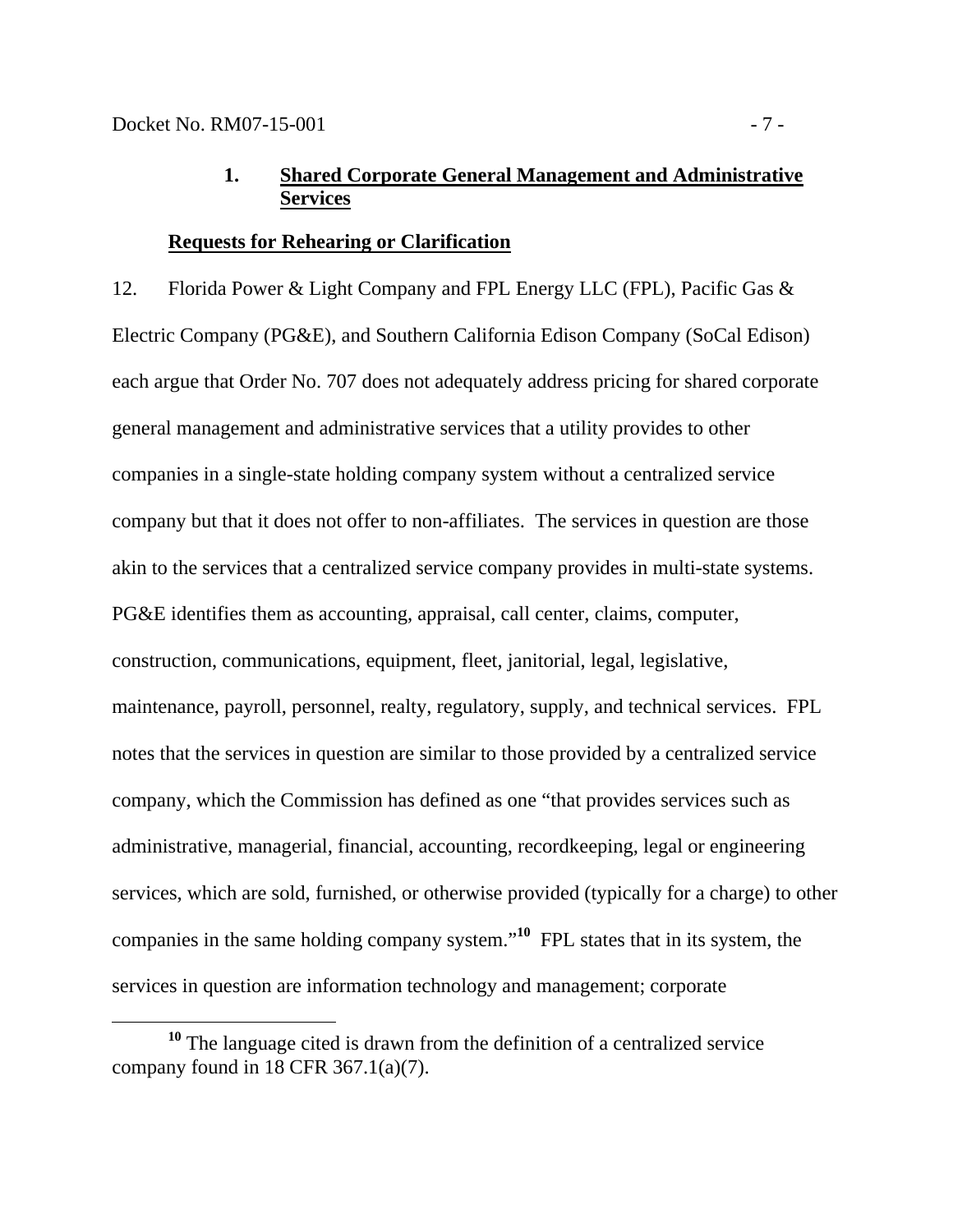#### Docket No. RM07-15-001 - 8 -

communications systems; engineering and construction;**<sup>11</sup>** finance and accounting; legal; human resources; auditing; environmental services; risk management; technical nuclear and power generation support services; and federal government affairs. FPL, PG&E and SoCal Edison maintain that intra-system sales of these services at cost should be permitted even when the system has no centralized service company.

13. FPL, PG&E and SoCal Edison first note that they do not make sales of these services to non-affiliates, and as a result market prices do not exist for them. SoCal Edison notes that the Commission acknowledged in Order No. 707 that it has recognized that defining a market price for these services is a "speculative task" when dealing with a centralized service company, but the Commission fails to recognize that the task is no less speculative where the system does not have a centralized service company. FPL states that many of the services at issue vary from location to location and provider to provider. In a system like its own, these services have been provided in-house for years, and the nature of the services as well as the manner in which they are provided reflect both the culture and technology choices made by the utility providing these services. Because the nature of a service is driven and structured primarily to meet the needs of the

**<sup>11</sup>** FPL notes that in its case "engineering and construction" services do not refer to the intra-corporate provision of parts or labor. It refers rather to oversight and planning functions effectively as an owner's representative. Actual engineering and construction services with respect to new plants are provided by third-party engineering and construction companies at negotiated rates.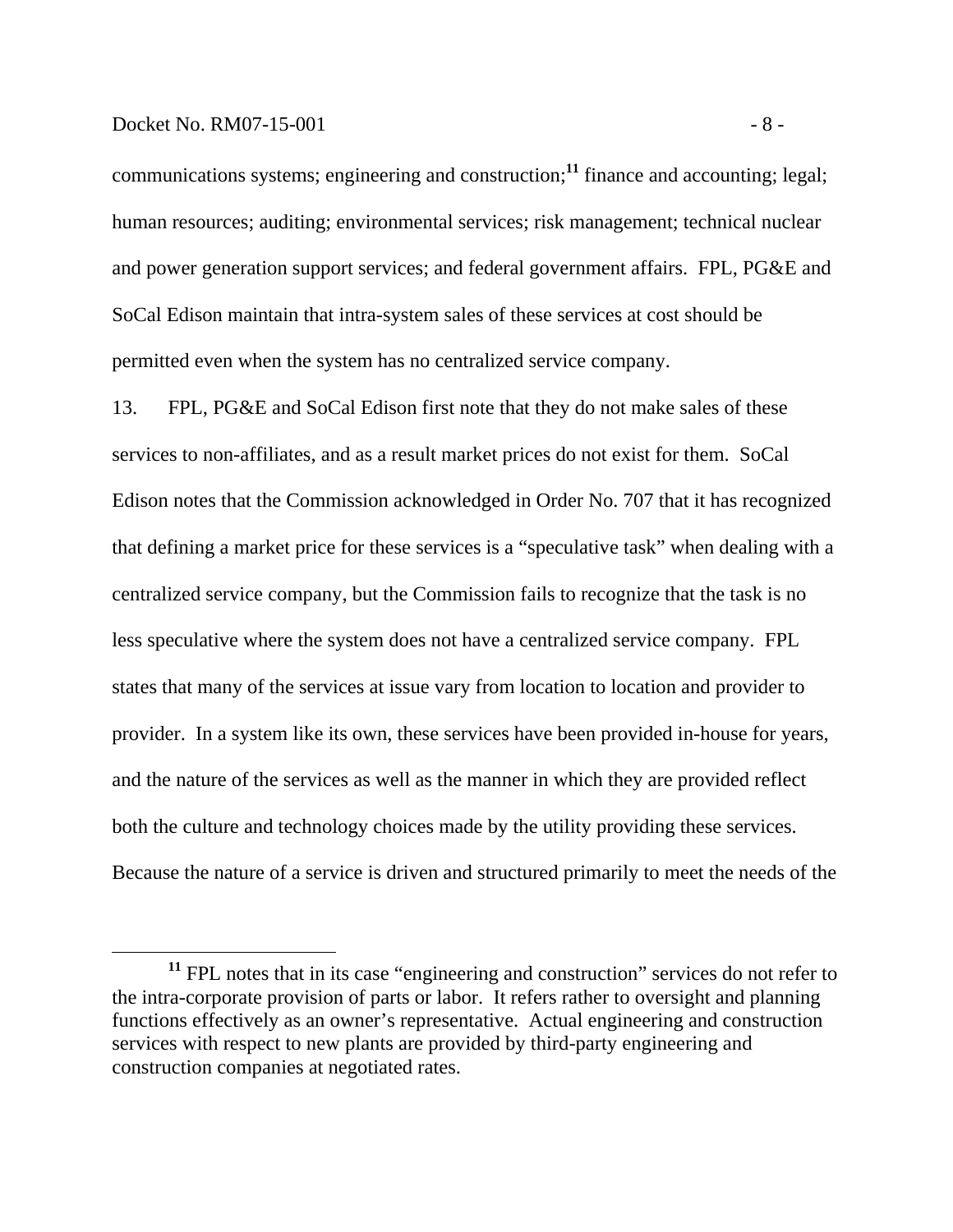franchised public utility, it is virtually impossible to establish a market or a market price for it.

14. SoCal Edison challenges the reasoning underlying the Commission's denial of atcost pricing for general administrative services a franchised public utility provides to system companies, i.e., that this pricing standard would require a franchised public utility to sell to an affiliate at cost even when market prices are higher, thereby foregoing profits that the utility otherwise could have obtained by selling to a non-affiliate at a market price. SoCal Edison argues that where the utility is not making any market-based sales of these services, it is not "foregoing" any profits. It suggests that there is no evidence in the record for the Commission's assumption that utilities would forego profits if the Commission did not adopt a higher of cost or market standard, and thus, no basis for the Commission's rejection of an at-cost pricing structure. SoCal Edison contends that the Commission should acknowledge the distinction between goods and services developed for sale on the open market (for which affiliates should be charged the higher of cost or market price) and those services that are not intended for sale and can be provided to affiliates at their fully-loaded cost.**<sup>12</sup>**

15. FPL, PG&E and SoCal Edison argue that at-cost pricing in these circumstances (i.e., where the franchised public utility is a member of a single-state holding company

**<sup>12</sup>** SoCal Edison states that fully-loaded costs include the direct cost of each employee's time plus adders to cover indirect costs such as employee benefits and other overhead items.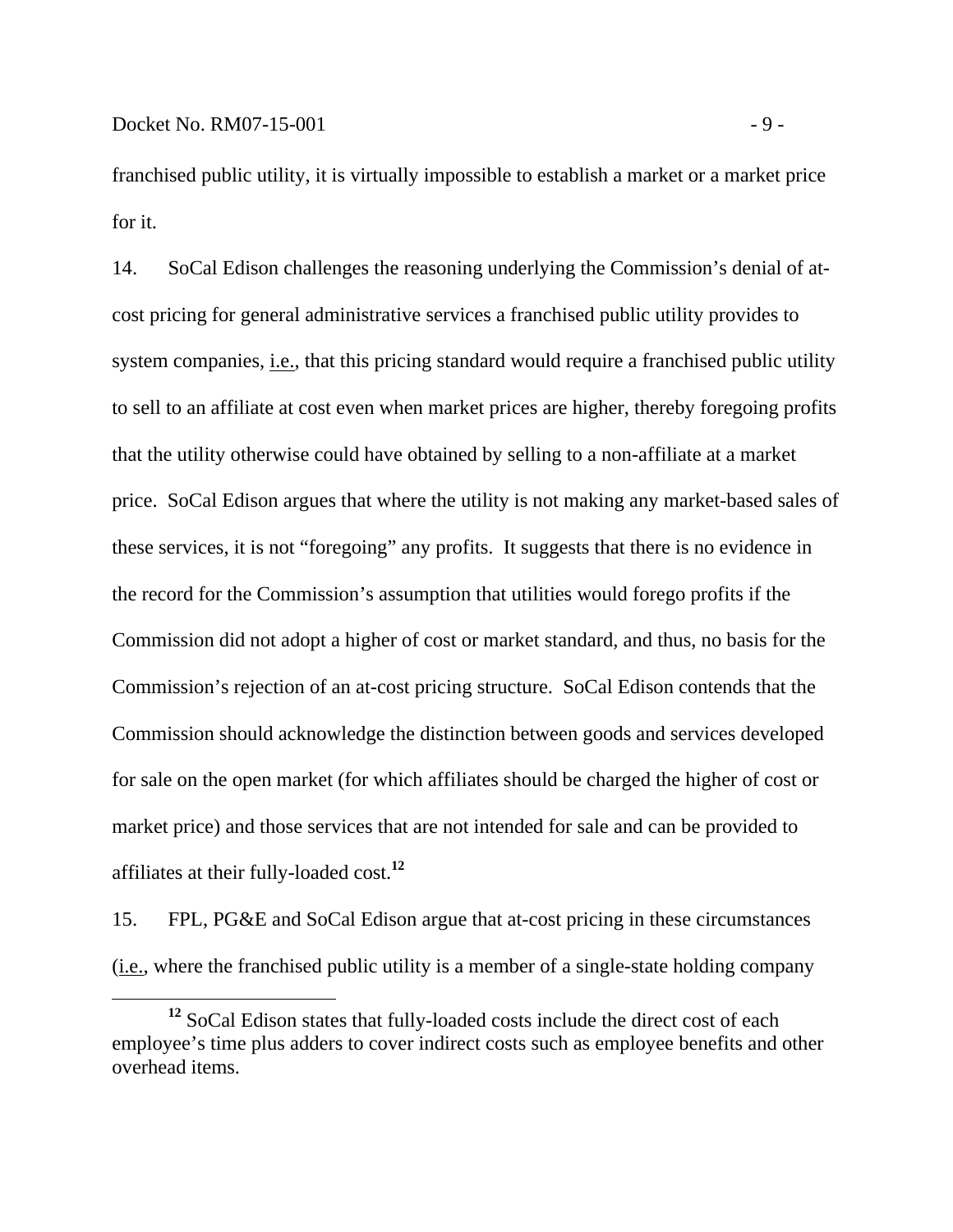#### $Dacket No. RM07-15-001$  - 10 -

and provides services only to affiliates, but not on the open market, and operates in a single-state context) leads to significant economies of scale. SoCal Edison states that while Order No. 707 recognizes the efficiencies and economies of scale that benefit captive customers when general administrative services are provided across an enterprise, instead of being duplicated by each separate entity within a holding company structure, the order fails to recognize similar efficiencies and economies of scale in a single-state context where the corporate structure does not include a formal centralized services company, but where a franchised utility often may provide similar in-house corporate administrative services to the rest of the corporate enterprise.

16. PG&E argues that at-cost provision of goods and services promotes economies of scale, and as long as the non-utility companies within a family are not charging more than the cost of the services, and the utilities involved are recovering their costs of providing any services they provide to others within the family, utility ratepayers will receive the cost advantages of the economies of scale from in-house services and will be insulated from cross subsidizing other companies and their customers.

17. FPL argues that customers will lose the benefit of established efficiencies, expertise, and economies of scale, with no real countervailing benefit if at-cost pricing cannot be used in these circumstances. FP&L asks the Commission to clarify that when companies in a holding company system supply to each other non-power goods or services comparable to those provided by a centralized service company, then those nonpower goods and services may be provided at fully-loaded cost as a reasonable proxy for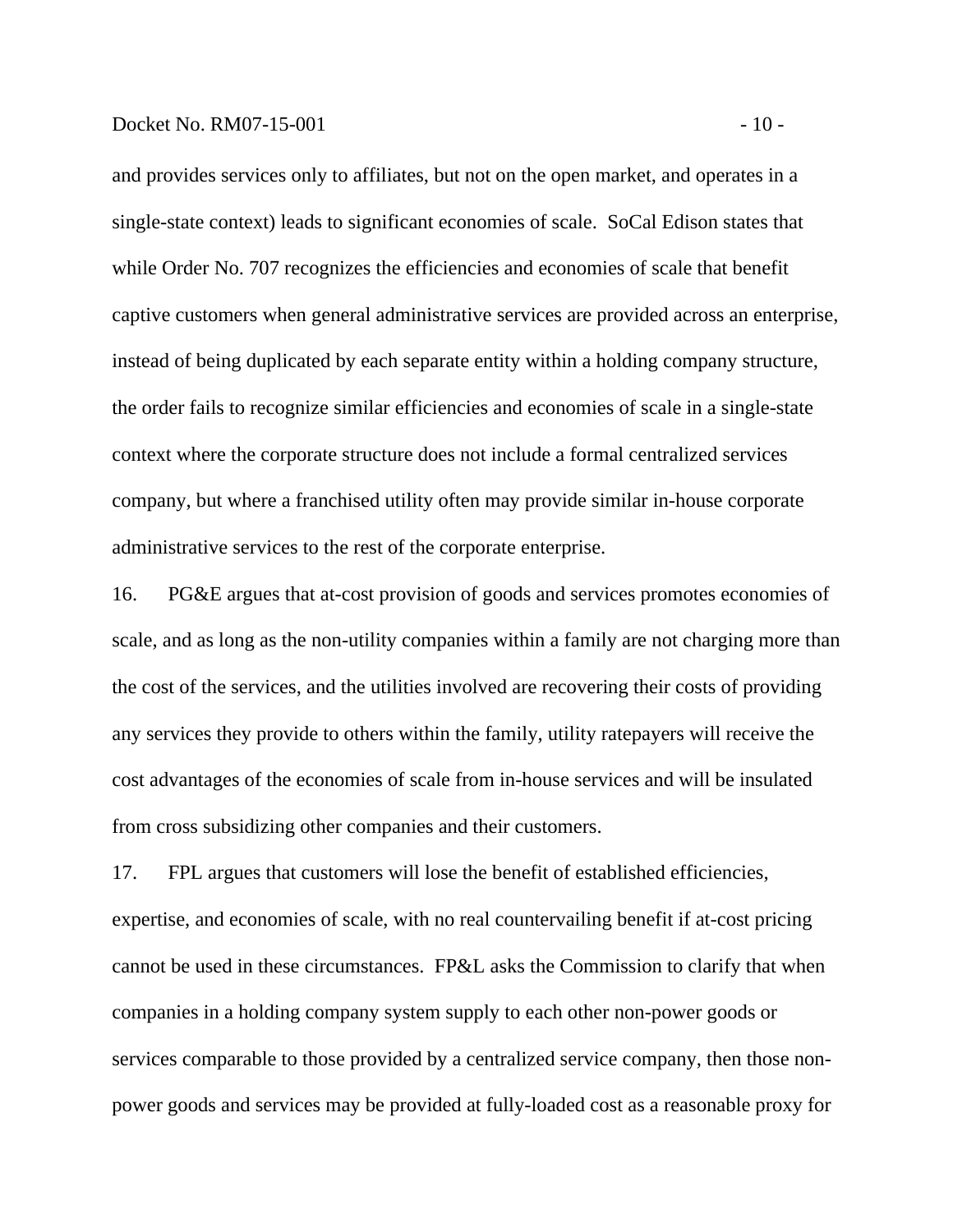market price. FPL argues that a fully-loaded cost standard has avoided the time and expense of formal requests for proposal procedures to "market test" in theory every provision of regularized and ongoing support services. An at-cost standard allows immediate use of shared corporate technical expertise in the most efficient and costeffective manner.

18. These commenters also argue that customers of franchised public utilities are protected from affiliate abuse when general administrative services are shared at their fully-loaded costs, i.e., costs designed to reflect the total corporate costs of providing a service. FP&L states that fully-loaded cost reflects the total cost to provide a particular service, including corporate overhead and other general expenses.**<sup>13</sup>** Edison Electric Institute (EEI) argues that there should at least be a strong presumption that the at-cost

<sup>&</sup>lt;sup>13</sup> FPL states that these expenses include (1) salaries, incentives, commissions, bonuses, rewards; (2) insurance; (3) paid time off such as vacation, etc., (4) FICA and miscellaneous taxes; (5) retirement planning/401k; (6) office infrastructure (office space, furniture, utilities); (7) office equipment (computer, software, FAX, Printer, UPS, Copier, *etc*.); (8) telecom & internet; (9) operational/functional management and oversight; (10) human resources and administration; (11) finance and payroll; (12) miscellaneous fringe and welfare benefits; (13) training and education; and (14) travel expenses. FP&L states that it organizes costs into three categories: (a) "direct costs," i.e., costs of resources used exclusively to provide services that are readily identifiable to an activity and used to indicate work that directly benefits a business unit other than the provider; (b) "assigned costs" or the costs of resources used jointly to provide both regulated and non-regulated activities that are apportioned using direct measures of cost causation; and (c) "unattributable" costs or costs of resources shared by both regulated and nonregulated activities for which no causal relationship exists. The costs in this final category are accumulated and allocated to both regulated and non-regulated activities using an affiliate management fee based on the "Massachusetts Formula," which FPL says is a long-recognized regulatory methodology of cost allocation.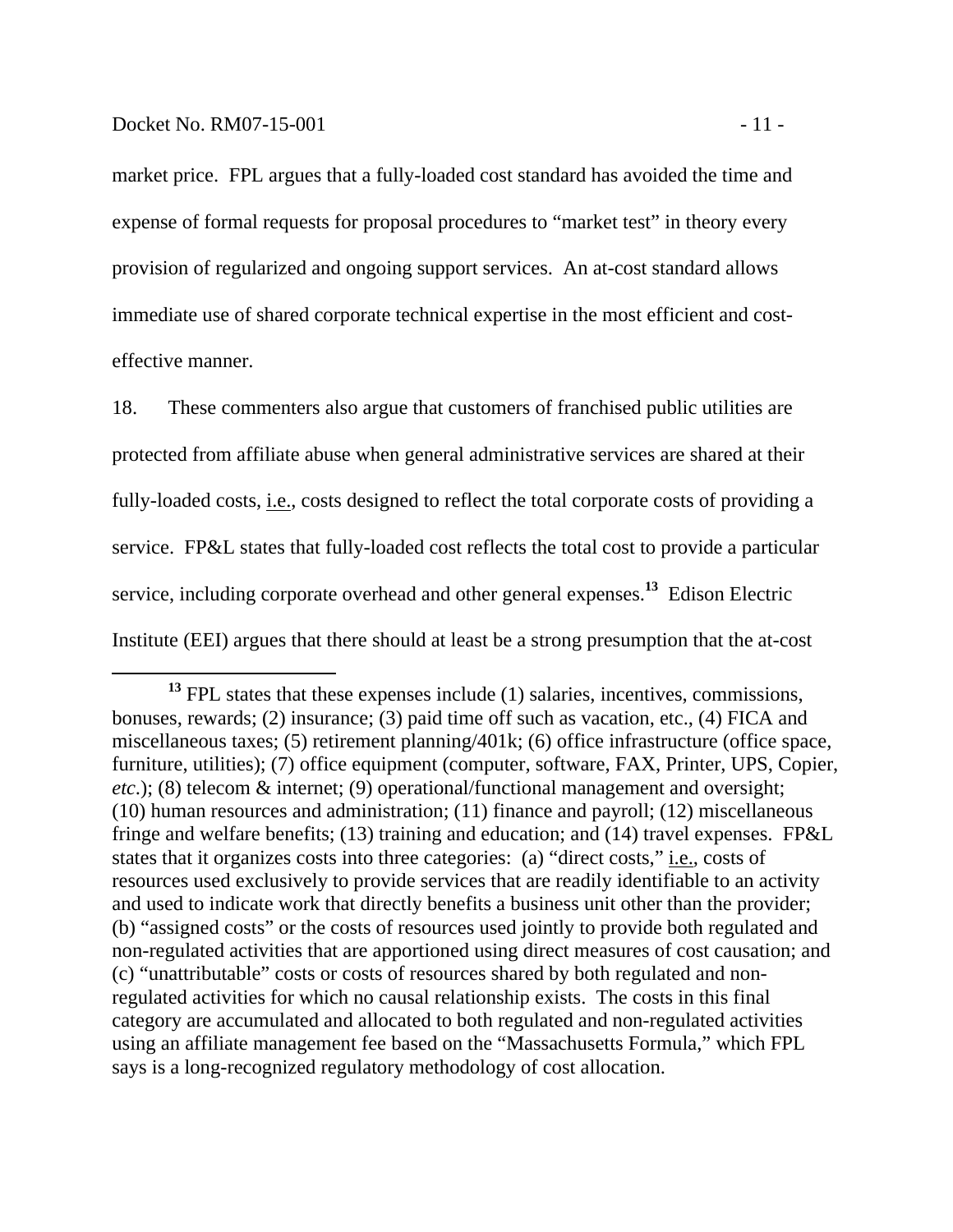#### Docket No. RM07-15-001 - 12 -

standard is appropriate when dealing with services of this type, barring a Commission or ratepayer concern, which can be explored on a case-by-case basis. It states that otherwise the new rules could be read to preclude even utility-to-centralized service company provision of such services at cost, requiring the services to be priced higher than at cost by one utility to the detriment of the customers of another utility that is a client of the centralized service company.

19. SoCal Edison states that when affiliates are charged fully-loaded cost for such services, the ability to leverage these services and gain economies of scale ultimately benefits the utility's customers.

20. EEI states that there is an array of services that companies within the family can provide to one another at a substantial savings because of economies of scale and by keeping the services in-house rather than having to obtain the services in the market, where additional overhead and rates of return must be covered. EEI argues that the atcost provisions of Order No. 707 should apply broadly to companies within a family of companies that provide services to each other of the type provided by centralized service companies, even where the system does not have a formal centralized service company. EEI states that there should be no distinction between utility and non-utility affiliates to this extent. It maintains that a market price standard should apply only in cases where the seller makes external sales of these non-power services.

21. EEI and PG&E also argue that the Commission has failed to address or to resolve the potential for conflict between the Commission's rules and state affiliate transaction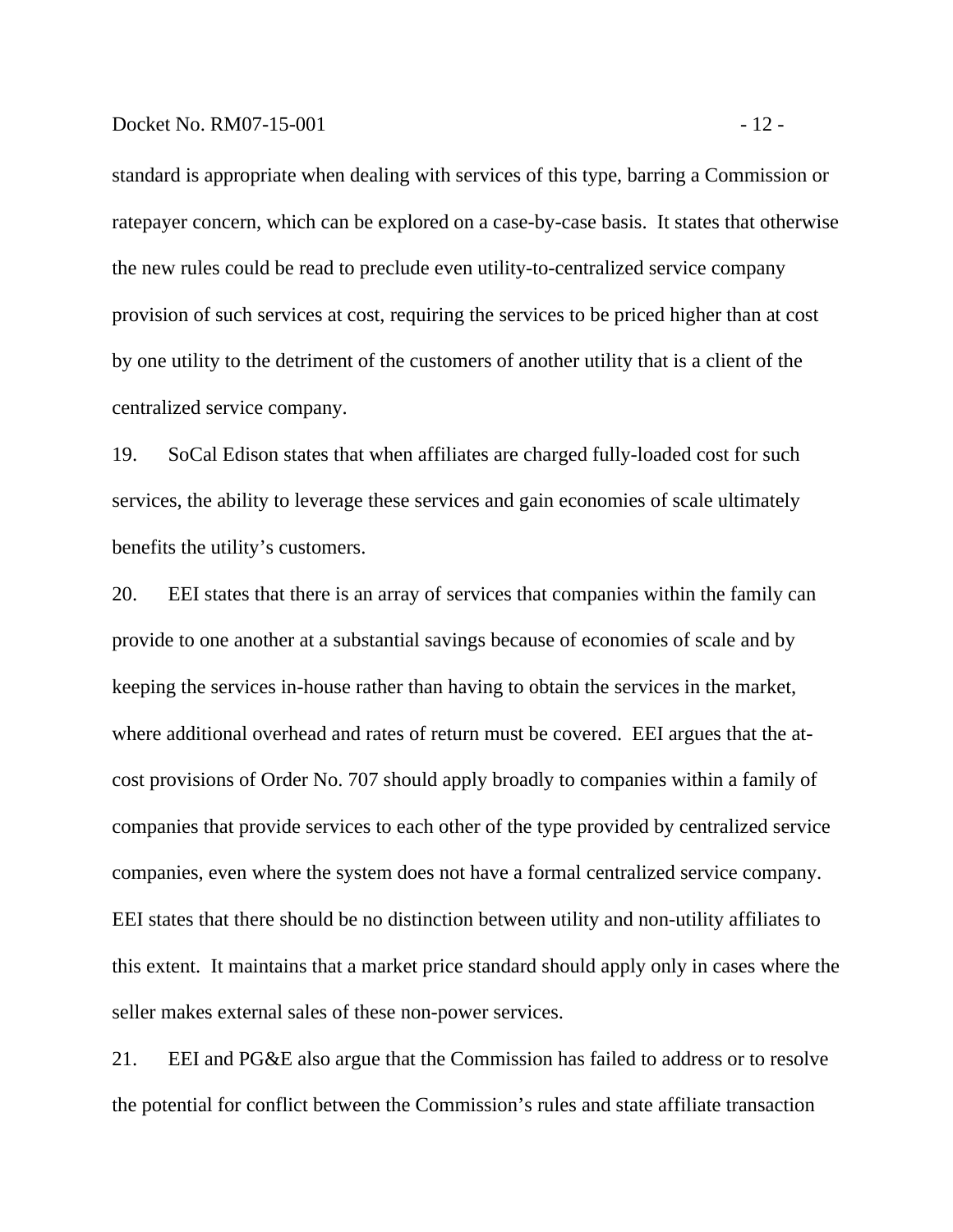#### Docket No. RM07-15-001 - 13 -

and cross subsidy requirements that may apply to the same transactions.**<sup>14</sup>** EEI argues that many states already have affiliate transaction provisions in place, and those provisions are specifically aimed at protecting captive retail customers. It maintains that the Commission should more fully accommodate the state provisions in this instance, as the Commission's final rule is aimed at protecting the same customers that state requirements seek to protect. EEI and PG&E argue that the states have a special interest in, and responsibility for, overseeing costs affecting these customers, and states have been fulfilling that role for many years.

22. PG&E argues that the Commission should defer to state reviews and approvals of affiliate transactions in order to avoid unnecessary conflict. It argues that the Commission's approach to affiliate transactions fails to address or to resolve the potential for conflict between Commission requirements and state affiliate transaction and cross subsidy requirements that may apply to the same transactions. PG&E argues that to avoid conflict, the Commission should grant a blanket waiver of the final rule's requirements applicable within any state that already oversees affiliate transactions to protect against cross-subsidization, and the waiver should apply to company operations covered by the state provisions. PG&E maintains that waivers of this type would be consistent with waivers the Commission has authorized for single-state utilities in Order

**<sup>14</sup>** National Grid USA (National Grid) makes a similar argument which we discuss separately below.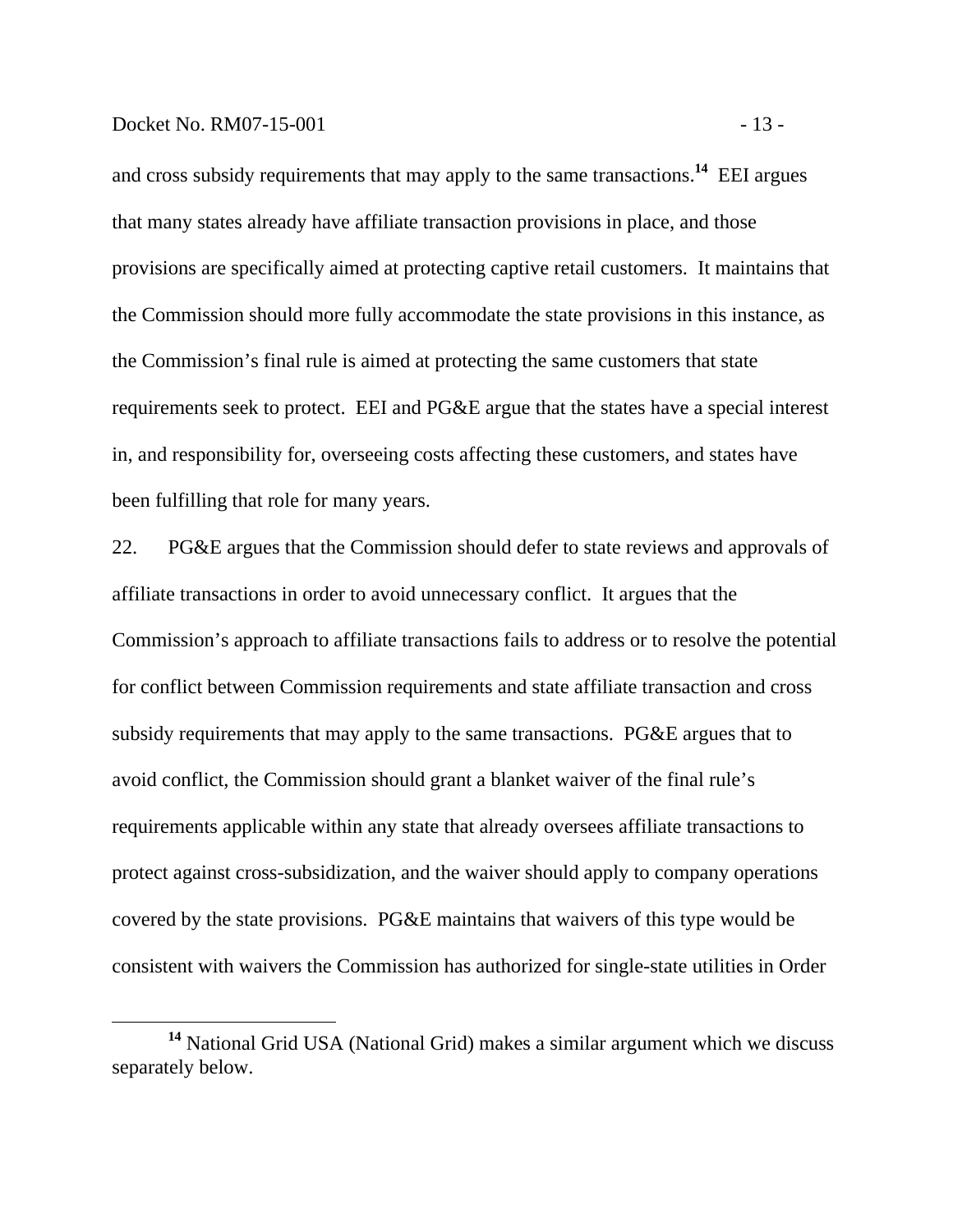No. 667. EEI supports these waivers also. National Grid argues that if the Commission does not defer to state regulation, it should provide a process for public utilities to get a waiver of the Commission's regulations` for certain transactions based on a showing that those transactions are already subject to adequate regulation at the state level.

### **Commission Determination**

23. As discussed further below, we find the arguments in favor of permitting companies within a single-state holding company system that does not have a centralized service company to provide each other general administrative and management services at cost to be persuasive, and we will therefore grant rehearing on this issue. Accordingly, we are revising our rules to permit affiliates within a single-state holding company system, as defined by our rules,<sup>15</sup> that does not have a centralized service company to provide "at cost" to other affiliates in the system the kinds of services typically provided by centralized service companies and the goods to support those services.**<sup>16</sup>** We stress

**<sup>15</sup>** 18 CFR 366.3(c)(1) (defining a single-state holding company as a holding company that derives no more than 13 percent of its public-utility company revenues from outside a single state). The definition exempts revenues derived from exempt wholesale generators, foreign utility companies, and qualifying facilities for these purposes.

**<sup>16</sup>** Section 367.1(a)(7) of the Commission's regulations defines a centralized service company as "a service company that provides services such as administrative, managerial, financial, accounting, recordkeeping, legal or engineering services, which are sold, furnished, or otherwise provided (typically for a charge) to other companies in the same holding company system." This definition also states that "[c]entralized service companies are different from other service companies that only provide a discrete good or service."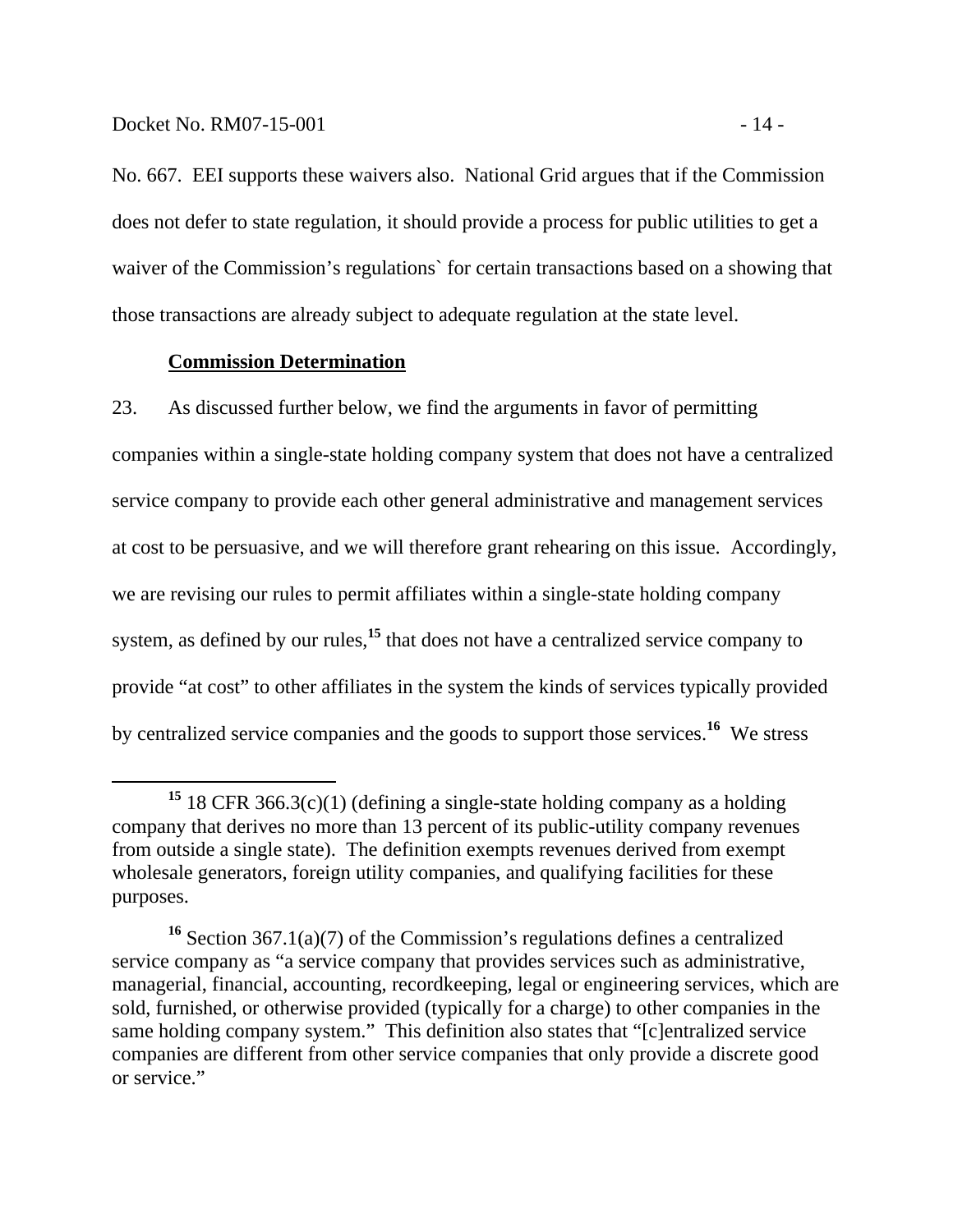#### Docket No. RM07-15-001 - 15 -

that this permission applies only to internal general administrative and management services and only to services in that category that are not provided to unaffiliated third parties. While our grant of rehearing necessarily applies also to charges for a limited set of goods in the form of supplies and equipment acquired to support administrative and management functions, as well as office space and other general overhead items, we note in particular that it does not apply to inputs to utility operations such as fuel supply, construction, or real estate**<sup>17</sup>** that have a clearly identifiable market price,**<sup>18</sup>** nor does it apply to the implementation of major projects that are easily susceptible to competitive bidding, such as construction projects.

24. There are several reasons why the Commission has concluded that it is appropriate to expand the use of at-cost pricing beyond the context of centralized service companies to also allow at-cost pricing for the provision of general and administrative services and the goods to support those services between members of a single-state holding company system where those members do not sell such goods or services to non-affiliates. First, as we stated in Order No. 707 with respect to the same types of services being provided by centralized service companies in multi-state systems, defining a market price for general and administrative services is a speculative task.**<sup>19</sup>** The task is no more speculative in the

**<sup>17</sup>** See Order No. 707, FERC Stats. & Regs. ¶ 31,264 at P 62 n.57.

**<sup>18</sup>** We discuss the issue of fuel adjustment clauses further below.

**<sup>19</sup>** Order No. 707, FERC Stats. & Regs. ¶ 31,264 at P 72.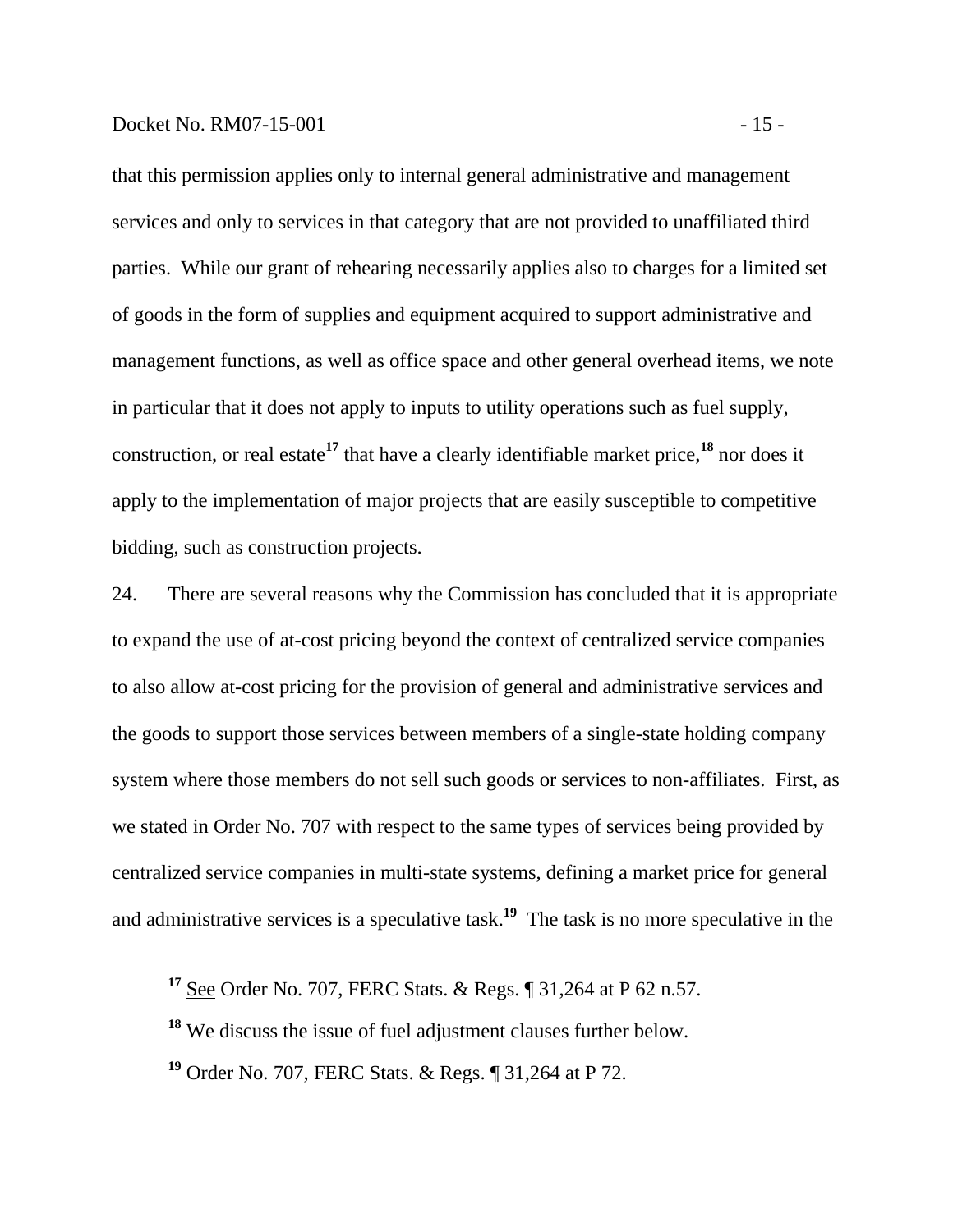#### Docket No. RM07-15-001 - 16 -

context of a multi-state holding company with a centralized service company than in the context of a single-state holding company without a centralized service company. Thus, we agree that, when dealing with general administrative and management services, as a general matter the critical issue is the type of service involved, not whether it is supplied through a centralized service company or through a different type of system company.

25. Second, SoCal Edison points to our statement in Order No. 707 that at-cost pricing "would require a franchised public utility to sell to an affiliate at cost even when market prices are higher, thereby foregoing profits that the utility otherwise could have obtained by selling to a non-affiliate at a market price."**<sup>20</sup>** We recognize that this statement concerning foregone profits does not apply where the utility does not provide those goods or services to non-affiliates. We therefore agree with SoCal Edison that where a utility is not making sales of a service to a non-affiliate, it cannot be said with certainty to be foregoing any profit.

26. Third, we recognize that efficiencies and economies of scale associated with providing these types of services and the goods to support those services between members within the single-state holding company system can benefit captive customers because the goods and services often can be provided less expensively, at cost, than if they were purchased from outside the system by individual system members. As a related matter, we do not believe it would serve the public interest to have rules that

**<sup>20</sup>** Id. P 70.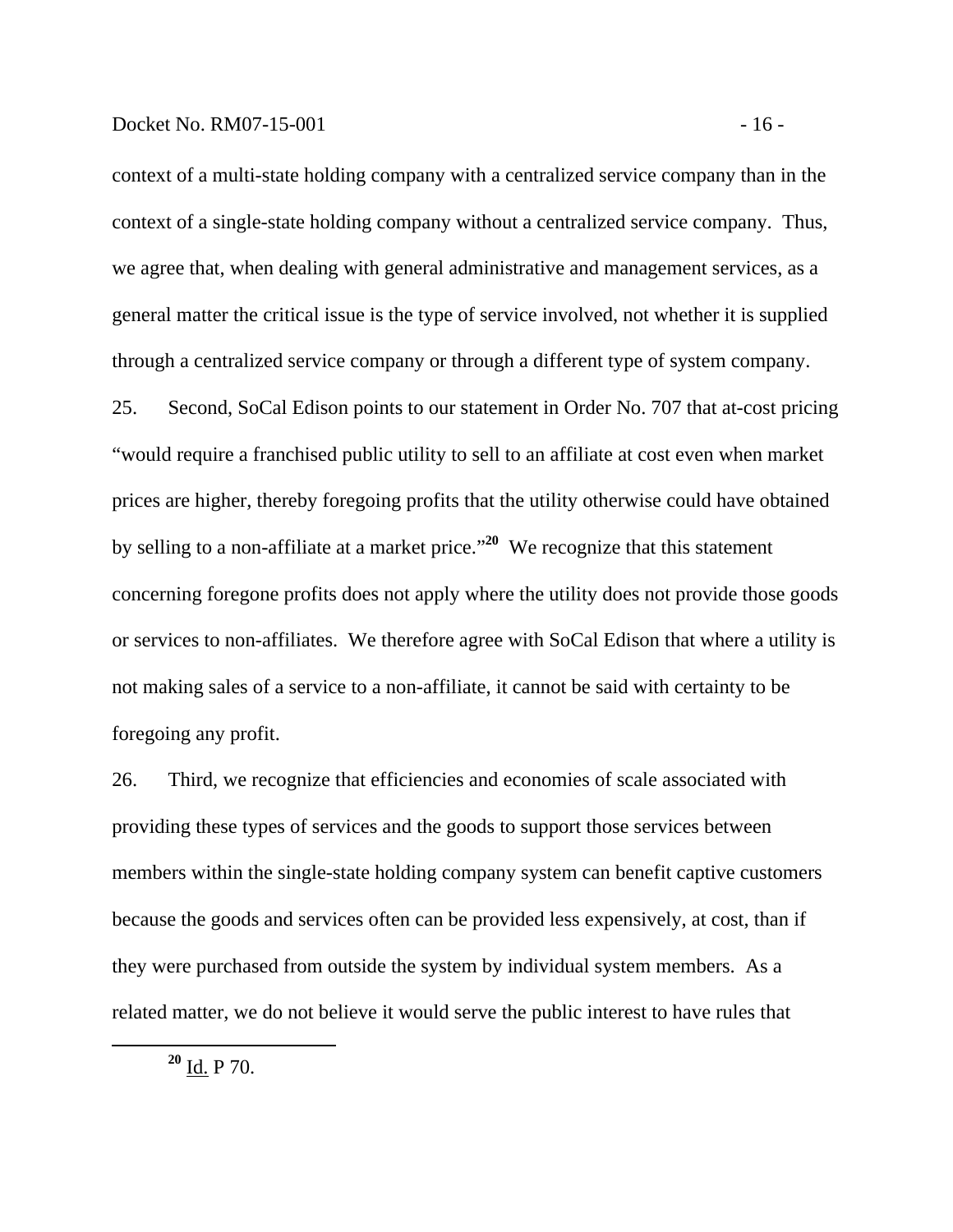## Docket No. RM07-15-001 - 17 -

create an incentive for a single-state holding company to incur additional costs to set up a separate centralized service company (that would be allowed to use the at-cost pricing) to provide the very same services and the goods to support those services that could be provided more inexpensively, e.g., through the investor-owned utility, without a centralized service company. While we believe that centralized service companies can facilitate regulatory oversight and generally favor their use, we also recognize that they may not be the most efficient or least-cost structure for some holding companies.

27. Finally, we give weight to the fact that where services are provided within a single-state holding company context, there may be greater state regulatory authority to oversee these types of services transactions and the goods to support those services than in the multi-state context, and this state oversight will serve to complement that of the Commission in protecting customers against inappropriate cross-subsidization. We recognize that one of the risks of at-cost pricing is the potential for prices to be imposed that are substantially higher than the market price.**<sup>21</sup>** As we stated in Order Nos. 667 and 707, the Commission will entertain complaints that at-cost pricing exceeds the market price.

28. We recognize that many of the above considerations would also apply to general and administrative goods and services provided between members in multi-state holding companies that do not have centralized service companies. However, we are reluctant to

**<sup>21</sup>** See Order No. 707, FERC Stats. & Regs. ¶ 31,264 at P 73.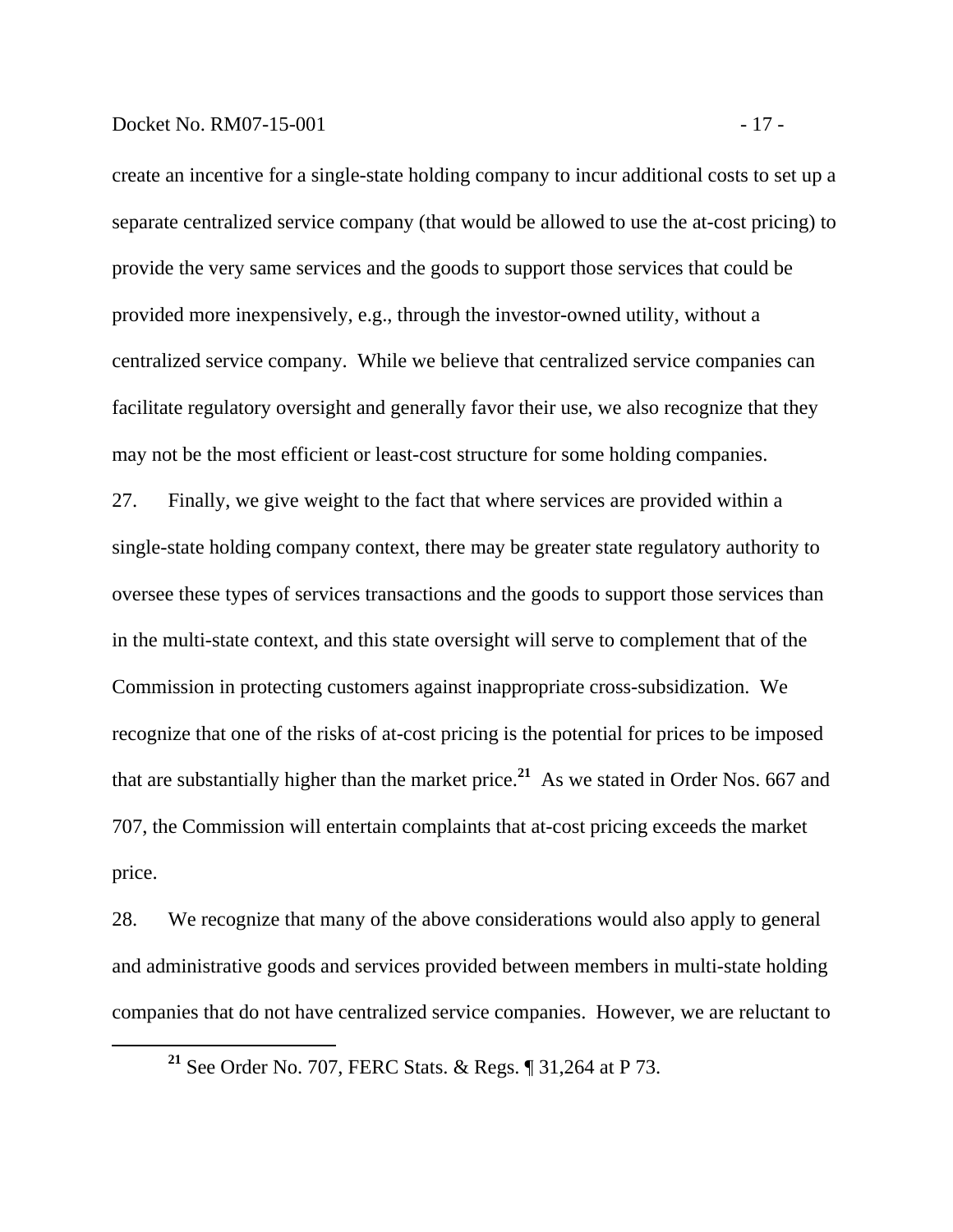#### Docket No. RM07-15-001 - 18 -

grant a broad generic exception for those circumstances. The detailed accounting and reporting requirements applicable to centralized service companies greatly assists the Commission in regulating those entities in a multi-state context where individual states may have less authority to help oversee affiliate transactions. We are willing, however, to consider requests for waiver on a case-by-case basis for at-cost pricing in the multistate context, under the same circumstances as for single state holding companies (i.e., only for general and administrative services and the goods to support those services and only where members of the holding company do not sell such goods and services outside the holding company).**<sup>22</sup>** This will allow the Commission to examine each situation to ensure that adequate regulatory oversight and protections are in place. The Commission acknowledges that many of the arrangements for the intrasystem sharing of administrative and management services under discussion here are long standing and, in part, have developed in response to state regulatory requirements. The Commission agrees with EEI, PG&E and others that the states have a special interest in these matters, and, as discussed above, that it is appropriate to take into account such state regulation in developing our policies in this area. Accordingly, the existence of state oversight and the desire to avoid conflict with state requirements is an important consideration in granting

**<sup>22</sup>** We do not anticipate that there would be very many multi-state holding companies in this category since most, if not all, of the current multi-state holding companies are former registered holding companies under the Public Utility Holding Company Act of 1935 that had centralized services companies and still have them.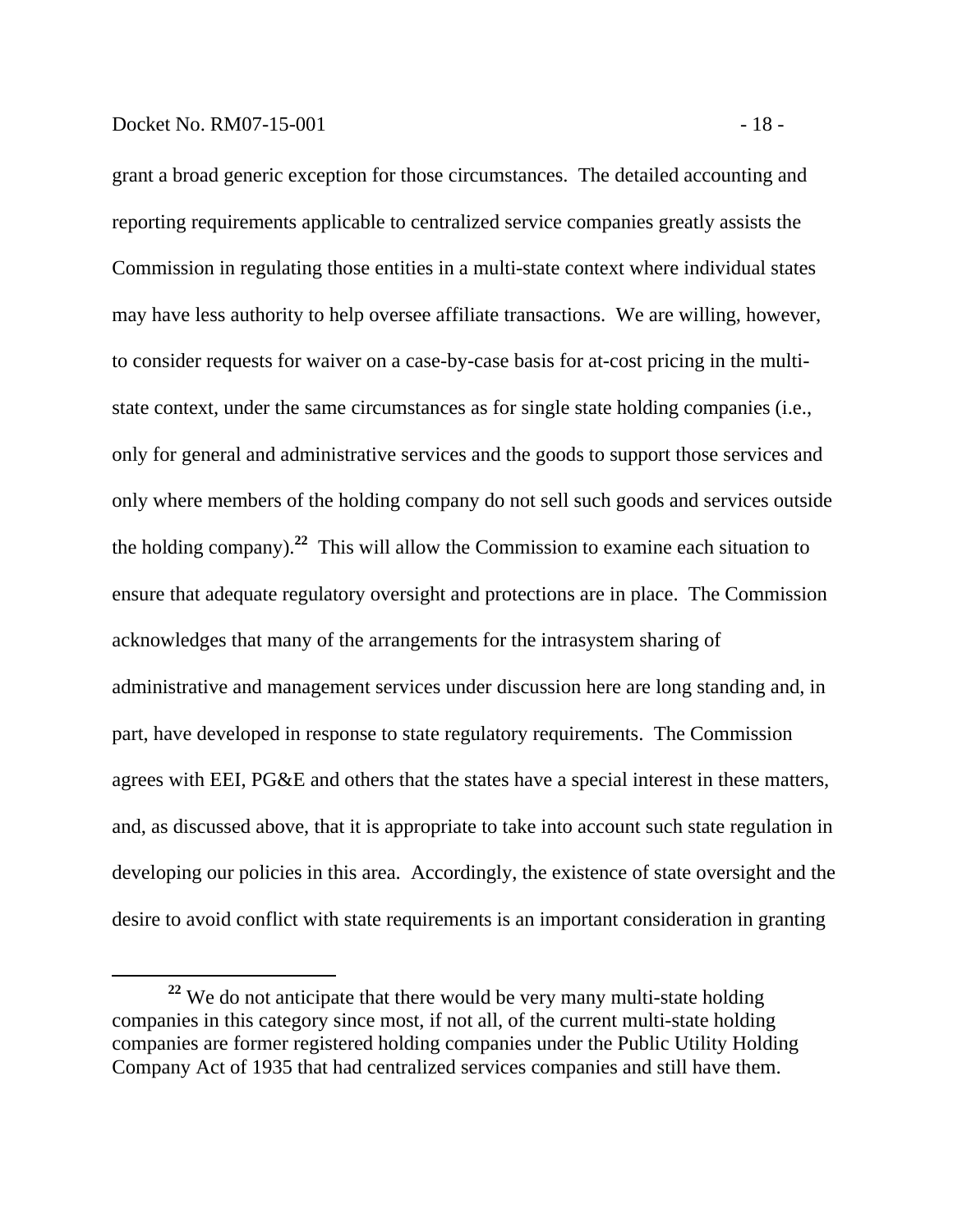#### Docket No. RM07-15-001 - 19 -

rehearing and revising our rules as described above and in our willingness to consider case-by-case exceptions involving general and administrative services and the goods to support those services provided in the multi-state context. We do not want to require significant changes to settled practices when these practices are already subject to state oversight and where there is no showing that suggests these practices are leading to improper cross-subsidization. We believe that our grant of rehearing eliminates the potential for conflict between the Commission's rules and state affiliate transaction and cross subsidy requirements that may apply to the same transactions involving general and administrative services and the goods to support those services in a single-state holding company system. However, to the extent that any conflicts do arise, companies or state regulatory authorities may bring this to our attention on a case-by-case basis, and we will determine whether case-specific waivers are appropriate.

29. Commenters have described procedures they use to ensure that customers of franchised public utilities are protected from affiliate abuse when general administrative and management services are shared among system companies. Our grant of rehearing is premised on the assumption that the at-cost sharing of general administrative and management services in single-state holding company systems will be conducted using rigorous accounting and cost-allocation procedures. It is also premised on the assumption that the at-cost standard will be applied in conjunction with measures for the fair and reasonable allocation of costs across system companies. In granting rehearing, we note that when at-cost principles are applied (whether in the context of multi-state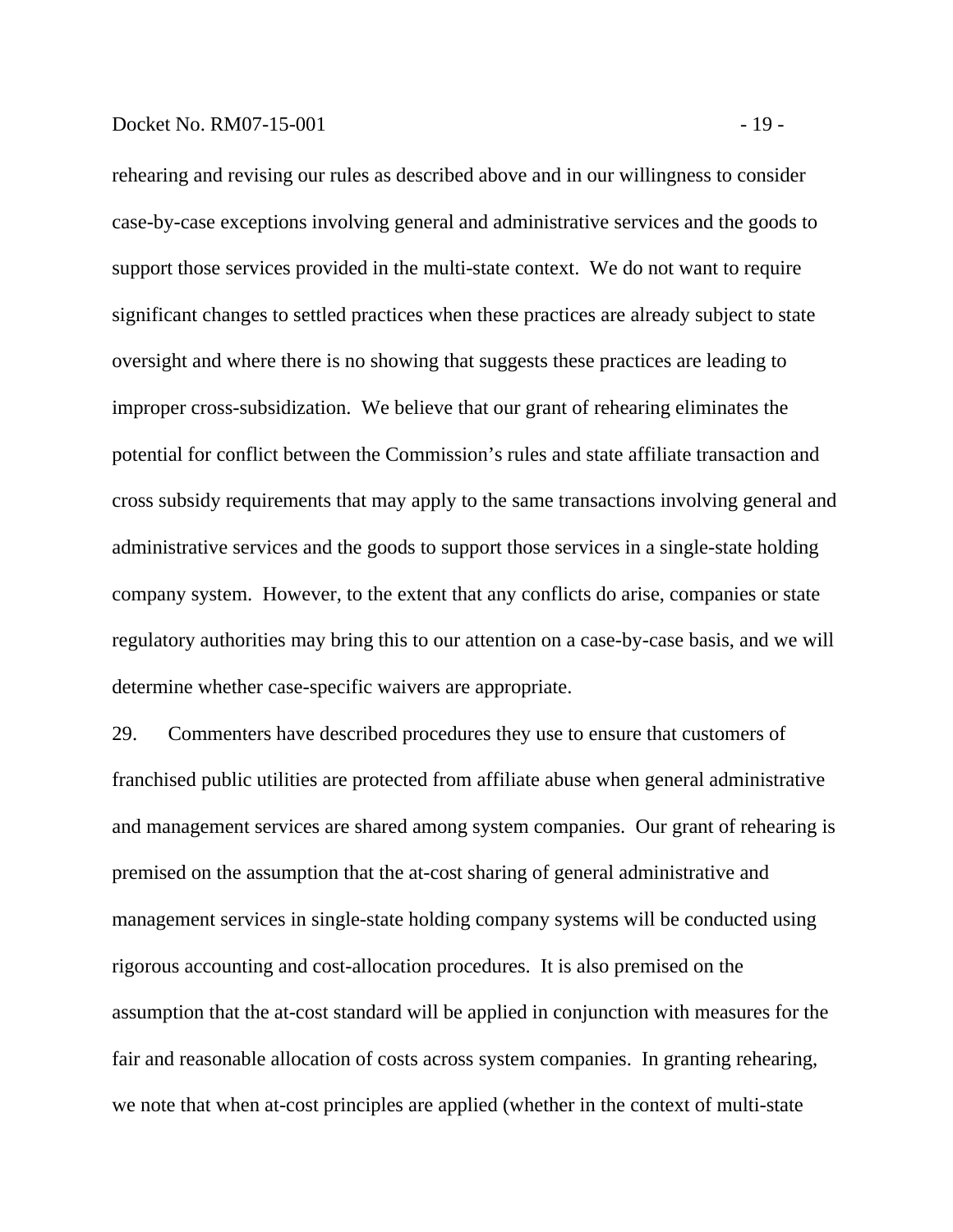#### Docket No. RM07-15-001 - 20 -

holding companies or in the context of single-state holding company systems), the Commission historically has acted, and will continue to act, under sections 205 and 206, whether on an application, a complaint, or on our own motion, to ensure that inappropriate costs are not flowed through in jurisdictional rates.

30. Accordingly, we will amend our regulations to provide that a company in a singlestate holding company system, as defined in 18 CFR 366.3(c)(1), may provide general administrative and management non-power goods and services to, or receive such goods and services from, other companies in the same holding company system, at cost, provided that the only parties to transactions involving these non-power goods and services are affiliate or associate companies, as defined in 18 CFR 366.1, of a holding company in the holding company system.

31. We deny FPL's request for clarification that fully-loaded cost is a reasonable proxy for market price. First of all, we see no need to do so in light of our grant of rehearing above. Secondly, making fully-loaded cost a proxy for market price unnecessarily clouds the distinction between at-cost and market pricing embodied in our rules.

# **2. Pricing Standards for Particular Affiliate Arrangements Requests for Rehearing orClarification**

32. A number of requests for rehearing or clarification relate to the treatment of specific transactions or arrangements under our rules.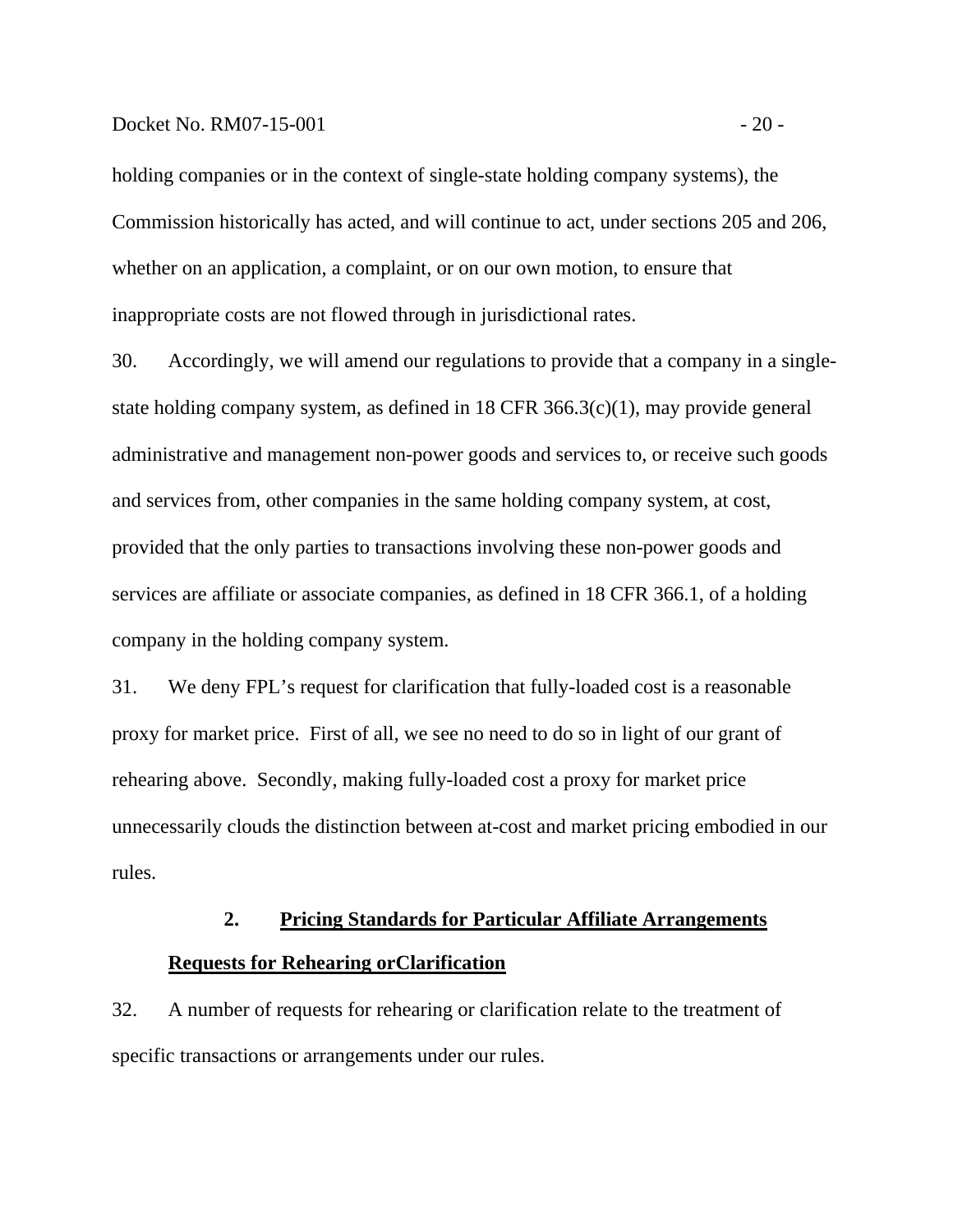33. PG&E argues that a "no higher than the market price" standard is inoperable for certain types of entities. It refers specifically to bankruptcy-remote special-purpose entities used to raise funds through a securitized financing. PG&E states that these entities are structured to operate independently and at arm's length from their parent so that their assets and liabilities would not be consolidated with those of the parent in the event of the parent's or utility's bankruptcy. PG&E argues that this approach lowers the cost of utility financing, but that the special-purpose entities must be fully reimbursed for their costs in order to secure a legal opinion in support of their bankruptcy remote status. PG&E also believes that the use of special-purpose entities to obtain accounts receivable financing might be inconsistent with the Commission's rules. These entities also must be able to recover their costs fully.

34. Two holding companies with franchised public utility operations in more than one state seek clarification or rehearing on transactions specific to their individual operations. Xcel Energy Services Inc. (Xcel) argues that Order No. 707 does not expressly deal with the pricing for transactions between franchised public utilities. It states that its franchised operating companies entered into an umbrella agreement in 2000 that allows for incidental transactions in goods and services between the operating companies, such as short-term leases of coal rail cars done at cost. Xcel states that this at-cost arrangement was consistent with that at-cost principle mandated by the Securities and Exchange Commission (SEC) at the time. Xcel requests that its operating companies be allowed to continue these incidental transactions.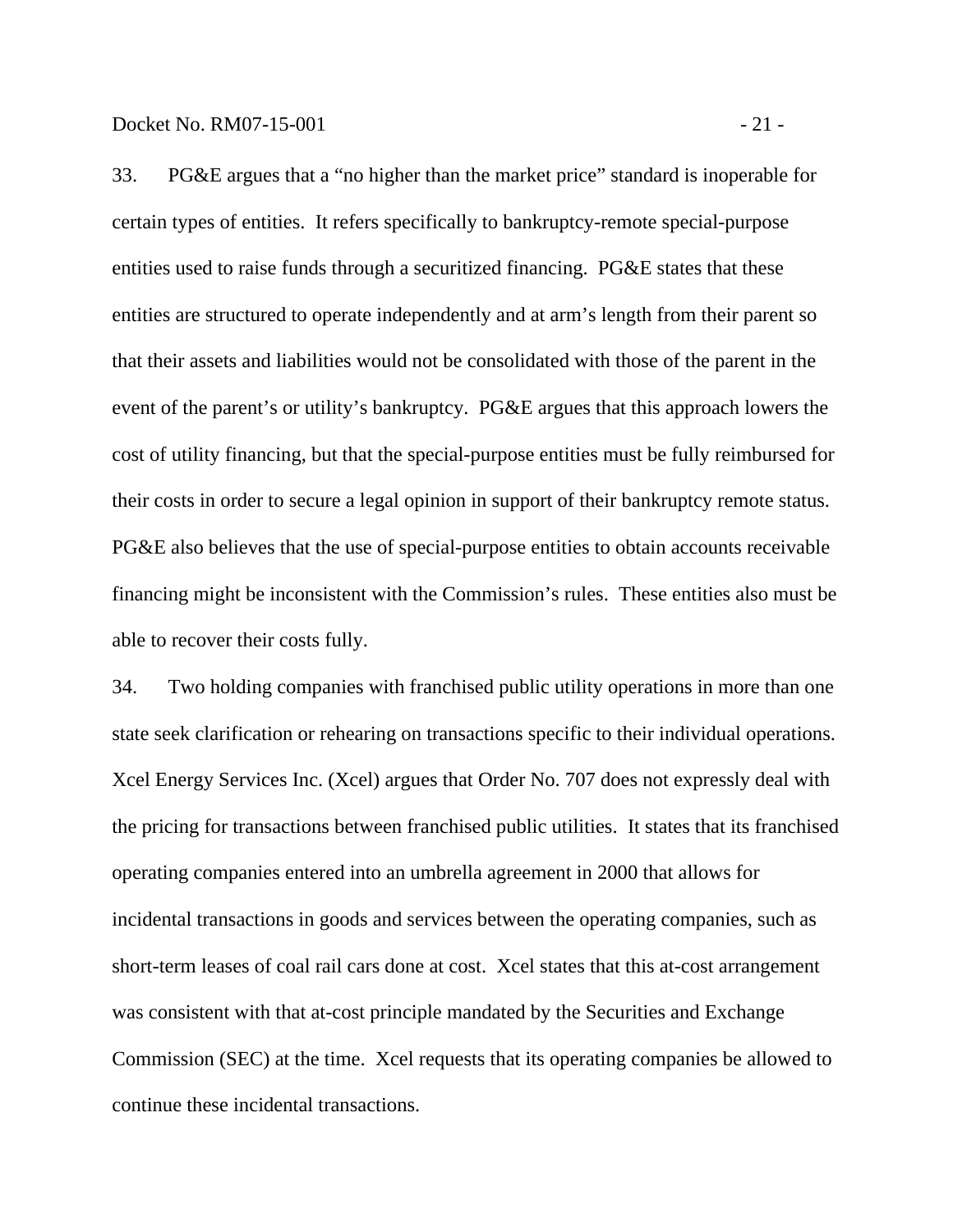35. Xcel and National Grid each argue that certain transactions between their respective franchised public utilities that are accomplished through their respective centralized service companies should be subject to at-cost principles. Xcel notes that the Commission's regulations do not account for non-power goods and services that a utility operating company provides to its centralized service company and whose costs may then be re-allocated to other franchised public utility operating companies. Xcel states that its franchised public utilities share certain information system assets in this way at cost and were permitted to do so at cost by the SEC. Xcel seeks clarification that it and its operating companies may request a waiver from the Order No. 707 rules to continue atcost arrangements like this that pre-date EPAct 2005 and Order No. 707.

36. National Grid argues that in Order No. 707 the Commission mischaracterized its comments as supporting at-cost pricing for all transactions among affiliates within a holding company system. National Grid states that it only proposed symmetrical pricing between franchised public utilities and centralized service companies—meaning all transactions involving centralized service companies would be priced at cost, no matter their direction. It contends that this pricing structure would comply with the affiliate rules included in the New York Commission's order on the merger between National Grid and Keyspan.

37. National Grid argues that the same rationale for justifying at-cost pricing for centralized service companies selling non-power goods and services to a franchised public utility should apply when a franchised public utility sells non-power goods and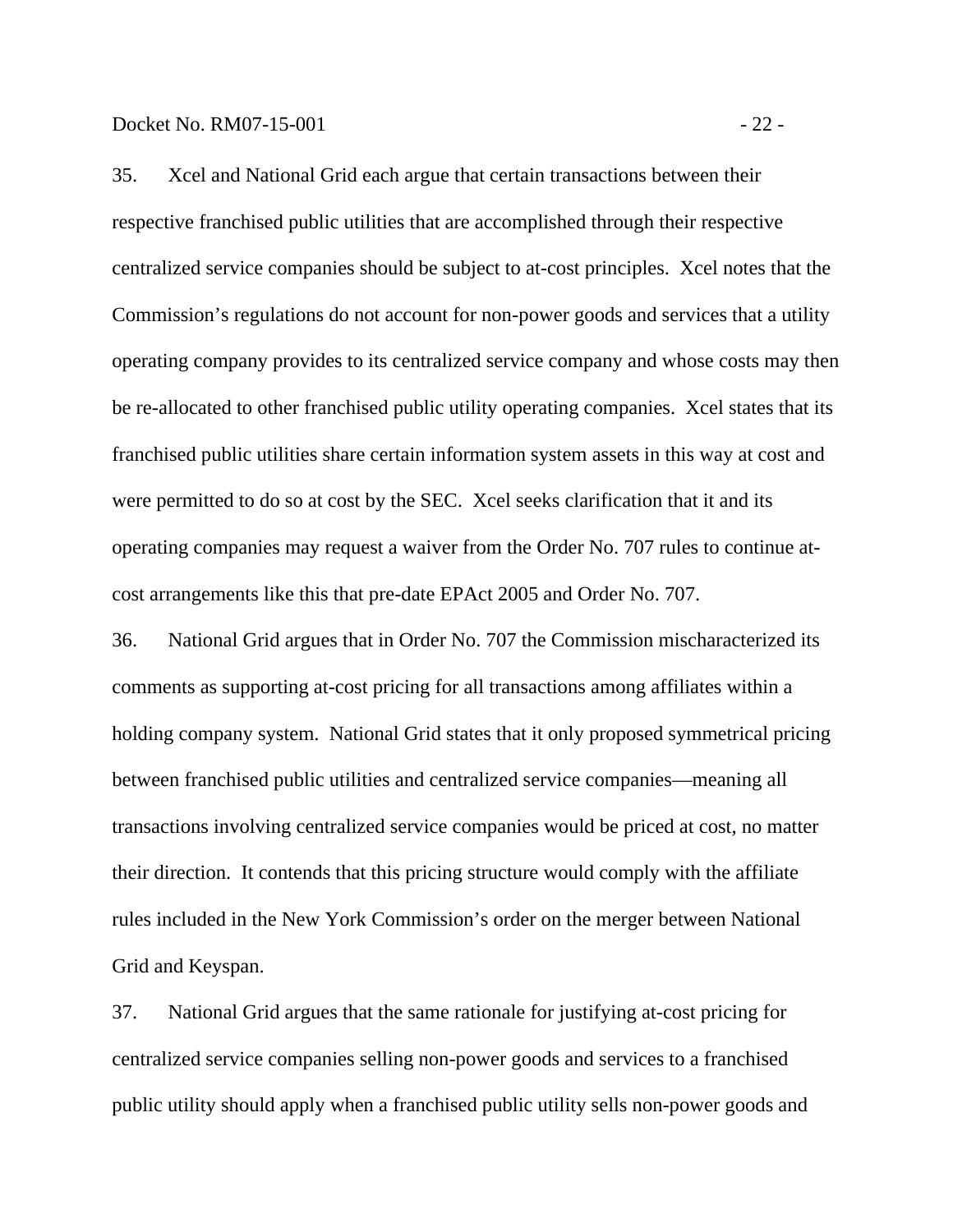#### Docket No. RM07-15-001 - 23 -

services to the centralized service company, i.e., economies of scale, difficulty defining market value, and the Commission's authority to find at-cost pricing unreasonable in specific instances. National Grid states that the Commission's decision to treat centralized service companies like other non-utility affiliates when purchasing goods or services from a utility affiliate creates accounting requirements that are much more difficult to implement than symmetrical pricing.

38. National Grid maintains that while the Commission stated in Order No. 707 that "stricter" state standards would apply to affiliate transactions, the Commission's approach involves a narrow reading of that term that focuses entirely on price levels.**<sup>23</sup>** National Grid argues that a state's restrictions on affiliate transactions may be considered highly strict if they require all transactions involving regulated affiliates to be settled at fully-loaded cost. National Grid states that its operations currently are subject to strict atcost requirements at the state level that apply to all companies deemed regulated, which includes service companies. It argues that inserting Commission price standards into this situation will upset arrangements made at the state level in merger proceedings and rate cases. National Grid thus maintains that applying the Commission's rules to transactions

**<sup>23</sup>** In Order No. 707, the Commission stated that "to the extent a state has affiliatepricing standards that are 'stricter' than the Commission's then the stricter standard applies, as long as there is no conflict in complying with both the state's pricing standard and this Commission's pricing standard." Id. P 74.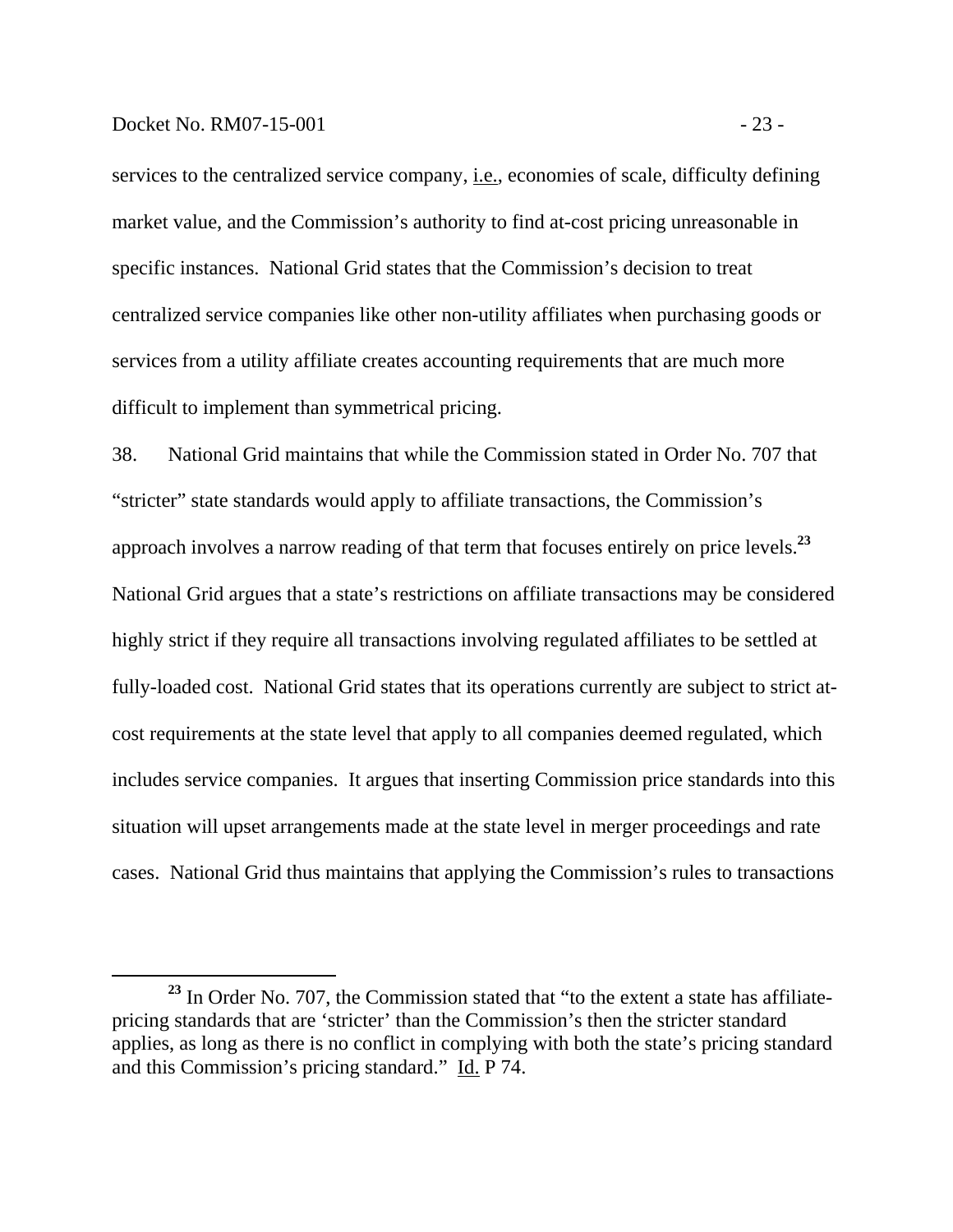among regulated affiliates will depend on how the term "strict" is to be interpreted in this context.

39. National Grid proposes that, because of the special status of centralized service companies, it may be preferable to distinguish between regulated and non-regulated companies rather than between utilities and non-utilities, in that centralized service companies are regulated at both the state and federal level. National Grid maintains that this would be consistent with the Commission's position that its policies should not preempt state rules.

40. FirstEnergy Service Company (FirstEnergy) argues that the Commission should clarify that public utilities subject to regulation under Order No. 707 are free to request a waiver of one or more, but not all, of the Order No. 707 affiliate cross-subsidization restrictions. It maintains that this clarification will provide additional certainty when determining how best to comply with Commission regulation of affiliate crosssubsidization restrictions.

#### **Commission Determination**

41. The Commission will defer responding to the issues raised by PG&E with respect to the implications of our affiliate pricing rules for special-purpose entities created for financing purposes, such as bankruptcy-remote entities. It appears from PG&E's brief discussion that this is a generic issue and that there may be a lack of clarity with respect to whether the Commission considers bankruptcy-remote entities to be providing "services" covered by the Order No. 707 pricing restrictions . Accordingly, consistent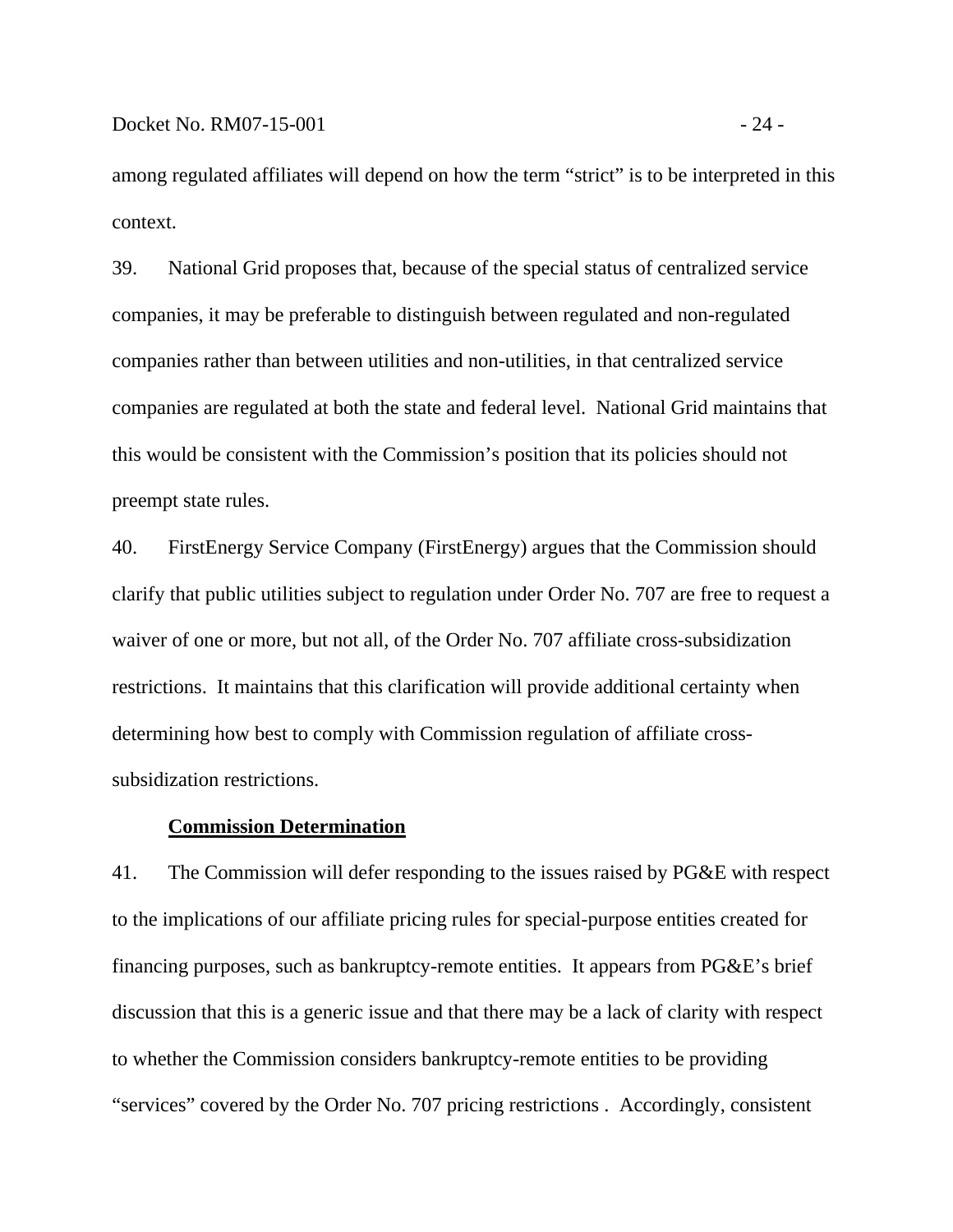#### Docket No. RM07-15-001 - 25 -

with our goals of trying to clarify areas of confusion with respect to our regulations and providing greater regulatory certainty to the regulated community where possible, the Commission intends to obtain additional input from industry and others regarding the activities of bankruptcy-remote entities and their relationship to franchised public utilities, and thereafter to issue a guidance order with respect to whether the Commission considers these entities to be providing services covered by the rule and any related issues. In the interest of finalizing this rule, however, we will undertake such inquiries outside the context of this particular rulemaking.

42. With respect to Xcel and National Grid's concerns, we will address on a case-bycase basis issues regarding transactions between affiliated franchised public utilities or between franchised public utilities that include intermediate transactions with centralized service companies. First, we will consider whether pricing or other restrictions need to be imposed on transactions between two or more franchised public utilities on a case-bycase basis. Such transactions are not covered by this rule, which applies only to transactions between franchised public utilities and either a market-regulated power sales affiliate or a non-utility affiliate.**<sup>24</sup>** Second, to the extent that the requirements of this rule

**<sup>24</sup>** Transactions involving only two or more franchised public utilities may raise a different type of cross-subsidization issue (involving whether the customers of one franchised public utility would be subsidized at the expense of the customers of the other franchised public utility). The Commission will address such issues on a case-by-case basis, as appropriate, in the context of a section 205 filing, a section 206 complaint, or a section 203 merger application.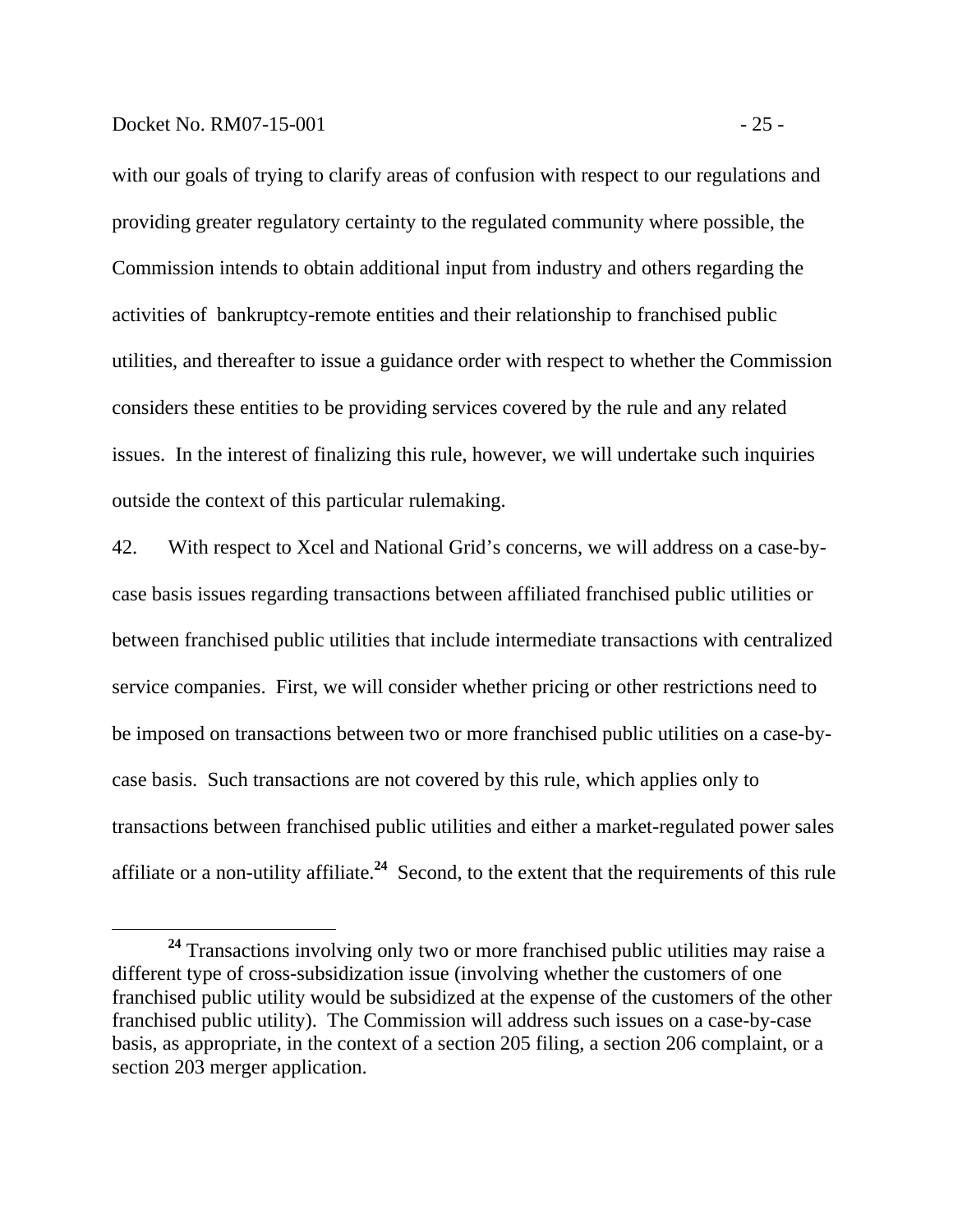#### Docket No. RM07-15-001 - 26 -

may be implicated because transactions for goods and services between franchised public utilities include intermediate transactions with a centralized service company, we clarify in response to National Grid and Xcel that a holding company and its operating companies may seek a waiver of the requirements of this rule on a case-by-case basis. 43. In response to FirstEnergy, we clarify that public utilities subject to regulation under Order No. 707 are free to request a waiver of the Order No. 707 affiliate crosssubsidization restrictions.

## **3. Materiality Threshold**

#### **Request for Rehearing or Clarification**

44. EEI argues that, to avoid imposing an inappropriate burden while achieving the Commission's policy and regulatory goals, Order No. 707 should incorporate materiality thresholds per class of transactions per provider of either \$1 million or 1 percent of utility gross revenues, whichever is less, before the affiliate transaction preapproval and pricing requirements apply. It notes that the Commission recently proposed using thresholds in its notice of proposed rulemaking on FERC Form 1, 1-F, and 3-Q, and their use here will allow companies to avoid scrutinizing thousands of relatively minor transactions.

#### **Commission Determination**

45. We will deny EEI's request for a materiality threshold for the application of the Order No. 707 rules. While we agree in principle that a materiality threshold may be appropriate, EEI has not fully explained how its proposal would function when applied. In particular, EEI has not explained what it means by a "class" of transactions, and the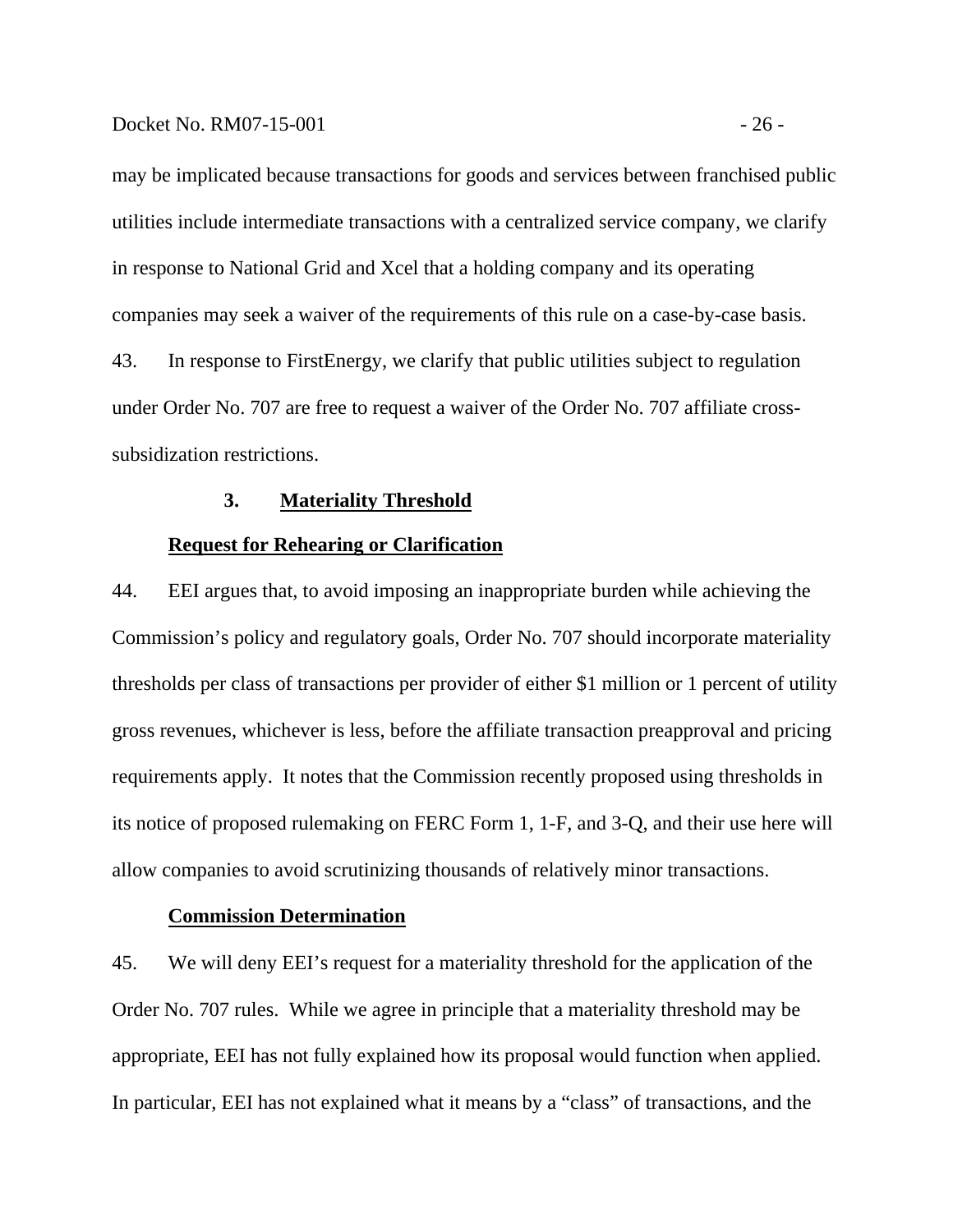## Docket No. RM07-15-001 - 27 -

degree to which the threshold would apply in practice appears to depend, in part, on how broadly or narrowly a category is drawn. However, it may be appropriate for the Commission to revisit this issue after gaining additional experience with these rules.

## **B. Relationship of Pricing Restrictions to Other Commission Regulations**

46. A number of commenters argue that the rules adopted in Order No. 707 may conflict with other Commission regulations. We address each potential conflict raised by commenters.

## **1. PURPA Regulations**

## **Request for Rehearing or Clarification**

47. EEI argues that the power transaction restrictions implemented in Order No. 707 should not apply to mandatory purchase obligation sales from qualifying facilities (QFs) under the Public Utility Regulatory Policies Act of 1978 (PURPA).**<sup>25</sup>** It maintains that prohibiting affiliate power sales that are not first approved under FPA section 205**<sup>26</sup>** could, if taken literally, require pre-authorization for energy sales made by a QF with market-based rate authority to an affiliated utility with captive customers. EEI asserts that this could be the case even where the utility has a mandatory obligation under

**<sup>25</sup>** 16 U.S.C. 824a-3.

**<sup>26</sup>** 18 CFR 35.44(a) ("Restriction on affiliate sales of electric energy. No wholesale sale of electric energy may be made between a franchised public utility with captive customers and a market-regulated power sales affiliate without first receiving Commission authorization for the transaction under section 205 of the Federal Power Act").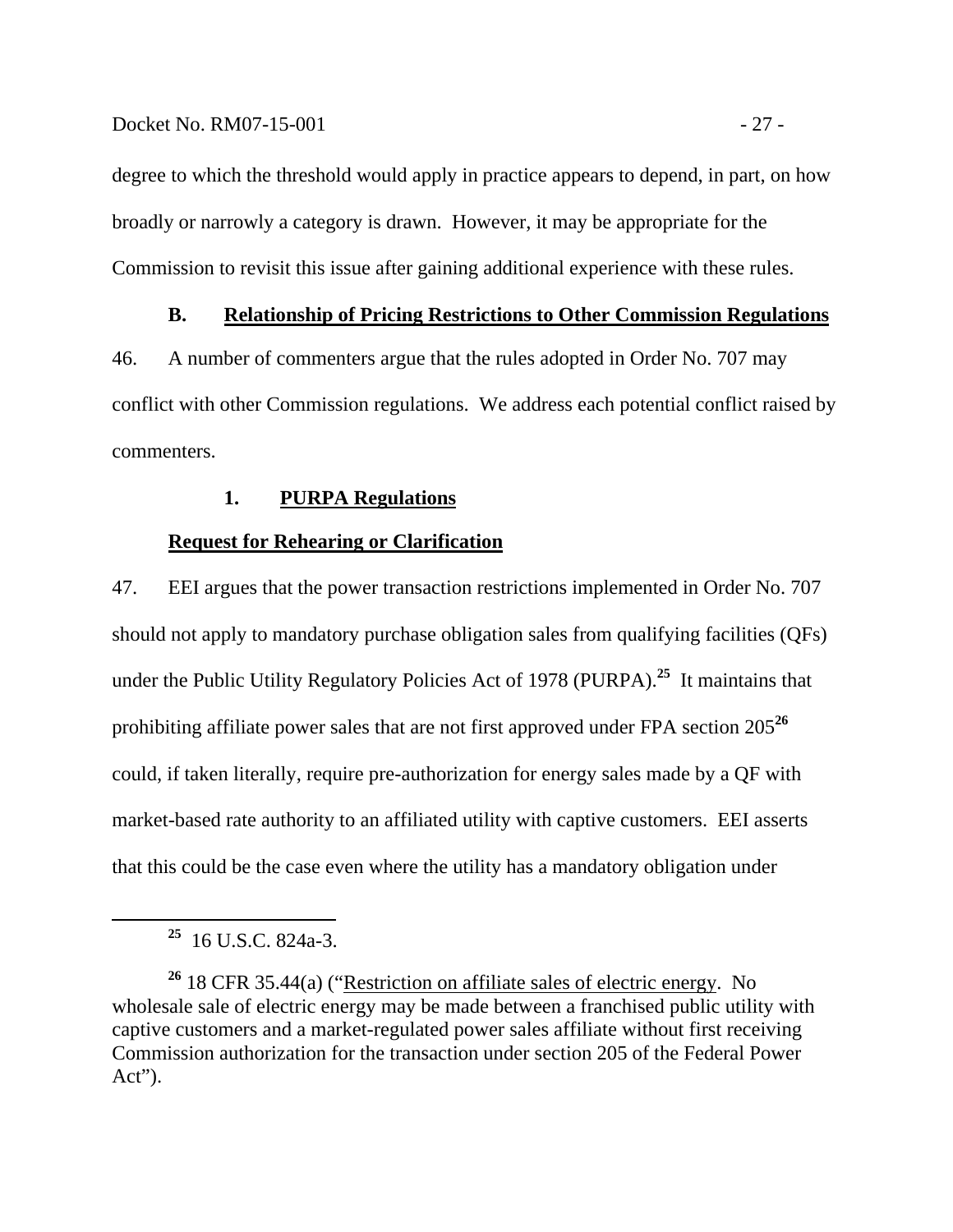Docket No. RM07-15-001 - 28 -

PURPA to purchase the energy. EEI believes that the Commission did not intend this result because there is no reason for additional review of sales under a mandatory purchase agreement that is subject to Commission review.

#### **Commission Determination**

48. The Commission agrees with EEI that it did not intend that the pre-authorization requirement in question would apply to QF sales under contracts based on a mandatory purchase obligation under PURPA where the QF has market-based rate authority. Accordingly, we clarify that the pre-authorization requirement does not apply to those sales.

## **2. Fuel Adjustment Clause Regulations**

#### **Request for Rehearing or Clarification**

49. EEI argues that to avoid conflicts, the non-power transaction provisions in the regulations implemented by Order No. 707 should be amended to exclude fuel purchases covered by the Commission's fuel adjustment clause regulations at 18 CFR 35.14(a)(7). It asserts that the new requirement could be read to apply to a purchase subject to the fuel adjustment clause regulations regardless of prior approval of the fuel price by a regulatory body. The new § 35.44(b) applies a "no higher than market" ceiling to purchases of goods and services that may differ from fuel prices already authorized by a regulatory body and currently allowed for use under § 35.14(a)(7). EEI argues that if § 35.44(b) controls in such circumstances, it could require utility fuel subsidiaries to accept a lower price even if a higher price has been approved by a state regulatory body.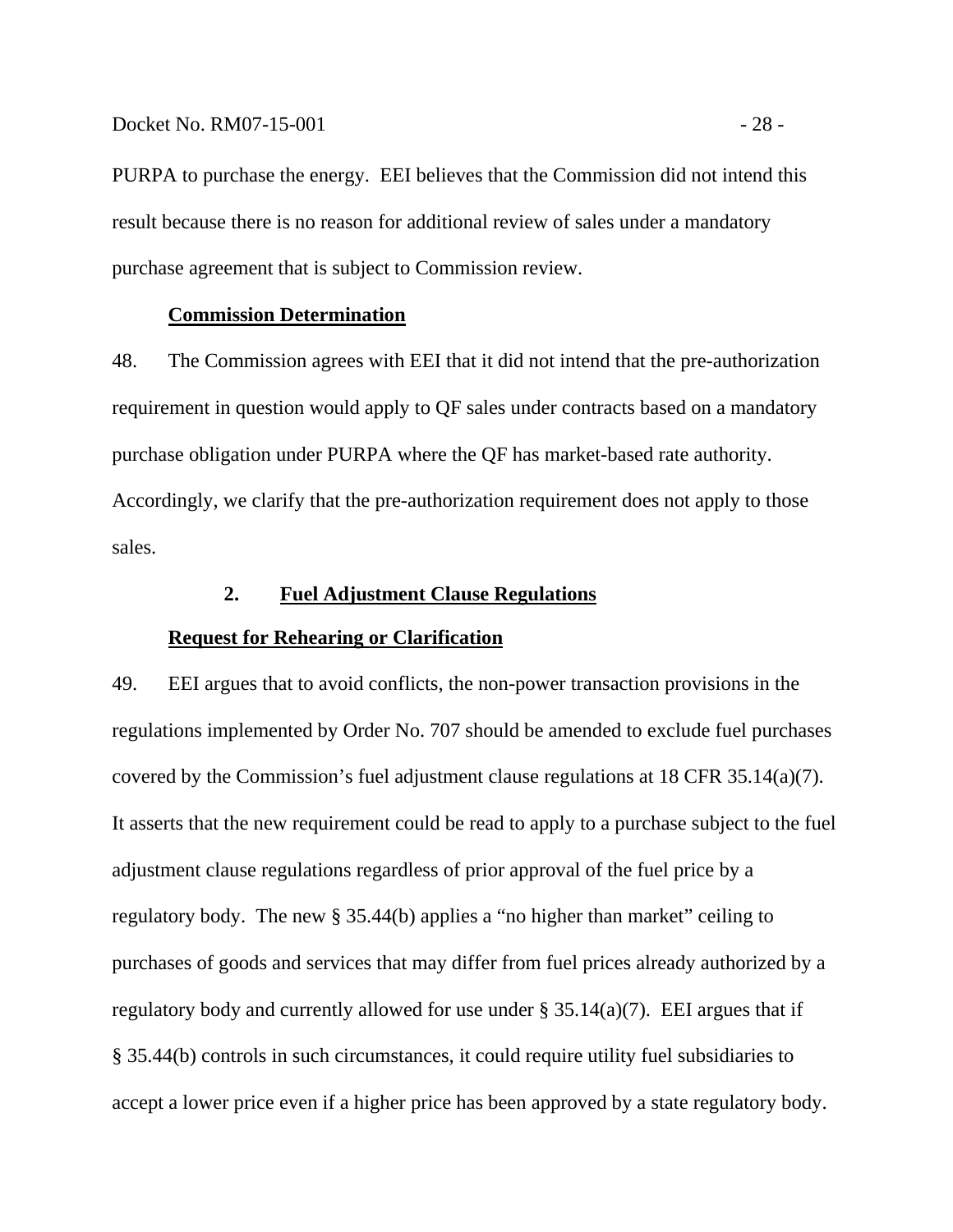#### Docket No. RM07-15-001 - 29 -

EEI also argues that determining the market price for a specific, delivered fuel can be very difficult because differences in quality and transportation costs affect the price.

## **Commission Determination**

50. The Commission clarifies that the regulations issued under Order No. 707 pertaining to sales of non-power goods and services do not apply to fuel purchases covered by the Commission's fuel adjustment clause regulations. Those regulations incorporate extensive oversight measures, including a provision that fuel charges by affiliated companies that do not appear to be reasonable may result in the suspension of the fuel adjustment clause or an investigation under FPA section 206. Accordingly, we will amend our regulations to exempt from our affiliate pricing restrictions transactions for fuel where the price of fuel from a company-owned or controlled source is found or presumed under 18 CFR 35.14 to be reasonable and includable in the adjustment clause.

#### **3. Market-Based Rate Regulations**

#### **Requests for Rehearing**

51. FirstEnergy notes that under Order No. 707, a public utility that received a waiver of the market-based rate affiliate restrictions based on a finding that it had no captive customers can be exempted from the new affiliate cross-subsidization restrictions by making an informational filing referencing that finding. FirstEnergy argues that there is no need to impose on public utilities that have received waivers of the market-based rate affiliate restrictions the additional burden of making an informational filing in order to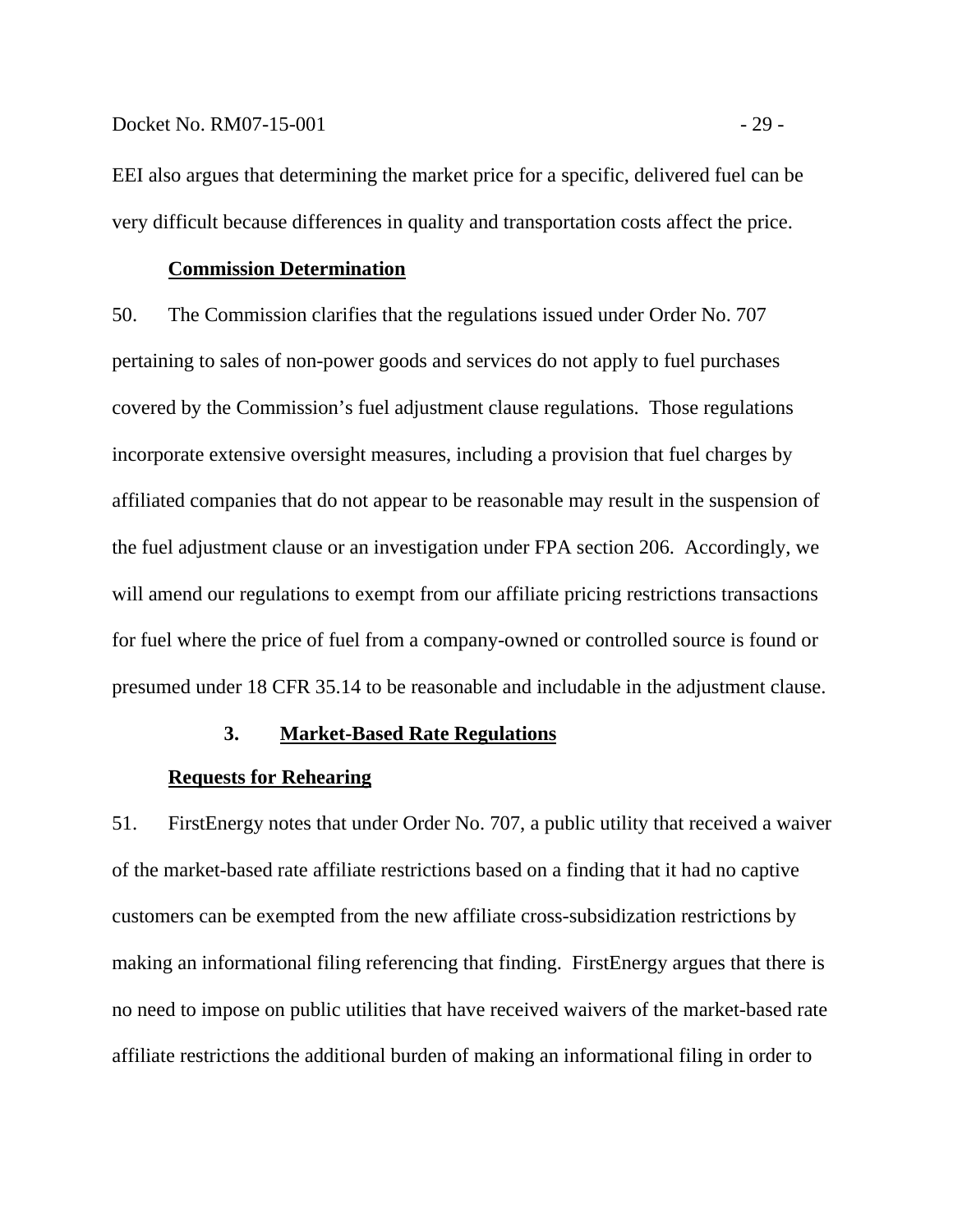avoid the application of duplicative Order No. 707 affiliate cross-subsidization restrictions.

52. FirstEnergy also notes that while the Commission may have waived a public utility's market-based rate affiliate restrictions, the Commission may not have made an express "finding" as to whether the relevant public utility served captive customers, and it is thus unclear whether those public utilities will be entitled to rely on the Commission's waiver of market-based rate affiliate restrictions for purposes of the Order No. 707 affiliate restrictions. FirstEnergy maintains that the difficulty will be compounded by the unlikelihood of a Commission order in response to the informational filing or some other confirmation that the Commission has accepted or approved that filing.

53. FirstEnergy argues that to the extent that affiliate cross-subsidization compliance issues arise, it will be unclear whether the Commission's market-based rate affiliate restrictions, Order No. 707's affiliate cross-subsidization restrictions, or both, apply to a given transaction and to what effect. FirstEnergy argues that the Commission should delete the new restriction on affiliate sales of electric energy and rely instead on its existing market-based rate affiliate regulations to govern relevant wholesale sales of electric energy at market-based rates. In the alternative, FirstEnergy requests that the Commission clarify the relation between these two requirements.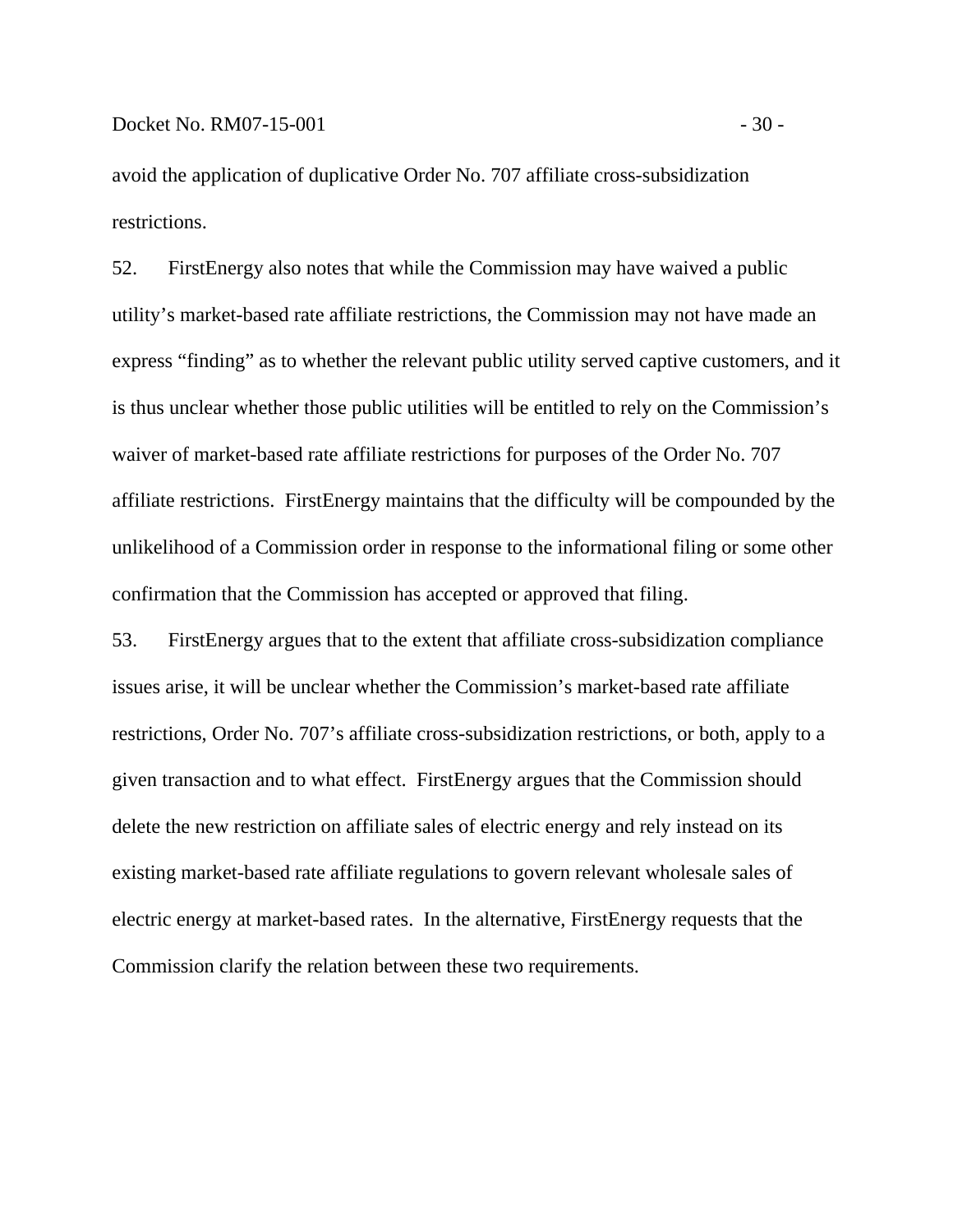#### **Commission Determination**

54. We disagree with FirstEnergy that it is unnecessary to require public utilities that have received waivers of the market-based rate affiliate restrictions to make informational filings referencing that filing for purposes of the Order No. 707 regulations. The minimal burden this requirement might create does not outweigh the benefit in terms of administrative efficiency and transparency that would accrue to the industry and the Commission through this procedure.

55. FirstEnergy expresses general concerns about the effect a Commission waiver of a public utility's market-based rate affiliate restrictions would have for purposes of Order No. 707. As the Commission explained in Order No. 697, "where a seller demonstrates and the Commission agrees that it has no captive customers, the affiliate restrictions will not apply."<sup>27</sup> We clarify that the informational filing with respect to Order No. 707 need only consist of a copy of, and a citation to, the Commission order finding that the public utility does not serve captive customers.**<sup>28</sup>** Further Commission action on the issue thus would be unnecessary, absent any change in the facts on which the Commission's finding

**<sup>27</sup>** Market-Based Rates for Wholesale Sales of Electric Energy, Capacity and Ancillary Services by Public Utilities, Order No. 697, 72 FR 39,904 (July 20, 2007), FERC Stats. & Regs. ¶ 31,252, at P 552 (2007), clarified, 121 FERC ¶ 61,260 (2007), order on reh'g, Order No. 697-A, 73 Fed. Reg. 25,832 (May 7, 2008), FERC Stats. & Regs. ¶ 31,268.

**<sup>28</sup>** The Commission does not intend to set these informational filings for notice and comment, or issue orders on them.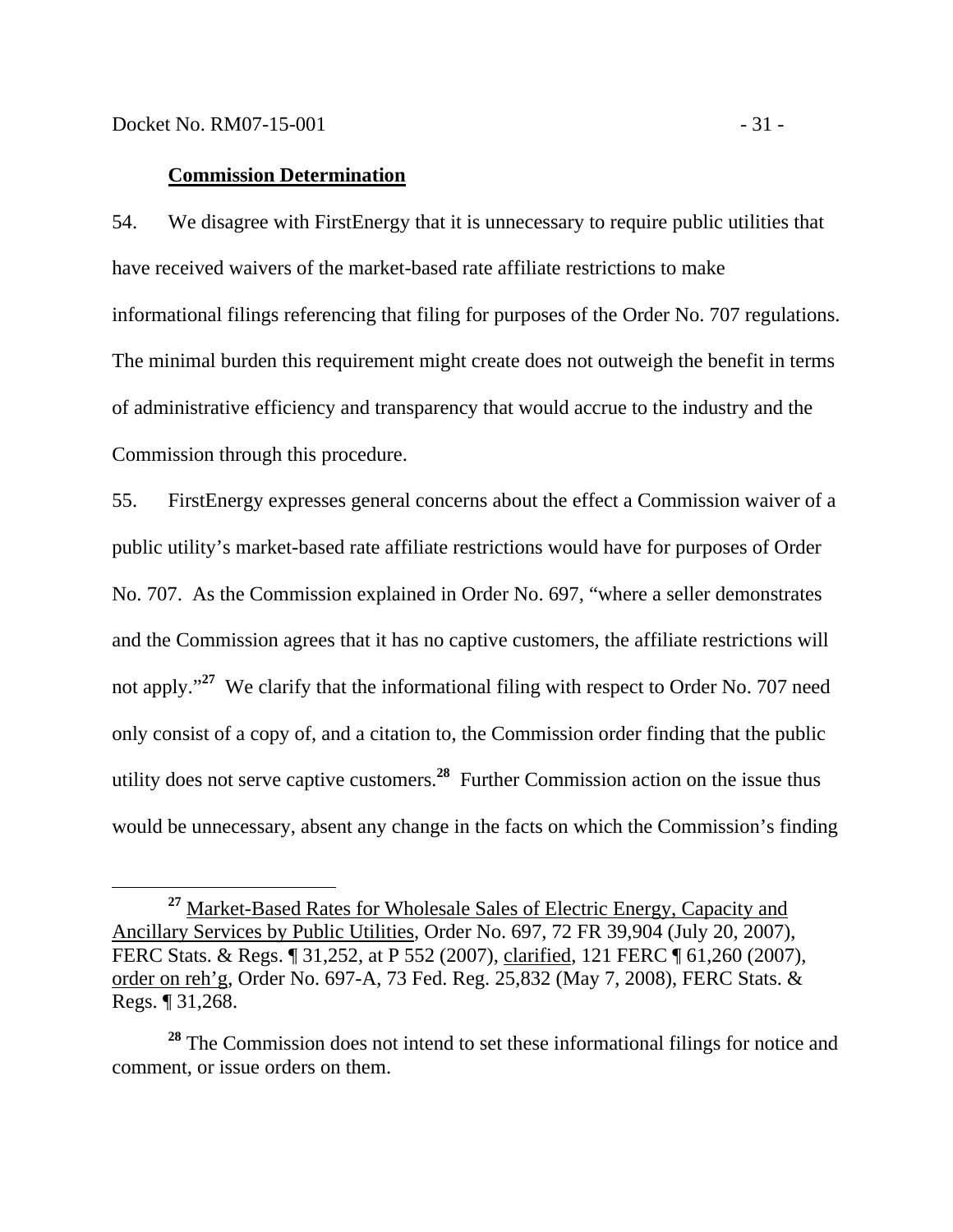#### Docket No. RM07-15-001 - 32 -

was based. This clarification that the informational filing consists of a copy of, and a citation to, the Commission's finding should adequately address FirstEnergy's concern that there might be an instance in which the Commission has not made an express finding on whether the public utility serves captive customers.

56. The Commission denies FirstEnergy's requests to delete the new regulations and rely on existing pricing restrictions under its market-based rate regulations. FirstEnergy has misinterpreted the scope and applicability of the regulations adopted in Order No. 707. As the Commission stated in Order No. 707, the restrictions imposed there are prophylactic and based on restrictions already imposed by the Commission in the context of certain section 203 and 205 approvals, but expand the transactions and entities to which they apply. The Commission recognized a regulatory gap and acted to expand the range of entities and transactions to which those restrictions apply to ensure that captive customers of franchised public utilities do not inappropriately cross-subsidize the activities of non-utility affiliates.

## **4. Order No. 667 Requirements**

#### **Requests for Rehearing**

57. FirstEnergy argues that Order No. 707 duplicates requirements set forth in the rules on Commission review of affiliate transactions and protection of captive customers implemented in Order No. 667, which promulgates the Commission's regulations under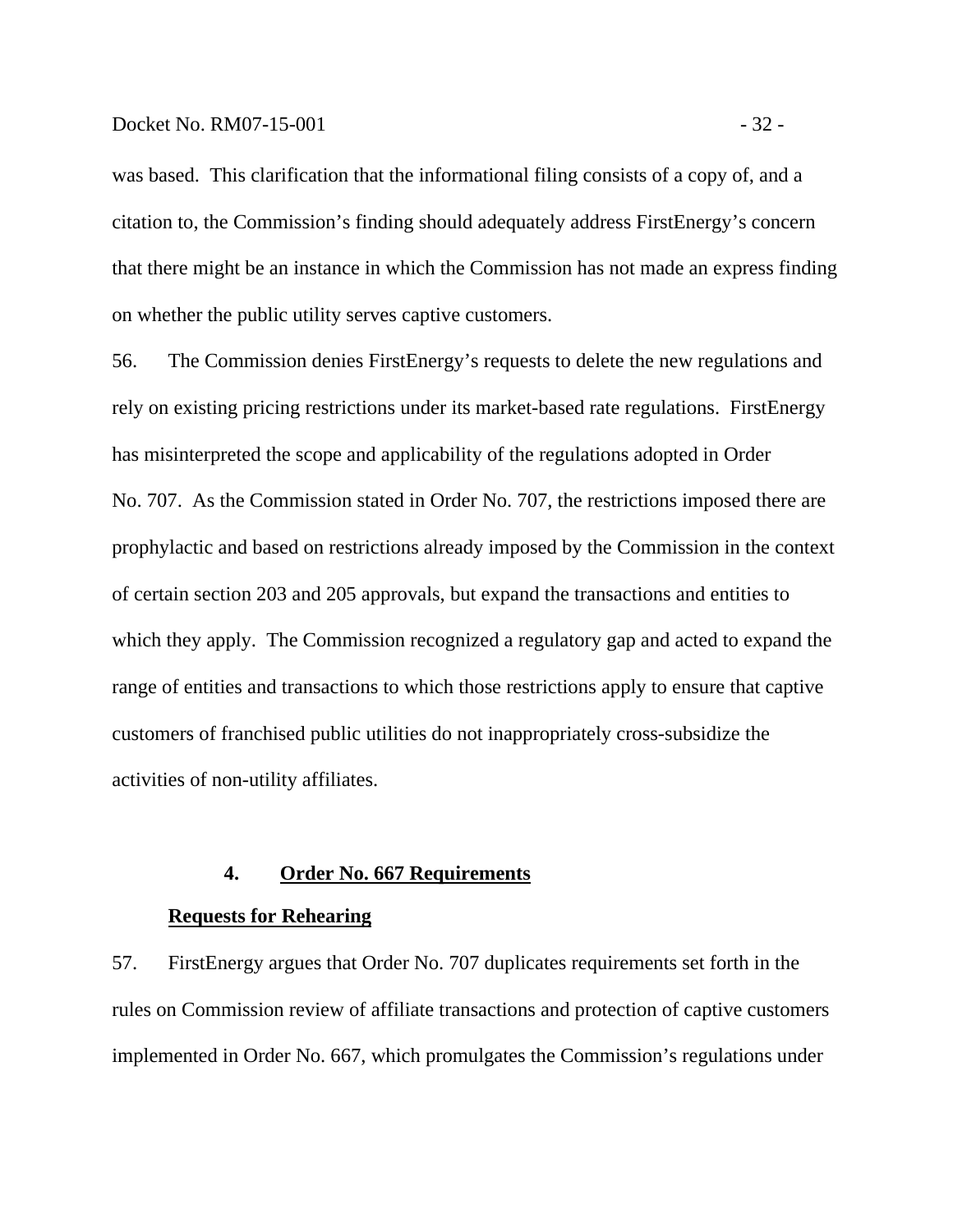the Public Utility Holding Company Act of 2005 (PUHCA 2005).**<sup>29</sup>** It maintains that this could result in confusion and uncertainty. It will, for example, be unclear whether the new Order No. 707 regulations, the existing Order No. 667 pricing policy, or both will apply to issues arising in connection with centralized service companies. FirstEnergy also argues that it is unclear whether the Commission's grant of waiver of the Order No. 707 regulations, including the regulation pertaining to service companies, would affect the regulatory requirements set forth in Order No. 667.

58. FirstEnergy argues that to prevent confusion, the Commission should delete centralized service company at-cost requirements set forth in Order No. 707 and rely instead on its existing pricing policy set forth in Order No. 667 to regulate transactions with centralized service companies. Any codification of pricing policy for centralized service companies should be done in the Commission's regulations under PUHCA 2005. In the alternative, FirstEnergy requests that the Commission clarify the relation between the policies set forth in Order No. 667 and the regulations issued under Order No. 707 expressly applicable to centralized service companies.

## **Commission Determination**

<sup>&</sup>lt;sup>29</sup> Energy Policy Act of 2005, Pub. L. No. 109-58, secs. 1261 et seq., 119 Stat. 594 (2005); Repeal of the Public Utility Holding Company Act of 1935 and Enactment of the Public Utility Holding Company Act of 2005, Order No. 667, FERC Stats. & Regs. ¶ 31,197 (2005), order on reh'g, Order No. 667-A, FERC Stats. & Regs. ¶ 31,213, order on reh'g, Order No. 667-B, FERC Stats. & Regs. ¶ 31,224 (2006), order on reh'g, Order No. 667-C, 118 FERC ¶ 61,133 (2007).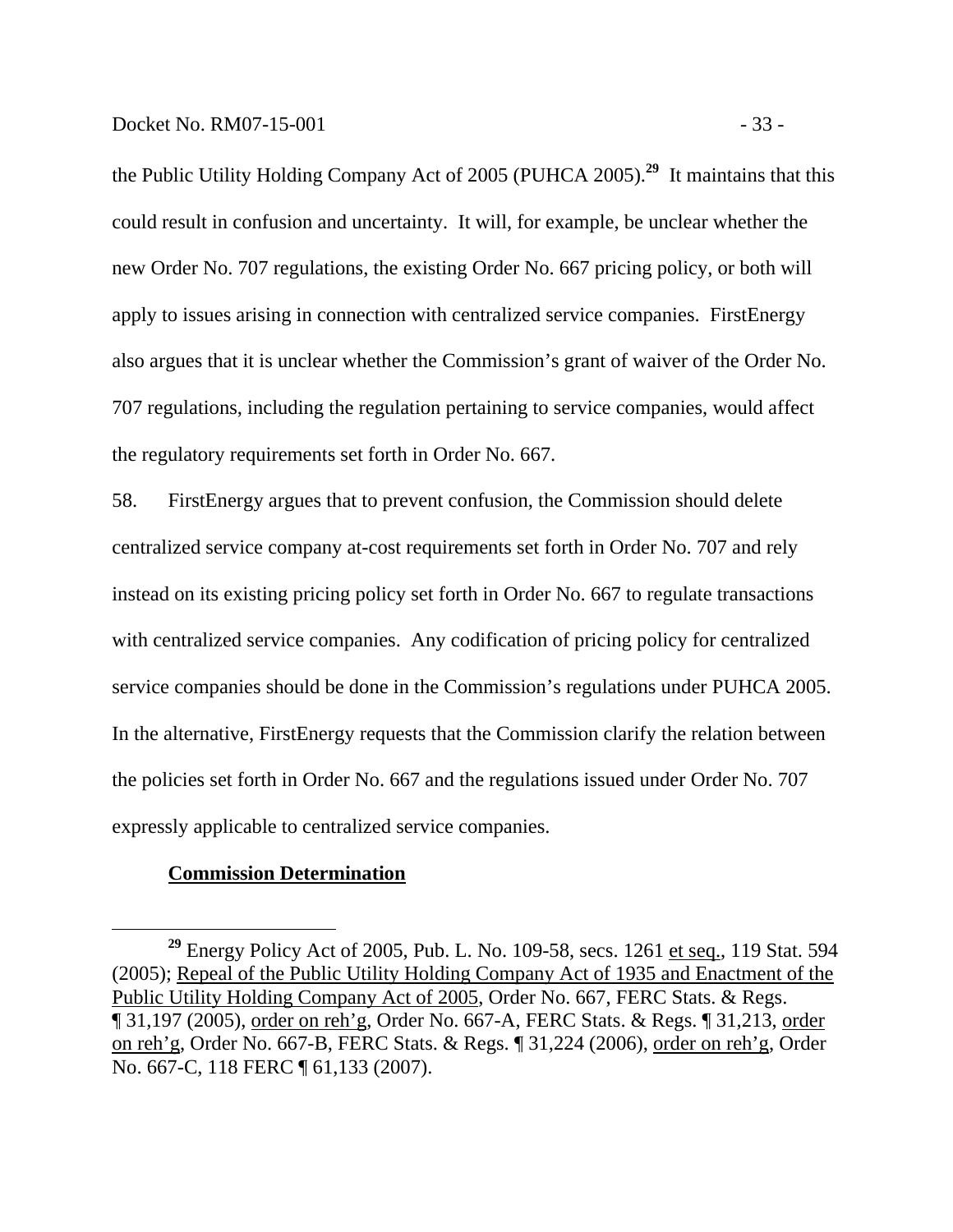59. We deny FirstEnergy's request that we delete centralized service company at-cost requirements set forth in Order No. 707 and rely instead on the existing pricing policy set forth in Order No. 667 to regulate transactions with centralized service companies. While the Commission discussed service company issues at length in Order No. 667 and Order No. 667-A, and stated that it would accept the use of an "at-cost" standard for centralized service company non-power goods and services, it did not codify the standard in the PUHCA 2005 requirements themselves. While the Commission's PUHCA 2005 regulations allow for Commission review of holding company system cost allocation for non-power goods and services, which is highly relevant to the general issue of crosssubsidization, those regulations do not codify affiliate pricing standards. Moreover, to the extent there is overlap between this rule and the pricing policy we announced in the preamble of Order No. 667 and Order No. 667-A, our regulations here are consistent because they apply the standard that was announced in Order No. 667. We therefore do not agree that Order No. 707 and Order No. 667 are inappropriately duplicative, and we do not see the potential for conflict to which FirstEnergy alludes.

### **C. Captive Customers**

60. The regulations issued in Order No. 707 apply to franchised public utilities that have captive customers or that own or provide transmission service over jurisdictional transmission facilities. These regulations define captive customers as any wholesale or retail electric energy customers served by a franchised public utility under cost-based regulation.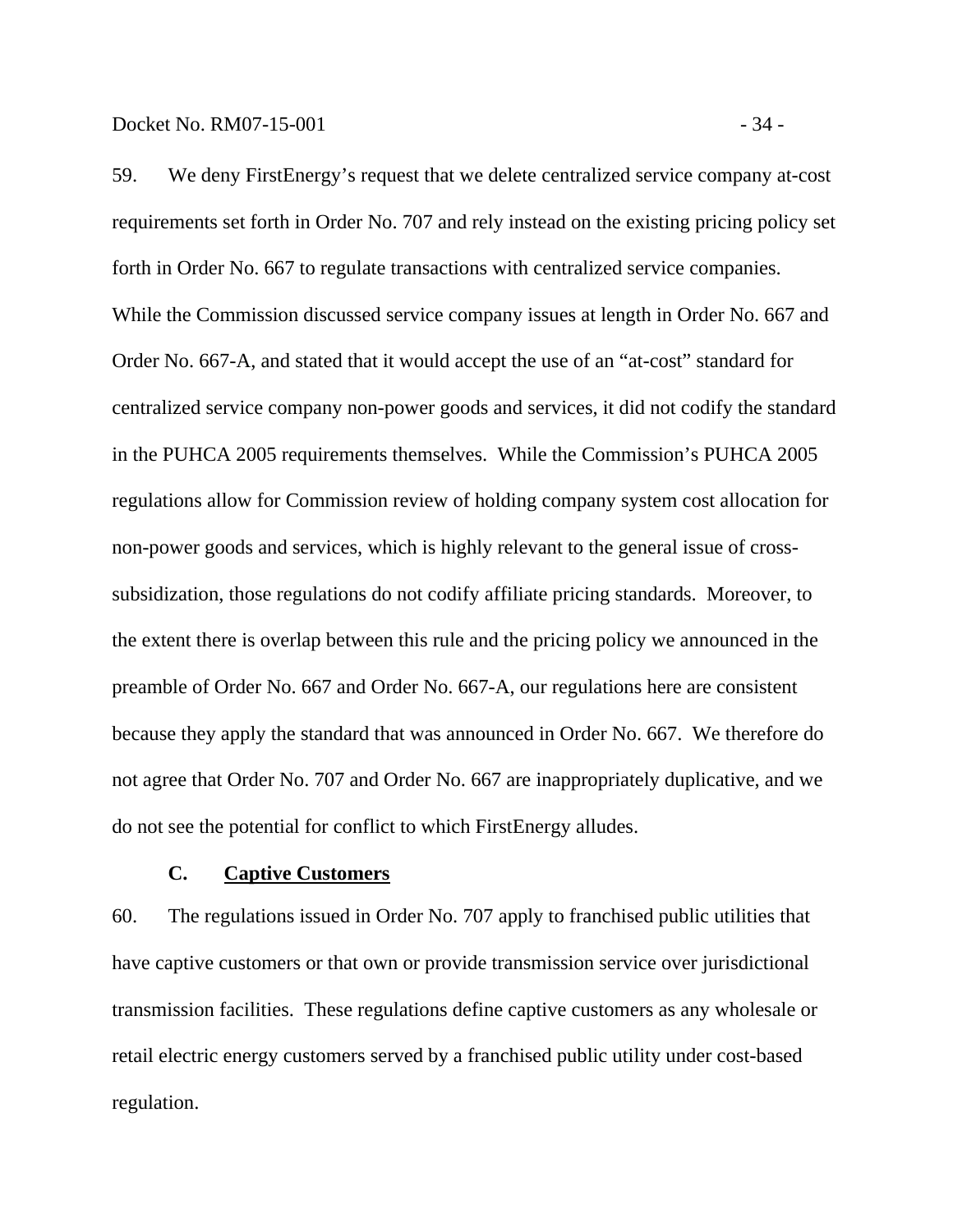#### **Requests for Rehearing**

61. EEI argues that Order No. 707 should not treat wholesale customers that purchase electricity under competitive conditions as "captive customers." It states that the Commission's transmission open access rules generally provide competitive choice. EEI argues that given the widespread availability of choice at the wholesale level, it should be unusual for a wholesale customer to be captive and require the affiliate transaction preapproval and pricing protections set out in Order No. 707. EEI states that while the Commission may want to allow individual wholesale customers to raise concerns in individual rate proceedings, it encourages the Commission not to treat all wholesale customers as presumptively captive, but instead to treat them as presumptively noncaptive.

#### **Commission Determination**

62. We do not agree with EEI's request in this regard. As stated in Order No. 707 and Order 697-A, wholesale customers may have choice, but the Commission will "err on the broad side of the definition of captive customers."**<sup>30</sup>** As the Commission noted, although we are erring on the side of a broad definition of captive customers, we recognize that there may be circumstances where customers fall within our definition but nevertheless there are sufficient protections in place to protect such customers against any risk of harm

**<sup>30</sup>** Order No. 707, FERC Stats. & Regs. ¶ 31,264 at P 43; see also Order No. 697- A, FERC Stats. & Regs. ¶ 31,268 at P 199.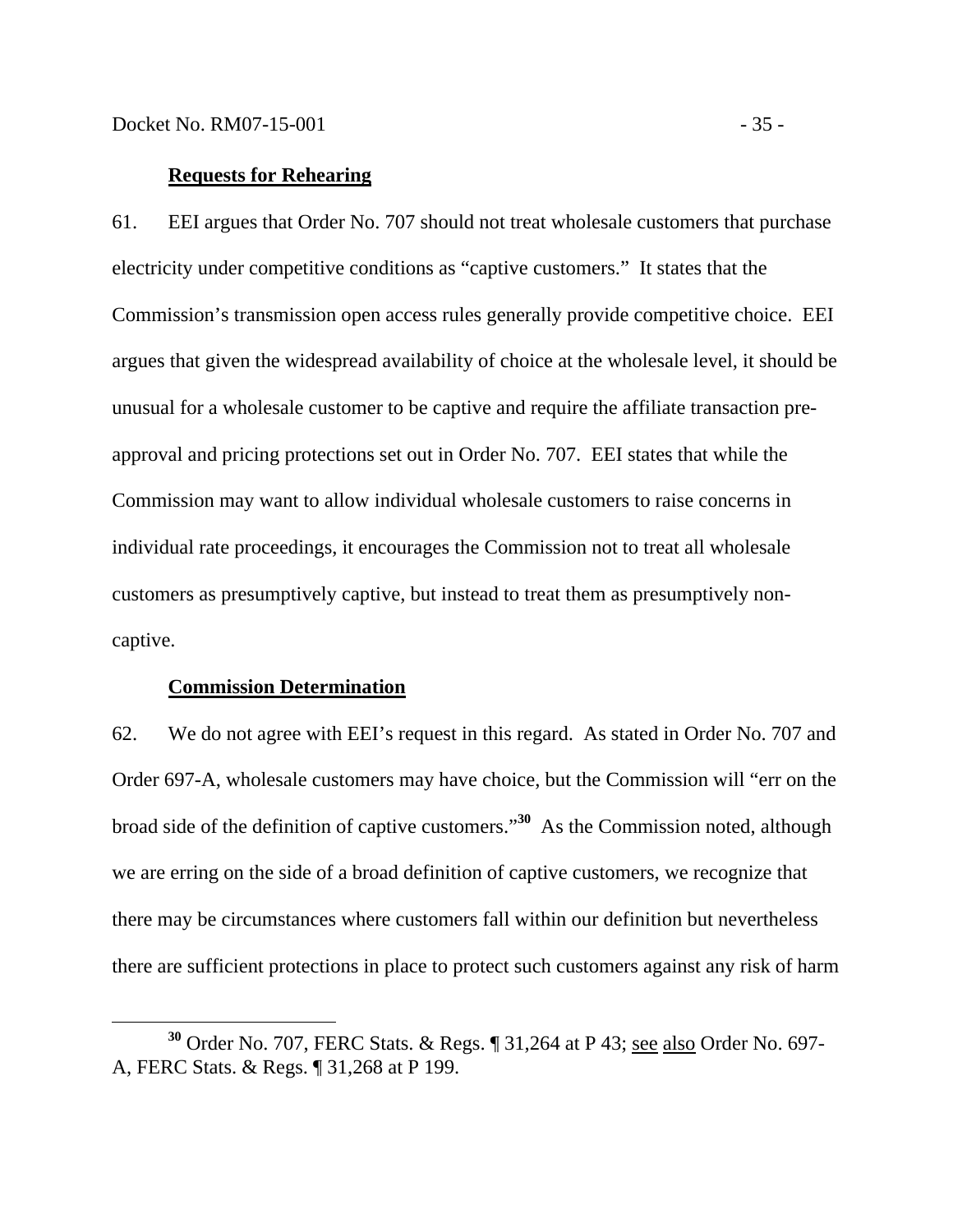#### Docket No. RM07-15-001 - 36 -

from transactions between the franchised public utility and its affiliates. We noted that it is possible that wholesale customers with fixed rate contracts would be adequately protected, but we explained that we are not prepared at this time to generically exclude such customers from the definition of captive customers. Instead, we will allow franchised public utilities, on a case-by-case basis, to seek a waiver of the affiliate restrictions if they feel that adequate protections are in place to protect any customers that fall under the "captive customer" definition. We see no reason to change this approach.

#### **D. Transmission Facilities**

63. In Order No. 707, the Commission made its restrictions on non-power goods and services transactions applicable to franchised public utilities that own or provide transmission service over transmission facilities subject to the Commission's jurisdiction.

## **Requests for Rehearing**

64. National Grid and EEI argue Order No. 707 should not apply to franchised public utility companies that do not have captive customers simply because the utility companies own or provide service over jurisdictional transmission facilities. They argue that this issue did not receive proper notice and the Commission did not sufficiently explain what EEI claims is a dramatic expansion in the scope of the rule that was not discussed in the proposed rule. They also argue that the Commission already has oversight of such companies under FPA sections 205 and 206, and the expansion is therefore unnecessary.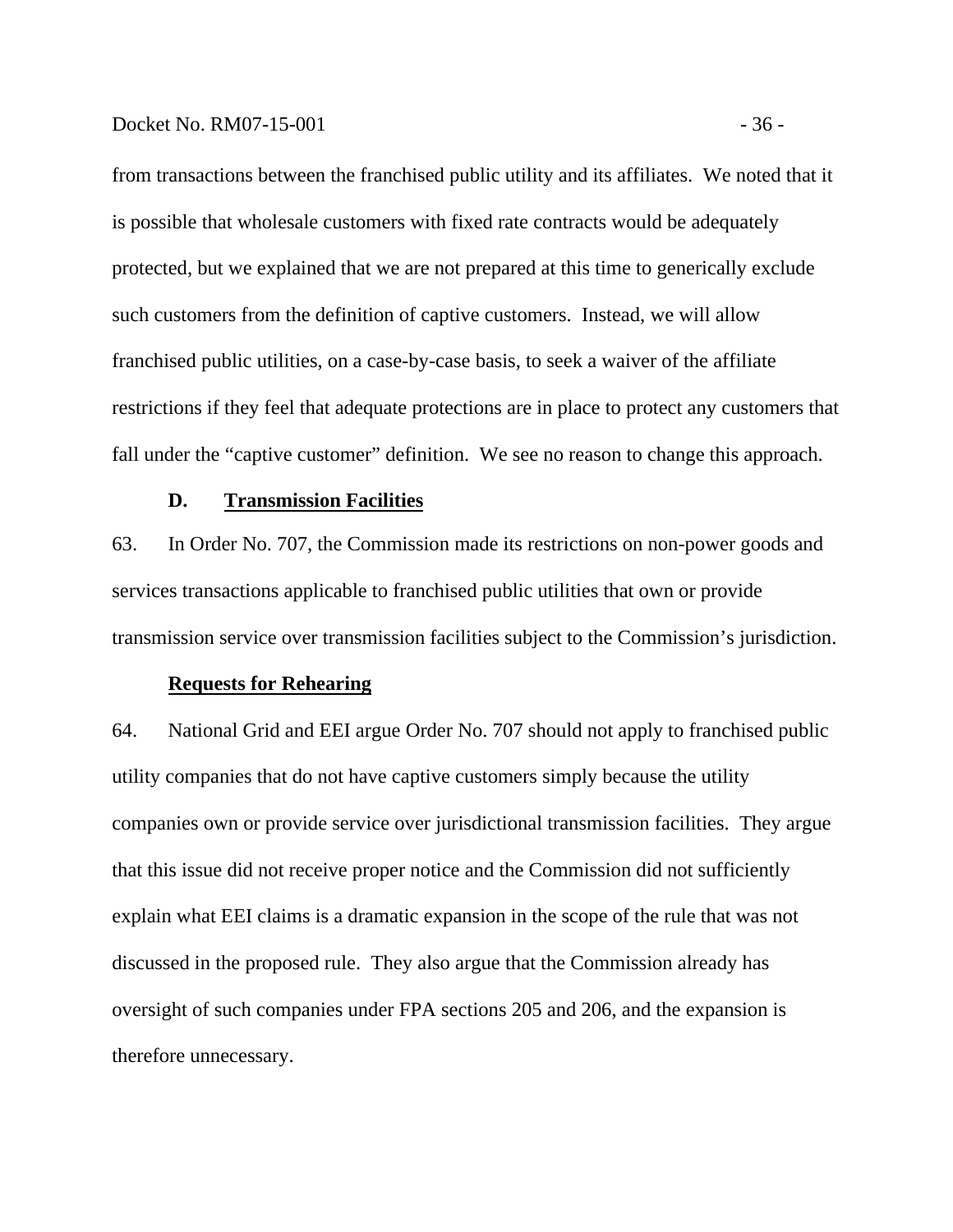65. EEI encourages the Commission to delete the provision that makes the new regulations applicable to public utilities that do not have captive customers but simply own or provide service over jurisdictional transmission facilities. EEI asserts that if the Commission does not do this, it should discuss the reasons for not doing so and invite further public comment.

66. Similarly, EEI argues that franchised public utilities that have received a waiver of the market-based rate affiliate restrictions because they have no captive customers but that own, or provide service over, jurisdictional transmission facilities should not have to seek a waiver or make an informational filing to avoid Order No. 707 pricing restrictions. EEI states if a further waiver or informational filing is required, the Commission should clarify the showing required to secure a waiver or what the informational filing must contain.

#### **Commission Determination**

67. We deny EEI's request to delete the provision. As a preliminary matter, we disagree that there has been insufficient notice that these rules would apply to franchised public utility companies providing service over jurisdictional transmission facilities. While due process and the Administrative Procedure Act impose an obligation on agencies to provide adequate notice of issues to be considered,**<sup>31</sup>** that obligation is

**<sup>31</sup>** Public Service Commission of the Commonwealth of Kentucky v. FERC, 397 F.3d 1004 (D.C. Cir. 2005), citing Williston Basin Interstate Pipeline Co. v. FERC, 165 F.3d 54 (D.C. Cir. 1999); see 5 U.S.C. 554(b)(3).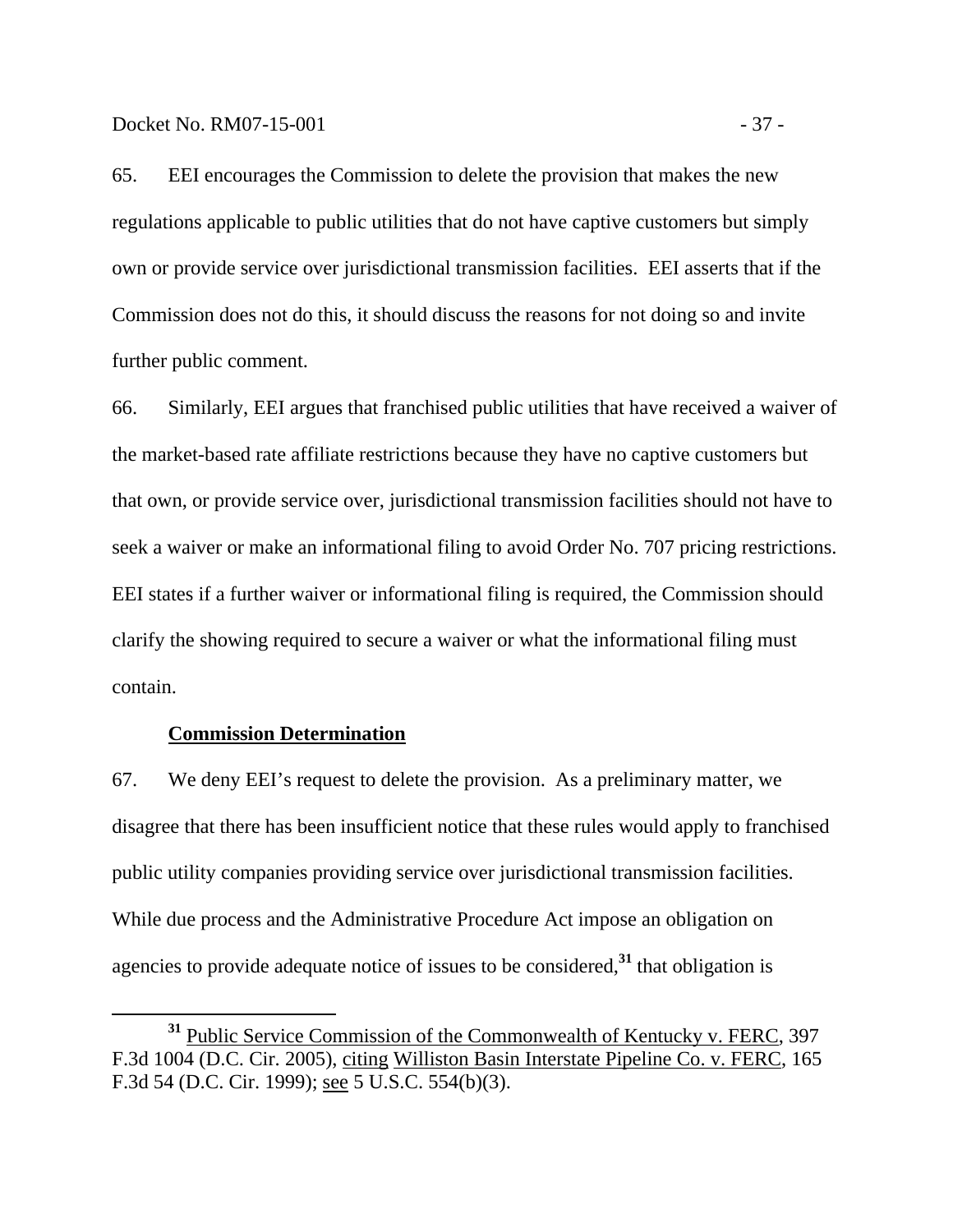#### Docket No. RM07-15-001 - 38 -

satisfied in this rulemaking by providing the terms or substance of the proposed rule and a description of the subjects and issues involved.**<sup>32</sup>** The coverage in Order No. 707 of franchised public utilities that provide service over jurisdictional transmission facilities was a logical outgrowth of the Affiliate Transactions Notice of Proposed Rulemaking and its purpose, i.e., to expand the coverage of the affiliate restrictions established in the context of blanket market-based rate authorizations and our merger proceedings and to codify them in our regulations. Indeed, the American Public Power Association (APPA) and the National Rural Electric Cooperative Association (NRECA) specifically raised the issue in response to the Affiliate Transactions Notice of Proposed Rulemaking, arguing that the Commission should clarify the regulatory text in the final rule to ensure that, consistent with existing Commission affiliate cross-subsidization policy and the Commission's existing FPA section 203 and PUHCA 2005 regulations, the new generic cross-subsidization regulation explicitly protects transmission customers.**<sup>33</sup>** The Administrative Procedure Act "does not require an agency to publish in advance every precise proposal which it may ultimately adopt as a rule," and this is particularly true when proposals are adopted in response to comments from participants in the rulemaking

**<sup>32</sup>** See 5 U.S.C. 553(b)(3).

**<sup>33</sup>** APPA/NRECA Sept. 6, 2007 Comment at 5-7.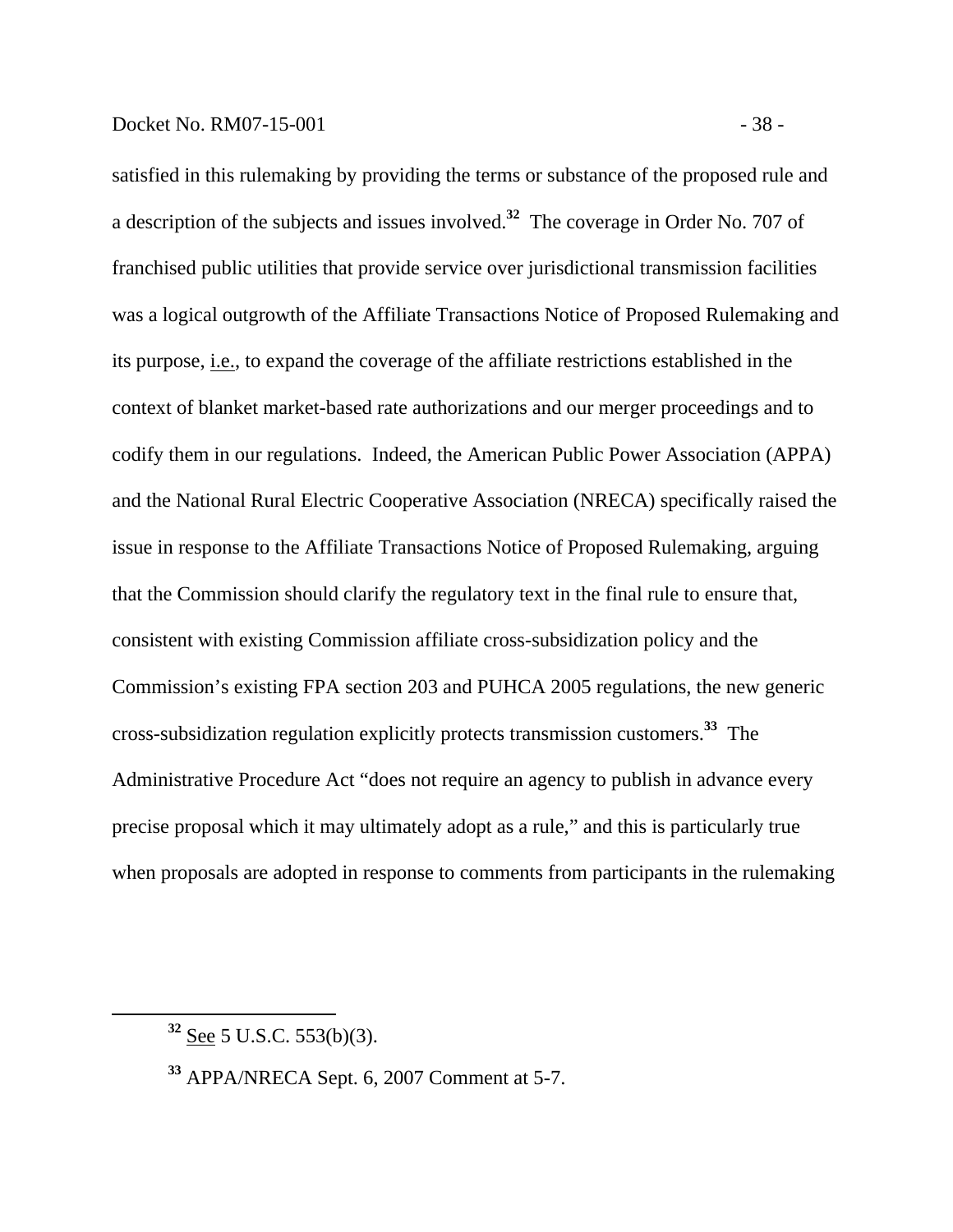proceeding.**<sup>34</sup>** Order No. 707 thus does not unduly change the scope of this proceeding. In any event, the parties' ability to seek rehearing resolves any due process issues.

68. Regarding the substance of the commenters' arguments, as noted in Order No. 707, some franchised public utilities do not have captive customers, but own or provide transmission service over jurisdictional transmission facilities,**<sup>35</sup>** and customers of such franchised public utilities are entitled to the same customer protection as those that are considered captive customers. Transmission customers should not have to bear the costs of inappropriate cross-subsidization. This provision was added to the Exhibit M requirement in Order No. 669-A, protecting customers of such franchised public utilities from cross-subsidization in the merger context. The addition of the language here allows for the continued protection of these customers beyond the confines of our decisions under FPA section 203. Finally, while we recognize that the Commission oversees transmission rates under sections 205 and 206, the affiliate pricing rules are preventative in nature, allowing for greater protection of such customers. Thus, in order to grant waiver of the Order No. 707 regulations, the Commission would need to be assured that the transmission customers of these franchised public utilities that do not have captive customers do not bear the costs of inappropriate cross-subsidization.

**<sup>34</sup>** Daniel Int'l Corp. v. OSHA, 656 F.2d 925, 932 (4th Cir. 1981).

**<sup>35</sup>** Order No. 707, FERC Stats. & Regs. ¶ 31,264 at P 48.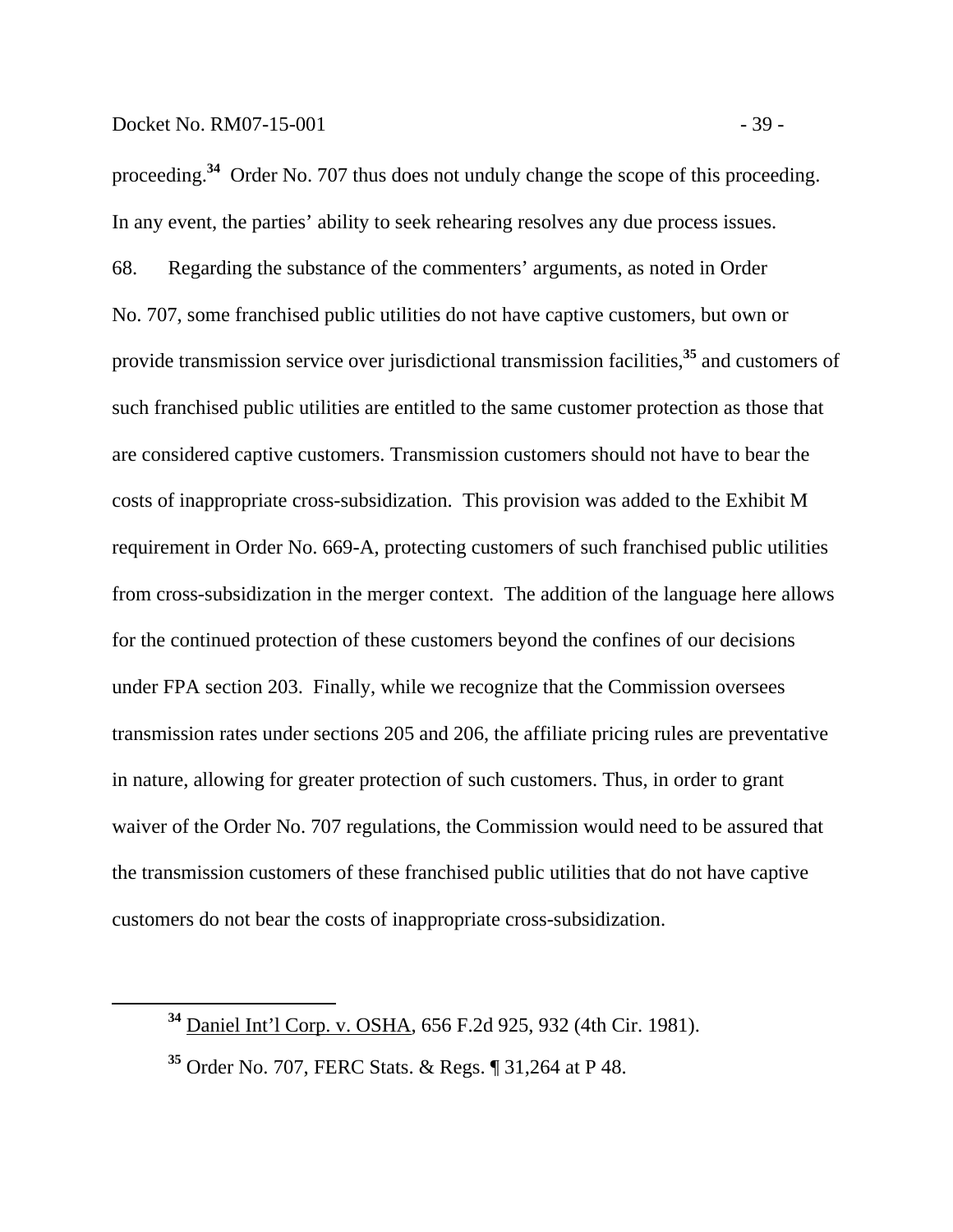69. In response to EEI's request that we specify what further action would be required to obtain a waiver, the public utility would need to demonstrate that the transmission customers of a franchised public utility that does not have captive customers do not bear the costs of inappropriate cross-subsidization.

#### **E. Reporting Requirements**

70. In the Affiliate Transactions Notice of Proposed Rulemaking, the Commission asked whether it should adopt any after-the-fact reporting requirements for transactions covered by the proposed regulations. In Order No. 707, the Commission concluded that its current reporting regulations are adequate to ensure compliance with the new regulations. The Commission also noted that in addition to the information gathered through Form No. 1, it already collects affiliate power sales information from franchised public utilities through EQRs and market-based rate requirements. In addition, the Commission's existing record retention requirements in Parts 125 and 225 of its regulations already apply to transactions involving non-power goods and services.

## **Request for Rehearing**

71. APPA and NRECA maintain that Order No. 707 inappropriately relies on existing record-retention requirements that do not mandate any reporting. APPA and NRECA note that Order No. 667 requires centralized service companies in holding company systems to file annual reports on FERC Form No. 60 that contain certain information on affiliate transactions. But they contend that neither Order No. 667 nor new Order No. 707 requires filings by single-purpose service companies or other associate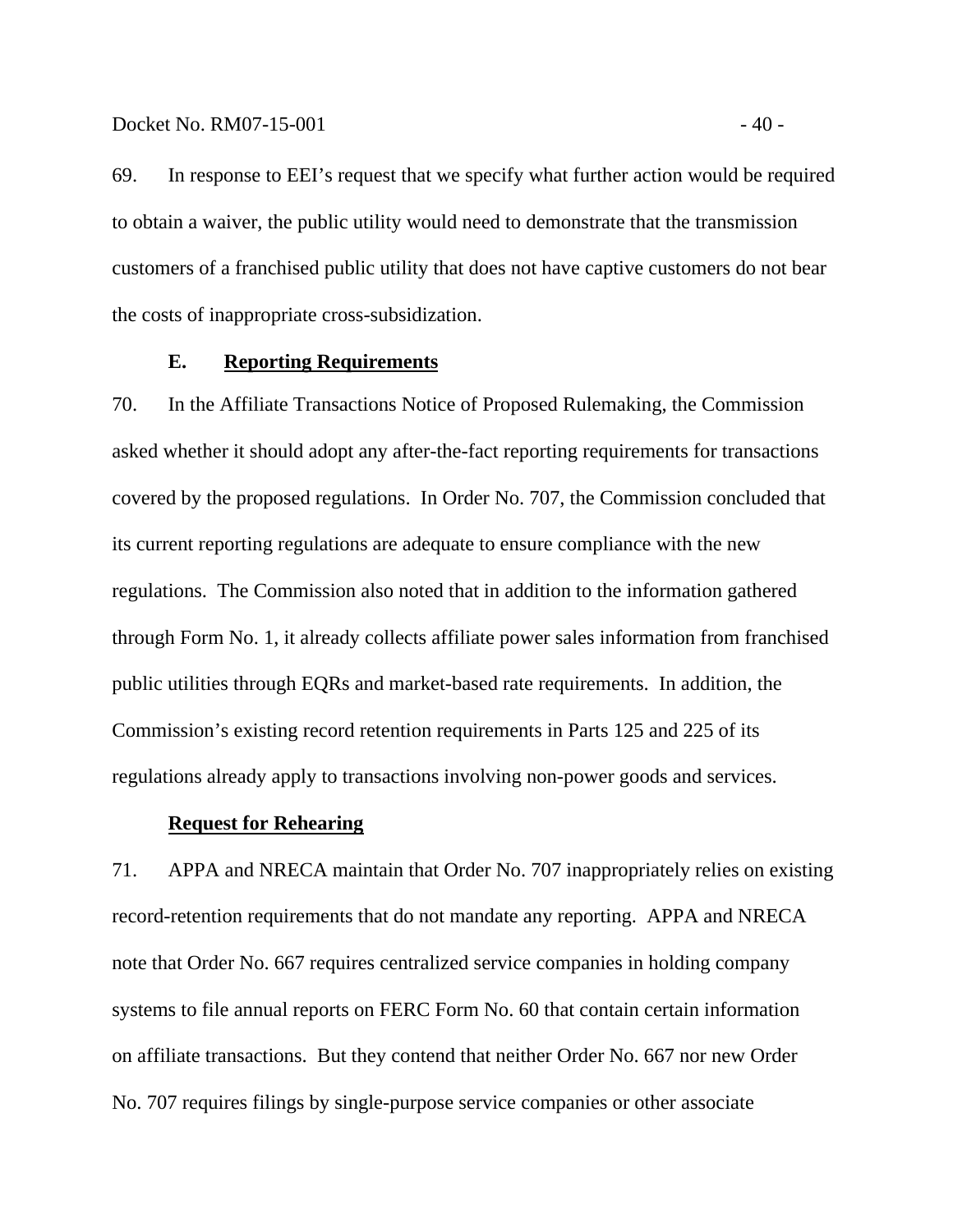#### Docket No. RM07-15-001 - 41 -

companies. They argue that this leaves the Commission, state regulators, wholesale and transmission customers, and the public with a significant information gap when it comes to evaluating whether cross-subsidization is in fact occurring.

### **Commission Determination**

72. The Commission continues to believe that no additional reporting requirements are necessary at this time. We note that the Commission's regulations already provide that, unless otherwise exempted or granted a waiver, every service company in a holding company system, including a special-purpose company (e.g., a fuel supply company or a construction company), that does not file a FERC Form No. 60 must instead file a narrative description of the service company's functions during the prior calendar year.<sup>36</sup> Moreover, the Commission has a longstanding practice of relying on its section 205 and 206 ratemaking reviews to disallow passing non-power goods and services costs through jurisdictional rates if those costs are not just and reasonable or are inappropriately allocated. It relies on section 205 rate reviews and on its audit function to deter inappropriate allocation of costs. This is the longstanding, traditional approach to this issue and the reason why record retention requirements are important. There is no evidence that existing practices are not effective. Finally, given the potential scope of the information in question, the Commission is not prepared to impose new reporting

**<sup>36</sup>** 18 CFR 366.23 (describing FERC-61).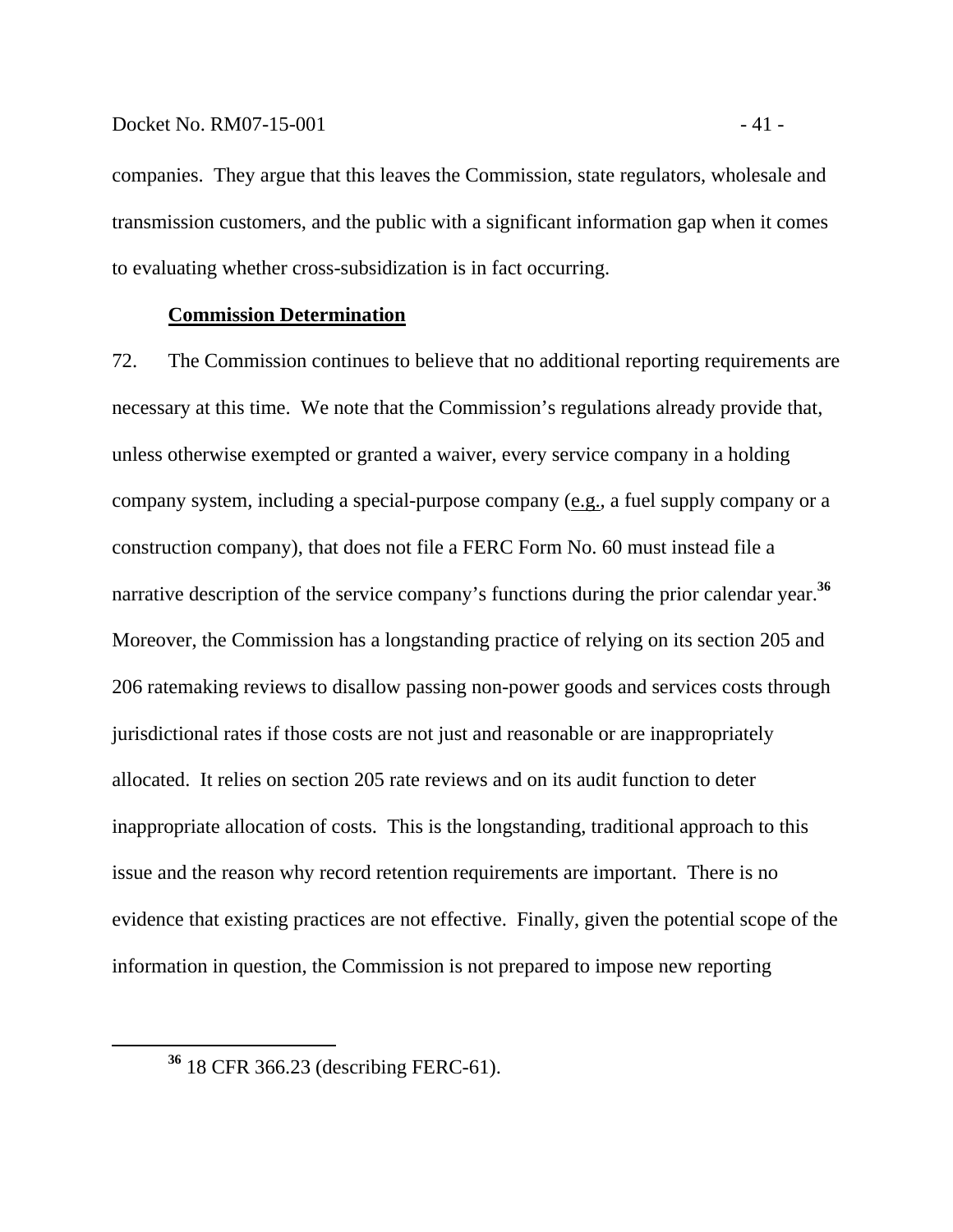requirements without a demonstrated need for such reporting and a record to support a finding that a reporting system would not create unnecessary burdens.

#### **F. Grandfathered Agreements**

73. The Commission clarified in Order No. 707 that the new pricing rules are prospective and will apply to any contracts, agreements or arrangements entered into on or after the effective date of the order. To the extent different pricing was in effect for any contract, agreement or arrangement entered into prior to the effective date, the Commission stated it may remain in effect. But the Commission also stated that it could on its own motion, or upon complaint, institute a section 206 proceeding to determine in specific instances whether costs incurred by a public utility under grandfathered contracts, agreements or arrangements are just, reasonable and not unduly discriminatory or preferential.

#### **Request for Rehearing**

74. FPL asks the Commission to clarify that the Commission's position on this issue covers all existing arrangements where affiliates provide non-power goods and services equivalent to those that would be provided by a centralized service company. FPL argues that the Order No. 707 restrictions do not by their terms supersede the Order No. 697 restrictions on affiliate transactions, and the Commission should seek consistency in its regulations on these matters. FPL argues that the Commission should clarify that the grandfathering language in Order No. 707 also applies with respect to the requirements of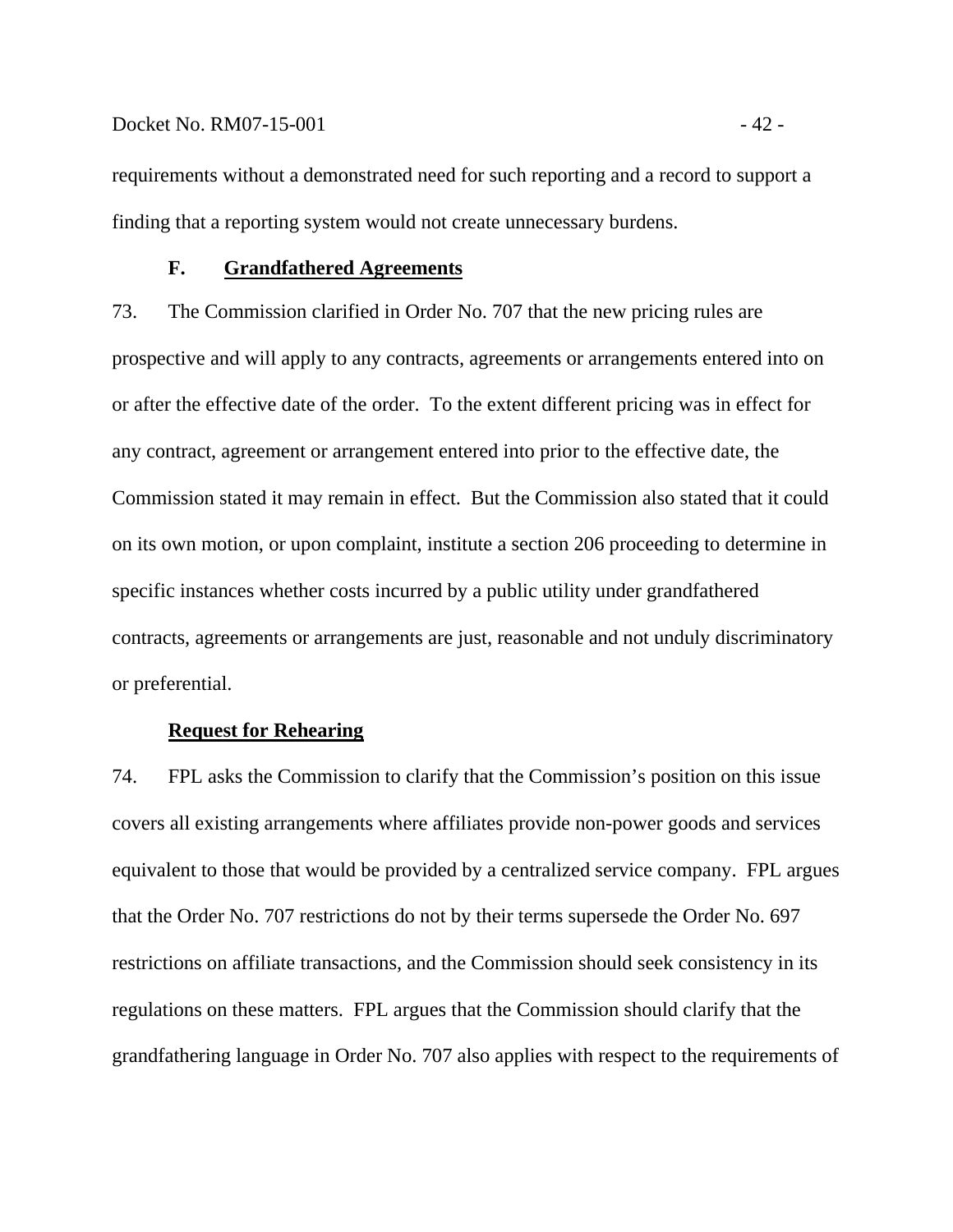#### Docket No. RM07-15-001 - 43 -

Order No. 697 where existing inter-affiliate transactions involving non-power goods and services are comparable to those provided by a centralized service company.

75. APPA and NRECA contend that the new rules should be applied prospectively to all transactions occurring after the effective date of Order No. 707. They state that the Commission undermined the purpose and effect of Order No. 707 by generically exempting all affiliate transactions occurring under contracts, agreements, and arrangements made before the rule's effective date. They argue that this will permit transactions that violate the new regulations to continue for the entire term of a long-term affiliate contract, delaying the rule's effectiveness for years, in some cases. APPA and NRECA also maintain that a public utility otherwise covered by the new restrictions can move quickly to execute prior to the effective date a new long-term agreement with its affiliates that violates the new restrictions.

76. APPA and NRECA maintain that the Commission's sole justification for its action was that it would be unjust and detrimental to the financial integrity of holding companies to void pricing arrangements retroactively. APPA and NRECA argue that the Commission offered no evidence to support this claim, and this absence of evidence stands in contrast to the extensive and explicit justification of the need for pricing restrictions to protect the captive customers and transmission customers of public utilities. They thus argue that the Commission's action is arbitrary and capricious because the Commission failed to provide a rational connection between the facts found and the choice made.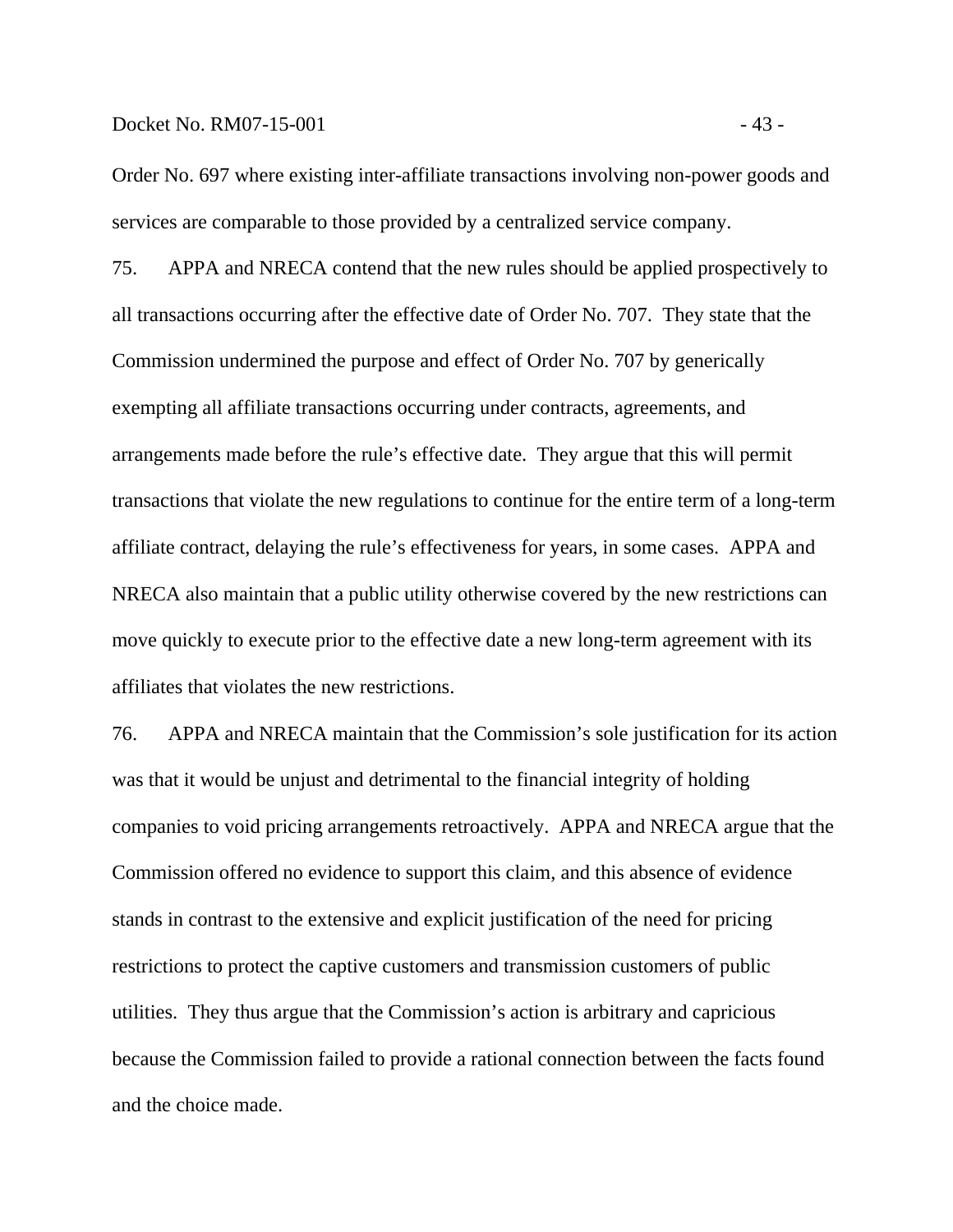Docket No. RM07-15-001 - 44

 $\overline{a}$ 

77. APPA and NRECA maintain that grandfathering existing agreements violates the Commission's statutory mandate under section 206. They argue that, to the extent the Commission's position rests on a finding that pre-existing affiliate contacts are not "unjust, unreasonable, unduly discriminatory or preferential," Order No. 707 does not support such a finding with any evidence, or explain how such a finding squares with the Commission's basic findings on the need for the new rules.

#### **Commission Determination**

78. In response to FPL's request that the Commission clarify that the grandfathering language in Order No. 707 also applies with respect to the requirements of Order No. 697, we do not believe that this proceeding is the proper place to address the requirements of Order No. 697. We note that Order No. 697 establishes its own procedures seeking waivers of its requirements. As the Commission stated in its order of March 25, 2008 in this docket, the Commission's grandfathering of preexisting contracts, agreements and arrangements was only for purposes of compliance with this rule.**<sup>37</sup>** The Commission noted that to the extent public utilities were required to comply with the same or similar pricing restrictions pursuant to a merger order or in conjunction with a market-based rate authorization, our action to make Order No. 707 compliance prospective only did not change any such obligations under other orders or rules. In other words, pricing restrictions imposed pursuant to a merger order, a market-based rate

**<sup>37</sup>** Cross-Subsidization Restrictions on Affiliate Transactions, 122 FERC ¶ 61,280 at n.5 (2008).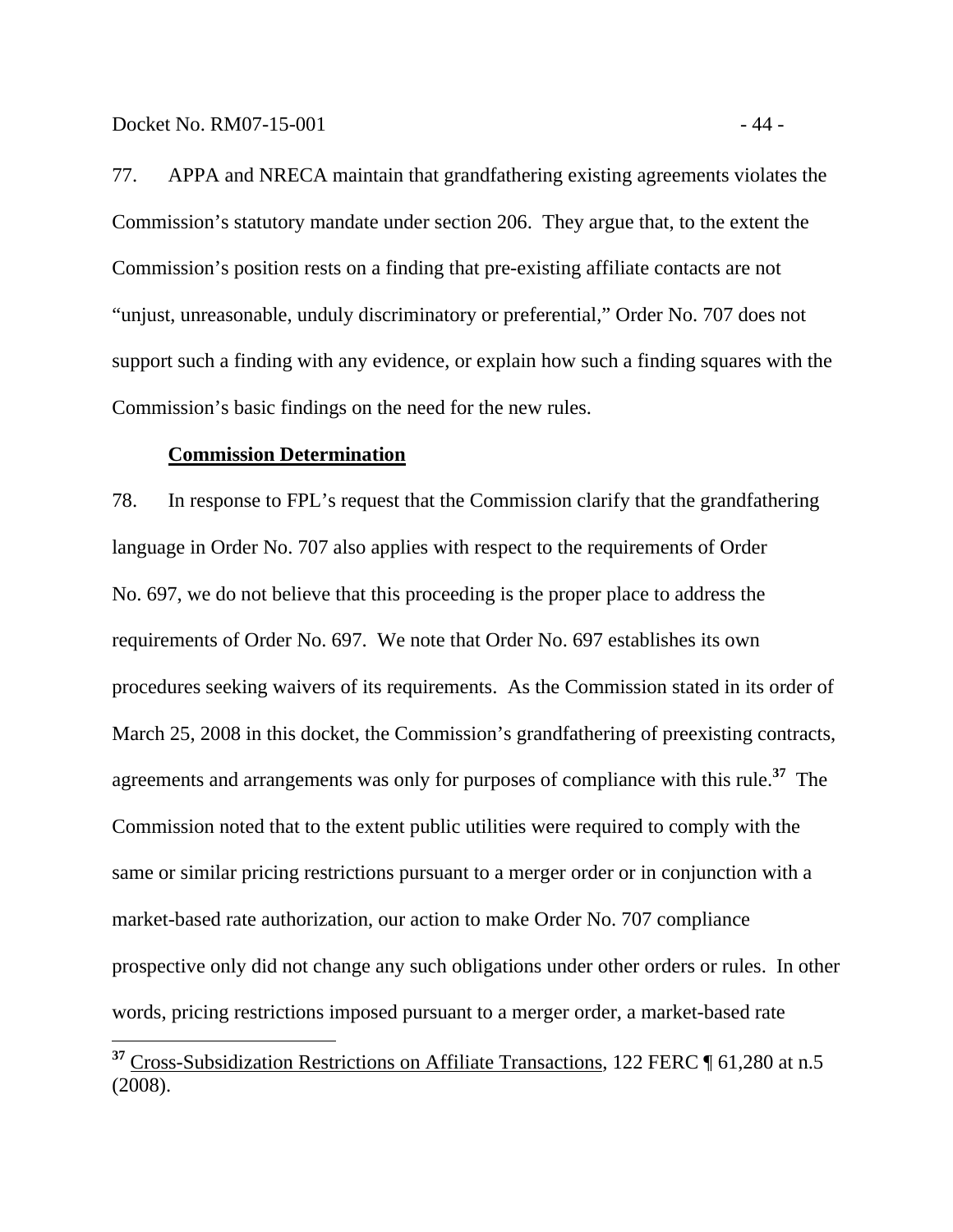authorization order or the Commission's market-based rate rules are not within the scope of Order No. 707 and, consequently, the Order No. 707 grandfathering provision does not relieve a public utility of its obligations under other orders and rules with respect to contracts, agreements or arrangements entered into prior to March 31, 2008.

79. We disagree with APPA and NRECA that our new rules should be applied prospectively to all transactions (as opposed to all agreements) entered into after the effective date of Order No. 707. Many or most of the agreements in question were approved or sanctioned by the SEC and/or state commissions, and the Commission will not lightly modify previously approved contracts or arrangements. To the extent such action is appropriate, we will act pursuant to FPA section 206 on a case-by-case basis. We are not permitting improper cross-subsidization by permitting existing contracts to remain in effect. Issues that may arise under these contracts will always be subject to our authority under FPA section 206. We reject the claim that the continuing effect of these pre-existing contracts violates our mandate under section 206. Nothing in the new rules limits or qualifies our powers and duties under that section, and the Commission's position on preexisting agreements in no way rests on a generic finding that these agreements are not unjust, unreasonable, unduly discriminatory or preferential.

80. We also disagree that we are facilitating abuse by allowing companies to enter into potentially abusive contracts before the effective date of these regulations and that would remain in effect after the effective date. Our powers with respect to these contracts are no different than they are with respect to contracts that already exist. As we stated in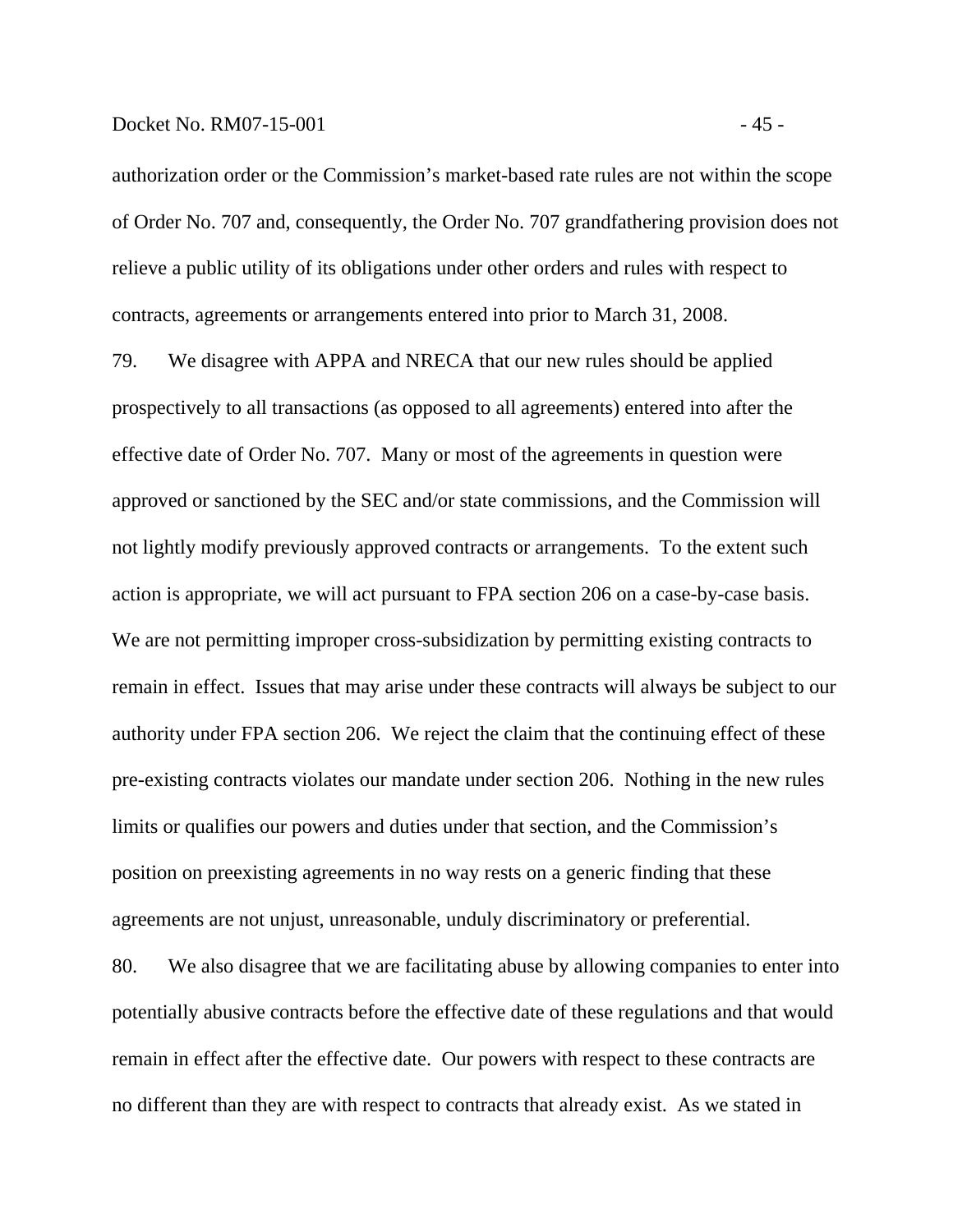Order No. 707, the Commission on its own motion, or upon complaint, may on a case-bycase basis institute a section 206 proceeding to determine whether the costs incurred by a public utility under such pre-existing contracts, agreements or arrangements are just, reasonable and not unduly discriminatory or preferential. As we further noted in Order No. 707, many public utilities already have the same pricing restrictions in effect as a result of Commission orders approving mergers or market-based rates; these restrictions remain in place.

#### **III. Document Availability**

81. In addition to publishing the full text of this document in the Federal Register, the Commission provides all interested persons an opportunity to view and/or print the contents of this document via the Internet through FERC's Home Page (http://www.ferc.gov) and in FERC's Public Reference Room during normal business hours (8:30 a.m. to 5:00 p.m. Eastern time) at 888 First Street, N.E., Room 2A, Washington D.C. 20426.

82. From FERC's Home Page on the Internet, this information is available on eLibrary. The full text of this document is available on eLibrary in PDF and Microsoft Word format for viewing, printing, and/or downloading. To access this document in eLibrary, type the docket number excluding the last three digits of this document in the docket number field.

83. User assistance is available for eLibrary and the FERC's website during normal business hours from FERC Online Support at 202-502-6652 (toll free at 1-866-208-3676)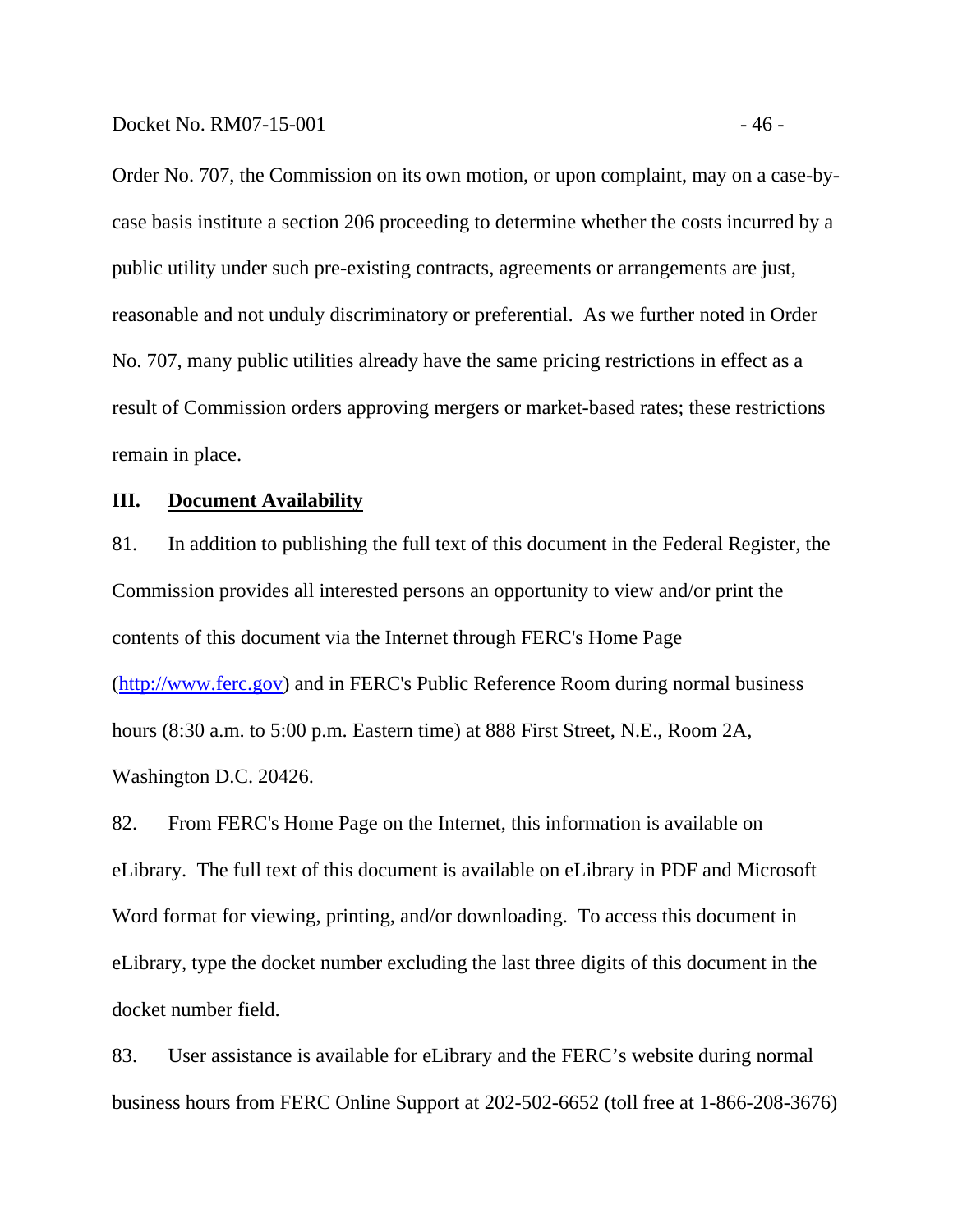# Docket No. RM07-15-001 - 47 -

or email at ferconlinesupport@ferc.gov, or the Public Reference Room at (202) 502-

8371, TTY (202)502-8659. E-mail the Public Reference Room at

public.referenceroom@ferc.gov.

# **IV. Effective Date and Congressional Notification**

84. Changes to Order No. 707 adopted in this order on rehearing will become effective

# **[insert date 30 days from publication in the FEDERAL REGISTER.]**

# List of subjects in 18 CFR Part 35

Electric power rates, Electric utilities, Reporting and recordkeeping requirements.

By the Commission.

 $(S E A L)$ 

 Kimberly D. Bose, Secretary.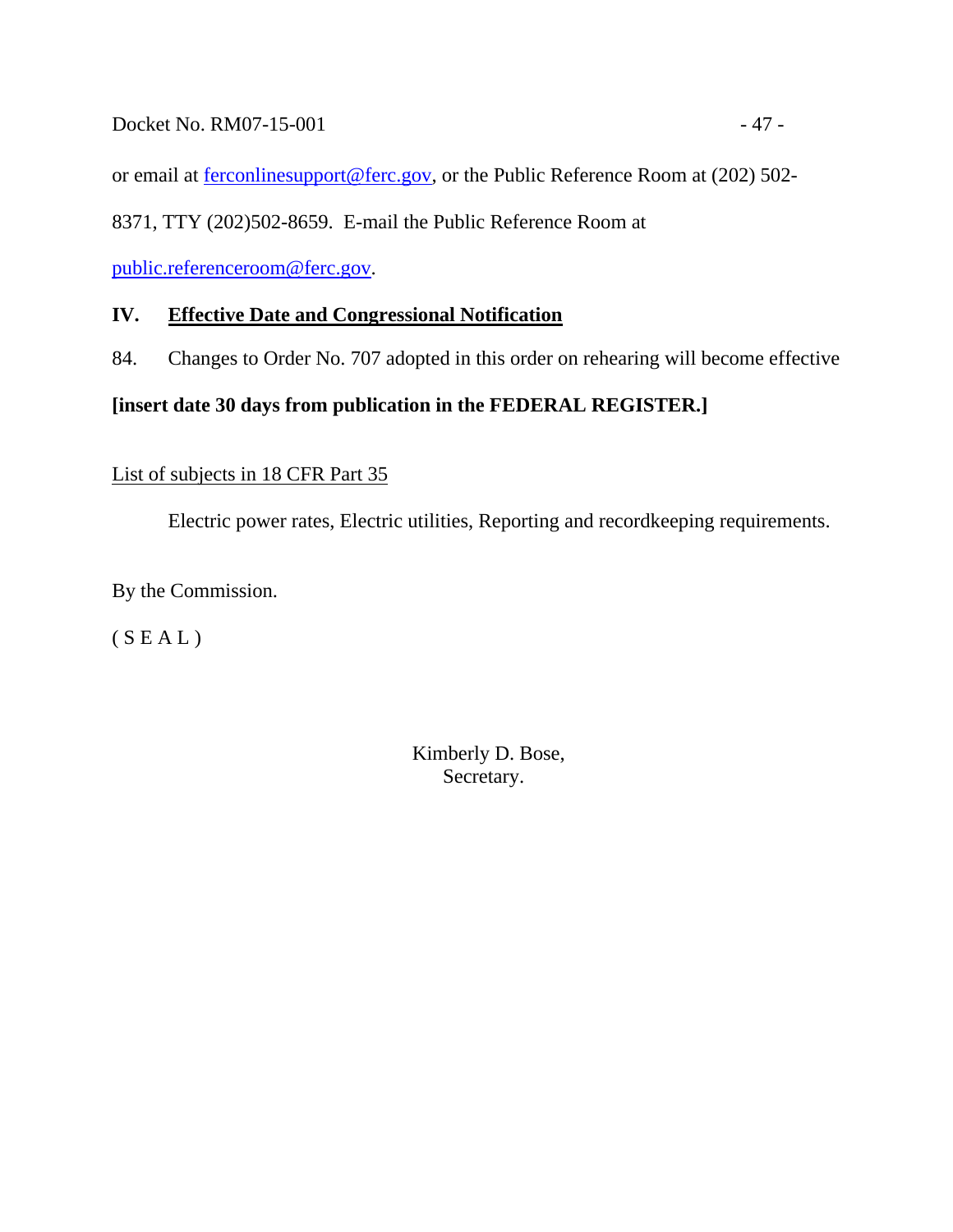In consideration of the foregoing, the Commission amends part 35, Chapter I, Title 18, Code of Federal Regulations, to read as follows:

## **Part 35 – FILING OF RATE SCHEDULES AND TARIFFS**

1. The authority for citation for part 35 continues to read as follows:

Authority: 16 U.S.C. 791a-825r, 2601-2645; 31 U.S.C. 9701; 42 U.S.C.

7101-7352.

2. Amend § 35.44 as follows:

(a) revise paragraph (a) to add a sentence at the end of the paragraph;

(b) revise paragraphs  $(b)(1)$  and  $(b)(2)$ ; and

(c) add paragraph (b)(4) and paragraph (c)

#### **§ 35.44. Protections against affiliate cross-subsidization.**

\* \* \* \* \*

(a)  $***$  This requirement does not apply to energy sales from a qualifying

facility, as defined by 18 CFR 292.101, made under market-based rate authority granted by the Commission.

## (b) Non-power goods or services.

(b)(1) Unless otherwise permitted by Commission rule or order, and except as permitted by paragraph (b)(4) of this section, sales of any non-power goods or services by a franchised public utility that has captive customers or that owns or provides transmission service over jurisdictional transmission facilities, including sales made to or